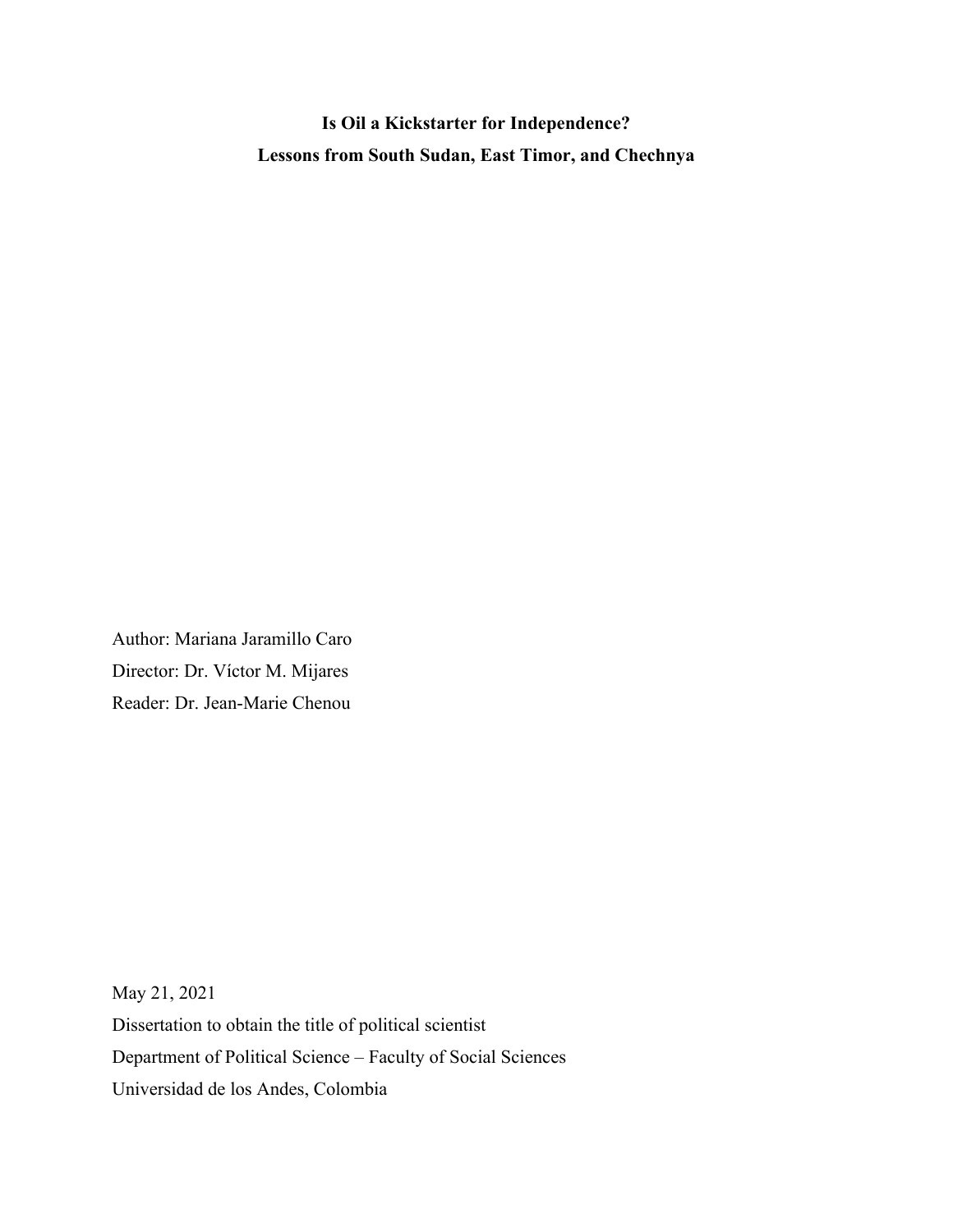# TABLE OF CONTENT

| i.   |                    |                    |  |  |
|------|--------------------|--------------------|--|--|
| I.   |                    |                    |  |  |
| II.  |                    |                    |  |  |
|      | $\mathbf{i}$ .     |                    |  |  |
|      |                    | $\mathbf{i}$       |  |  |
|      |                    | ii.                |  |  |
|      |                    | $\overline{111}$ . |  |  |
|      |                    |                    |  |  |
|      |                    |                    |  |  |
|      | ii.                |                    |  |  |
|      |                    |                    |  |  |
|      |                    | $\overline{11}$ .  |  |  |
|      |                    | 111.               |  |  |
| III. |                    |                    |  |  |
|      | i.                 |                    |  |  |
|      | ii.                |                    |  |  |
|      | $\overline{111}$ . |                    |  |  |
| IV.  |                    |                    |  |  |
| V.   |                    |                    |  |  |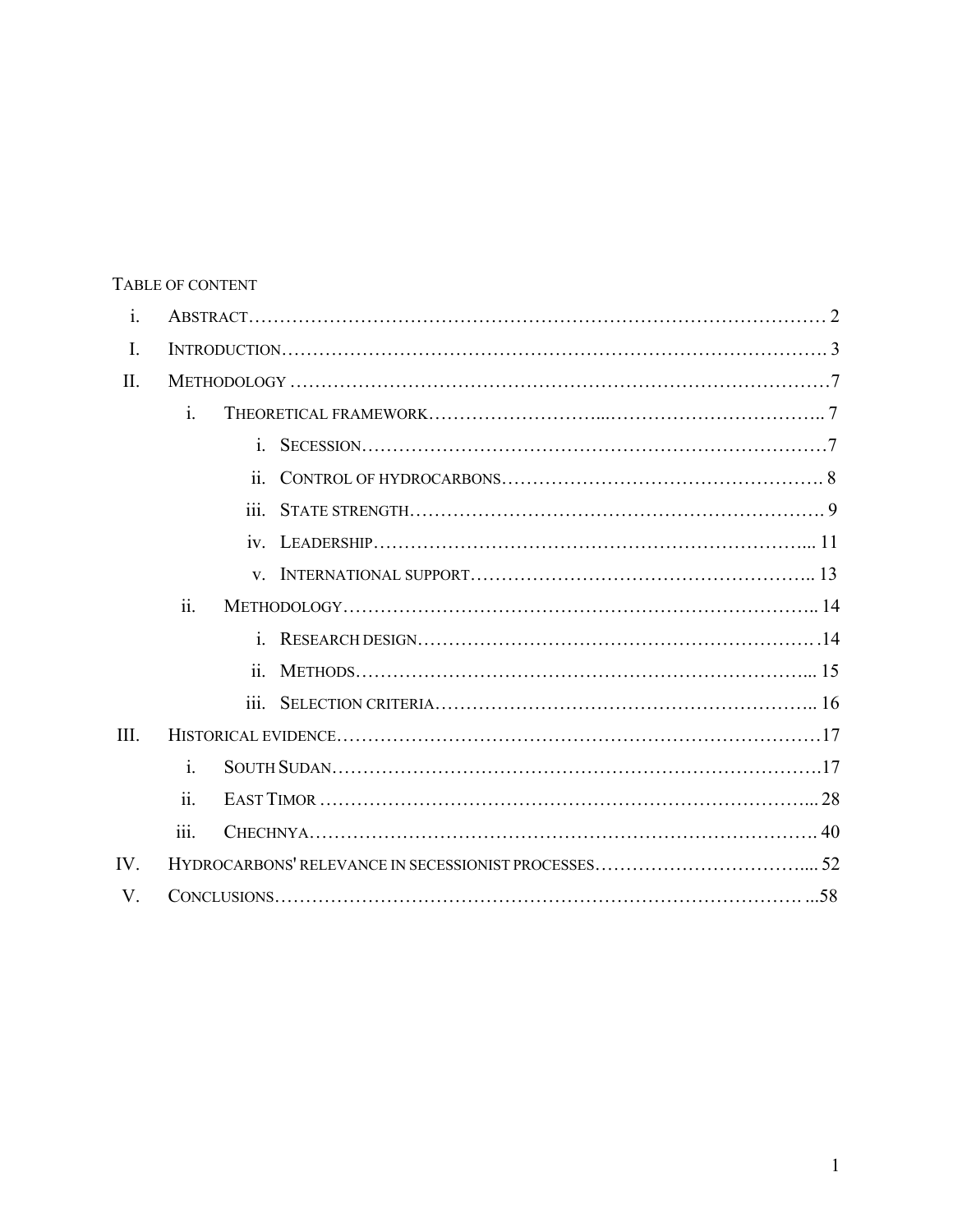#### ABSTRACT

Due to the volatile behavior of hydrocarbons in the economic scenario, the way that oil dynamics unfold in the international arena can change, in any given moment, which actors hold power and how they use it to further their agenda. Also, if a new actor with hydrocarbon availability is introduced in the international arena, the entire system shifts and adapts to the existence of a potential power figure. The peoples of South Sudan, East Timor, and Chechnya had all sought independence since the 20<sup>th</sup> century, which resulted in the secession of South Sudan and East Timor and the Chechen failed attempt. These cases all have different forms in which the hydrocarbons are present, whether in the subsoil, through pipelines, or in the seabed, which allowed a deeper understanding of the issue. This dissertation evaluates the factors involved in the independence processes of possible petrostates to understand just how relevant the control of hydrocarbons is to the success of a secessionist movement. It was found that, to an extent, having control of the resources allows the possibility for an effective secession if the separatist group has international backing for their claim.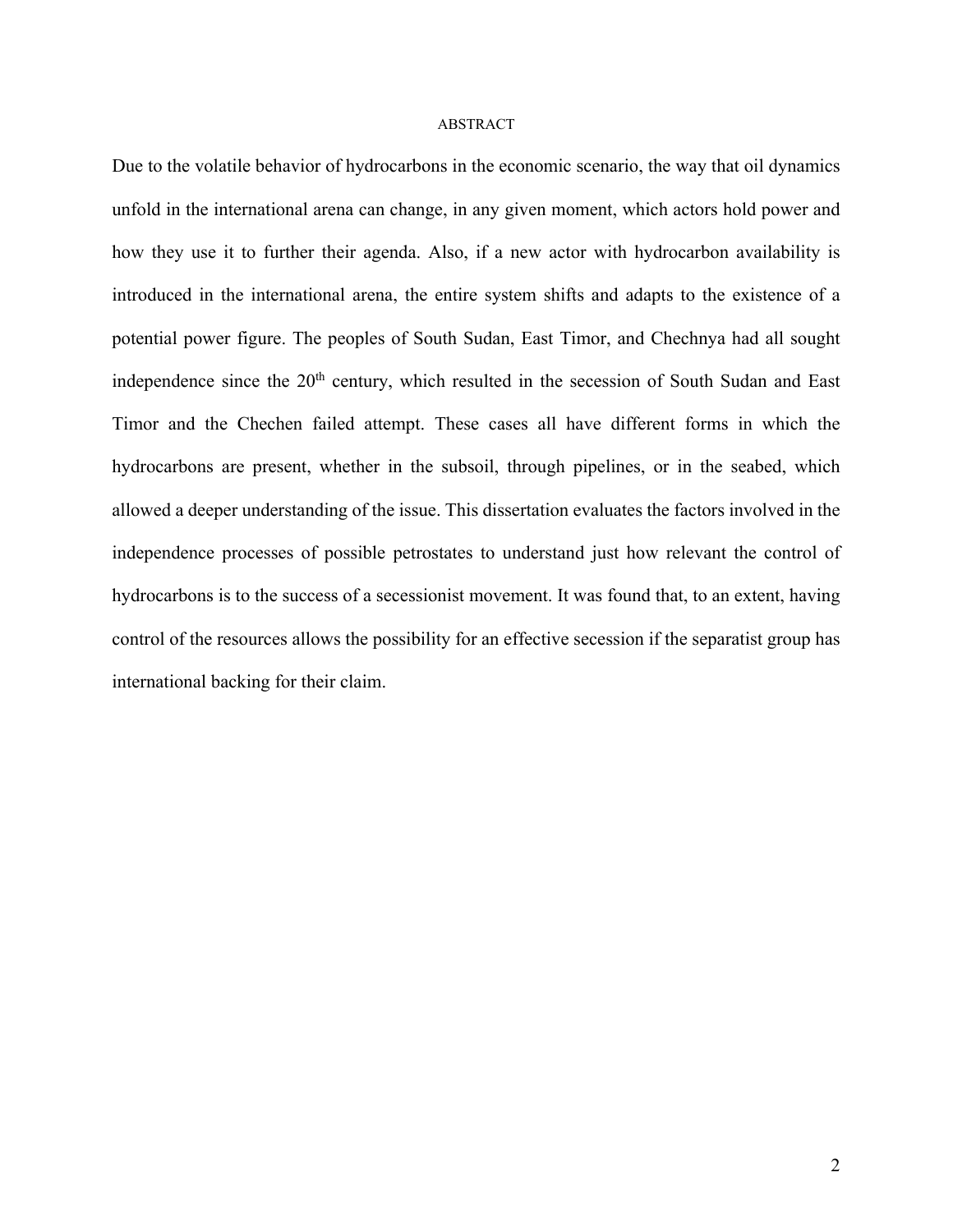#### I. INTRODUCTION

International security is fragile. Its stability depends on several factors that range from military, economic, and political to cultural. Nevertheless, one key change is the insertion of a new actor into the international arena. This could mean either a radical change in the government of an existing state or the emergence of an entirely new one. Having control of resources is one of the ways in which a state positions itself as powerful in the international system. During the last decades, the world has seen how territories with an abundance of energetic resources have initiated secessionist attempts, threatening the current international order. Independence processes and their success conditions (economic, political, social, or military) have been widely studied, given their relevance to understanding how the emergence of a new state changes established international dynamics.

Nevertheless, research about how secessionist movements in petrostates come to be is scarce. Developing this specific research is relevant due to the fundamental role hydrocarbons play in the current international arena. It doesn't only influence commerce and the economy, but it also alters politics.

This dissertation will focus on new states, specifically those with hydrocarbons, given that the emergence of a new actor with resources as powerful as those would mean a shift in the international system. The case studies used for this research were South Sudan, East Timor, and Chechnya, as they had symmetries that allowed comparison. South Sudan and East Timor are both countries that achieved independence in the 21<sup>st</sup> century. At the same time, Chechnya is a Russian republic located in its southwest regions, which has actively attempted secession since the dissolution of the Soviet Union in 1991. Nevertheless, as they were not identical, it was possible to identify the factors that played a part in Chechnya's failure to achieve independence and the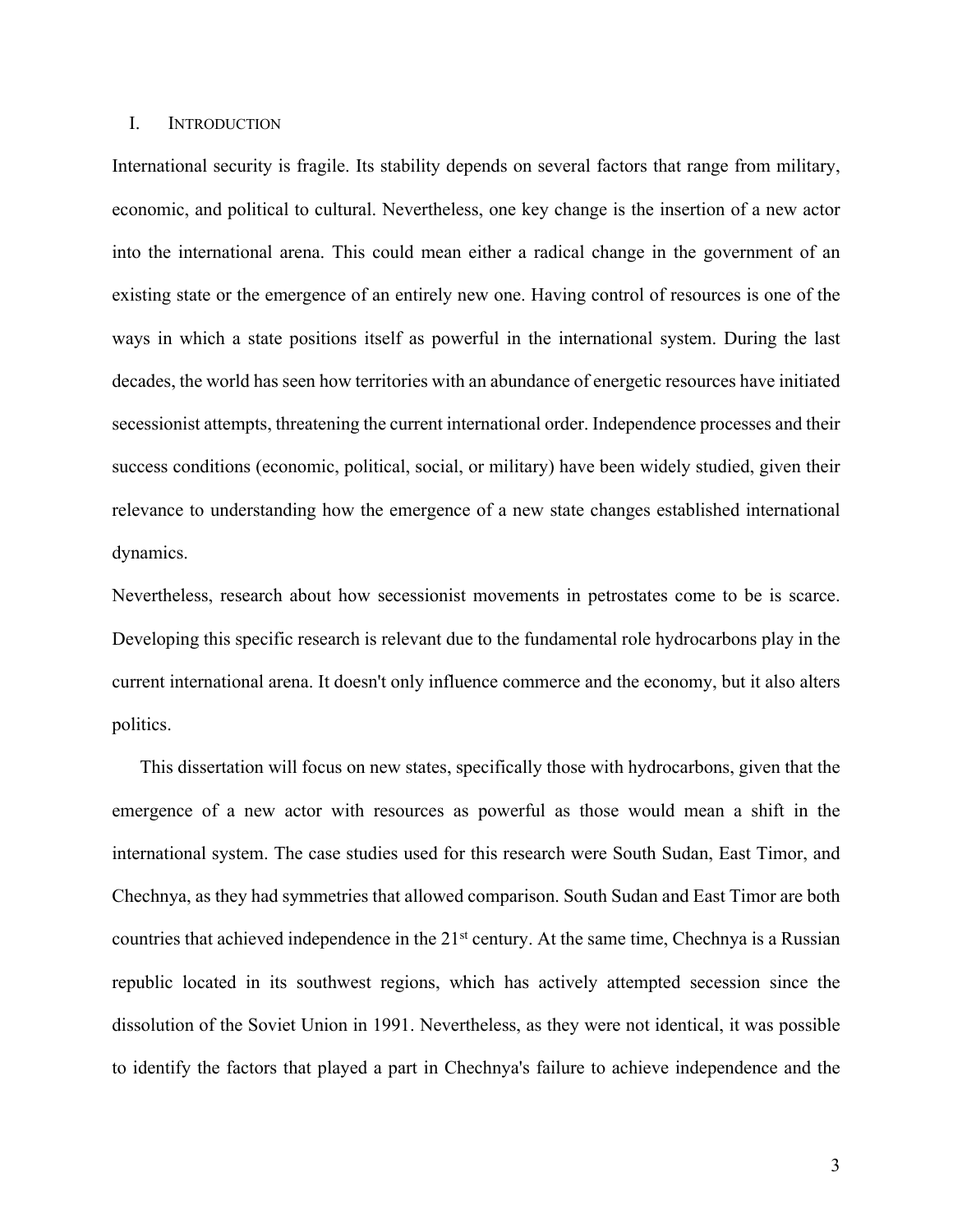significance of hydrocarbons' control. South Sudan and East Timor achieved secession through democratic processes, respectively, in 2011 and 2002. These countries are also characterized by having hydrocarbons as their main source of income, with these resources representing 94.6% and 73,9% of their total exports (Observatory of Economic Complexity, 2019). These two nations have had a complex relationship with oil as the countries from which they became independent, Sudan and Indonesia, benefited from their oil reserves. In addition to this, South Sudan and East Timor have had ethnic, religious, and cultural conflicts due to European colonization in Africa and Southeast Asia, with the previously mentioned countries. This leads to thinking that the separatist movement arises from the search for economic and political autonomy and ethnic and religious self-determination.

Like the South Sudanese and Timorese cases, Chechnya has different cultural characteristics from those present in most of Russia due to the dissolution of the Soviet Union. In addition to this, Chechnya is located in a Russian region that contains oil in its subsoil. However, its relevance lies in the strategic position for the hydrocarbon trade, being a transportation point for Russian oil and gas and the refineries that were key to the development of the Russian oil industry. Thus, it could be argued that it has conditions similar to those of South Sudan and East Timor, having different cultural conditions and hydrocarbons. However, despite their efforts for independence since the dissolution of the Soviet Union; and progress in terms of economic autonomy, Chechnya has not been able to complete the secession process.

This research will tackle this lack of knowledge by analyzing the problem under four aspects that are considered key to successful secessions. There's a mixture of several factors that play a part in whether a region secedes or not. Given that this dissertation focuses on secessionist movements in petrostates, it's imperative to discuss the relevance of hydrocarbons. Today,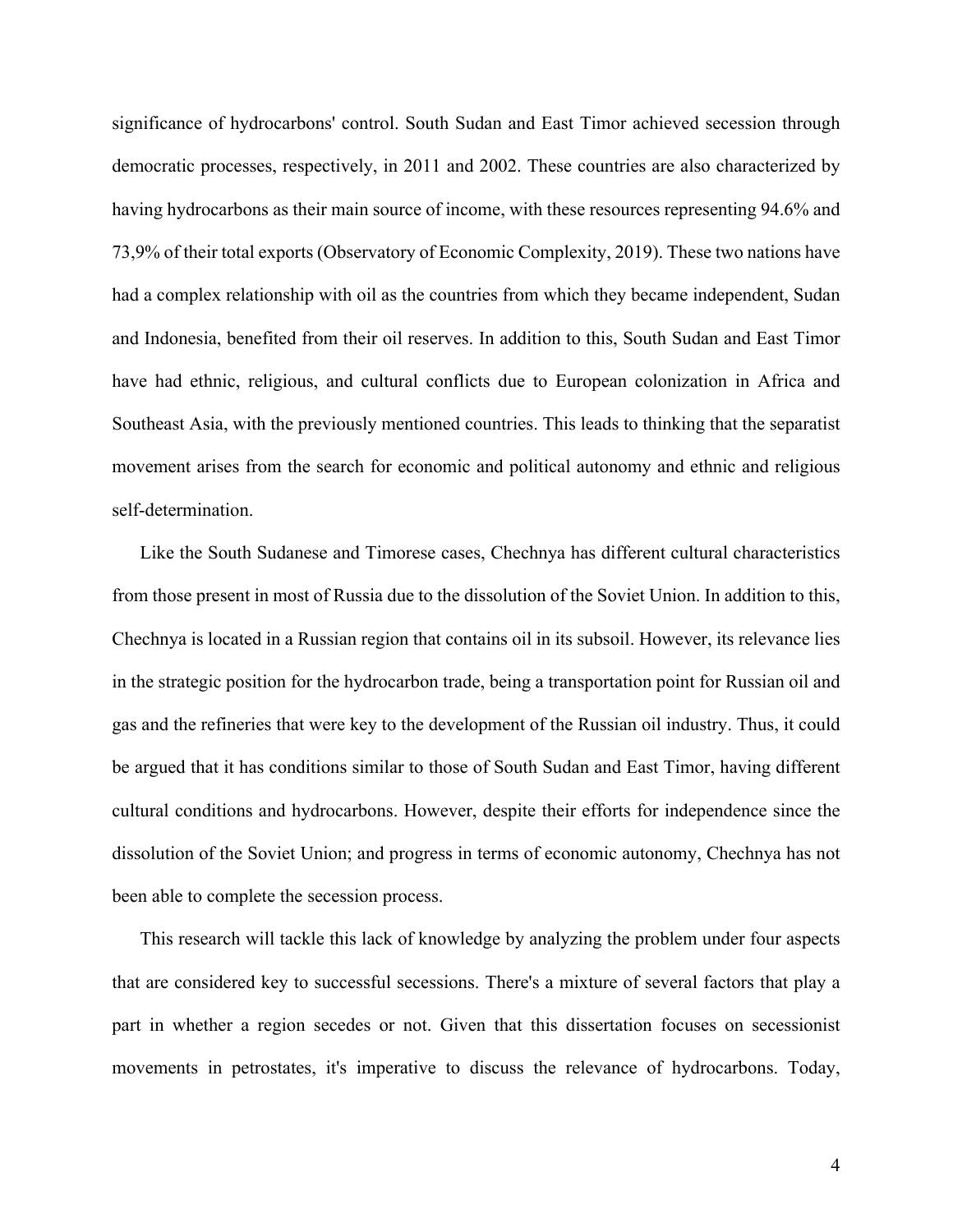hydrocarbons are the most used energetic source, constituting 85% of energetic usage. Having control of this type of natural resource implies a powerful position in the international system. It places a country in the position to control both offer and demand. It is also relevant to think about the leadership necessary for an independence movement to succeed or fail. In a state where its leader isn't successful, it's more likely that they don't control their people or territory. Therefore, it's easier for a movement to advance. On the contrary, if the state leader is a strong one, it's far less likely for someone to move to rebel against them.

Another one of those aspects refers to how strong a state is when facing the challenge of one of its territories seeking independence. If a state is weakened, it would be far more plausible for a group to organize themselves and seek independence. On the other hand, if a state is strong, it's far less likely for an uprising to occur, given that there would be existing forces to counter the insurgence. Similarly, having international support grants a very big leap in the process of achieving independence. Suppose sovereign states recognize the territory that seeks secession as independent. In that case, more will likely fall in line, creating pressure from the state from which the territory wants to secede to give in to their demands.

It's important to note that this dissertation will not produce applicative results, but it will present an explicative answer. Nevertheless, this research will try to understand secession in petrostates focusing on the Chechen independence attempt. To this dissertation, literature about the case studies was used, specifically historical documents and reports that account for the events that took place in South Sudan after Sudan's independence from Great Britain; in East Timor during Suharto's regime and control of Timor, and the development of the secessionist attempts since the dissolution of the Soviet Union until the end of the Second Chechen War.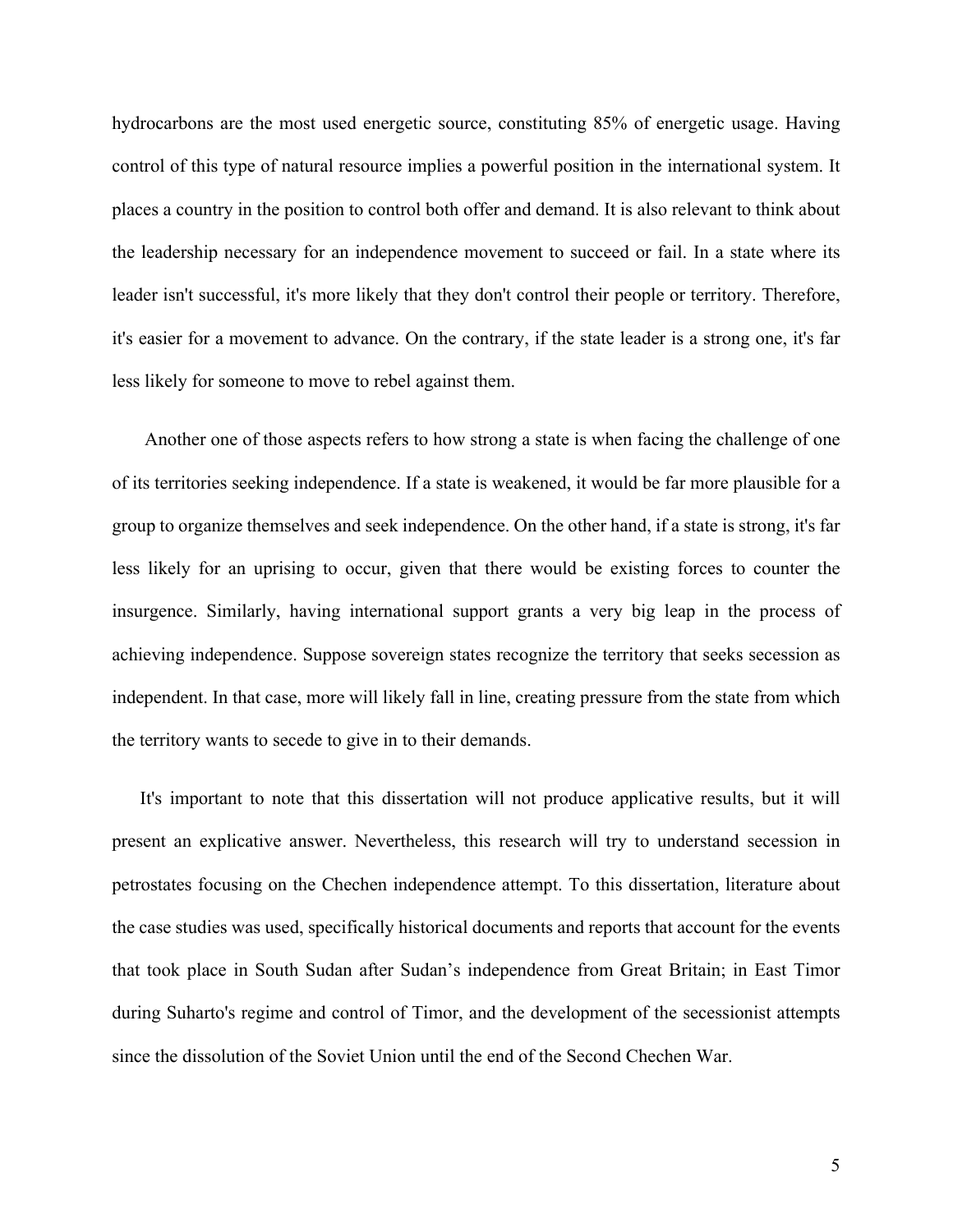This research does not propose a causal response to secession in petrostates. Instead, it evaluates the degree to which hydrocarbons interfere in the success of an independence movement in a territory with this resource. This thesis has a problem of representation for developing theories, given that it's not a widely studied topic and its possible case studies are very limited. Nevertheless, this research will focus on the  $21<sup>st</sup>$  century, which is why it may be useful to theorize future secessionist movements in territories with hydrocarbons. This research also faced the problem of information availability, as certain documents were written in the native language of the studied territory, in this case, Russian, Portuguese, or Arab; or there's limited access by the government, which is why unintentionally there may be an omission of data that could have been useful.

A question that allowed the understanding of independence movements in petrostates of the 21<sup>st</sup> century is presented: ¿what role do hydrocarbons play in secessionist processes of States with the presence of hydrocarbons? Answering this question offers the opportunity to understand power dynamics in the international system and how they vary depending on who has control over the availability of oil. This research aimed to explore secessionist processes in hydrocarbon-rich states, taking the cases of the successful independence of East Timor and South Sudan and Chechnya's attempts.

This dissertation first explained the problem and briefly introduced the aspects that play a part in the secessionist movements in petrostates. The methodology and thorough explanation of the variables were presented to create a comprehensive background for the next chapter. Afterwards, the historical evidence was explained, focusing on the relevant characteristics to analyze the research problem in each separate case. Next, the relevance of hydrocarbons in secessionist processes was discussed, and finally, conclusions were presented to answer the research question.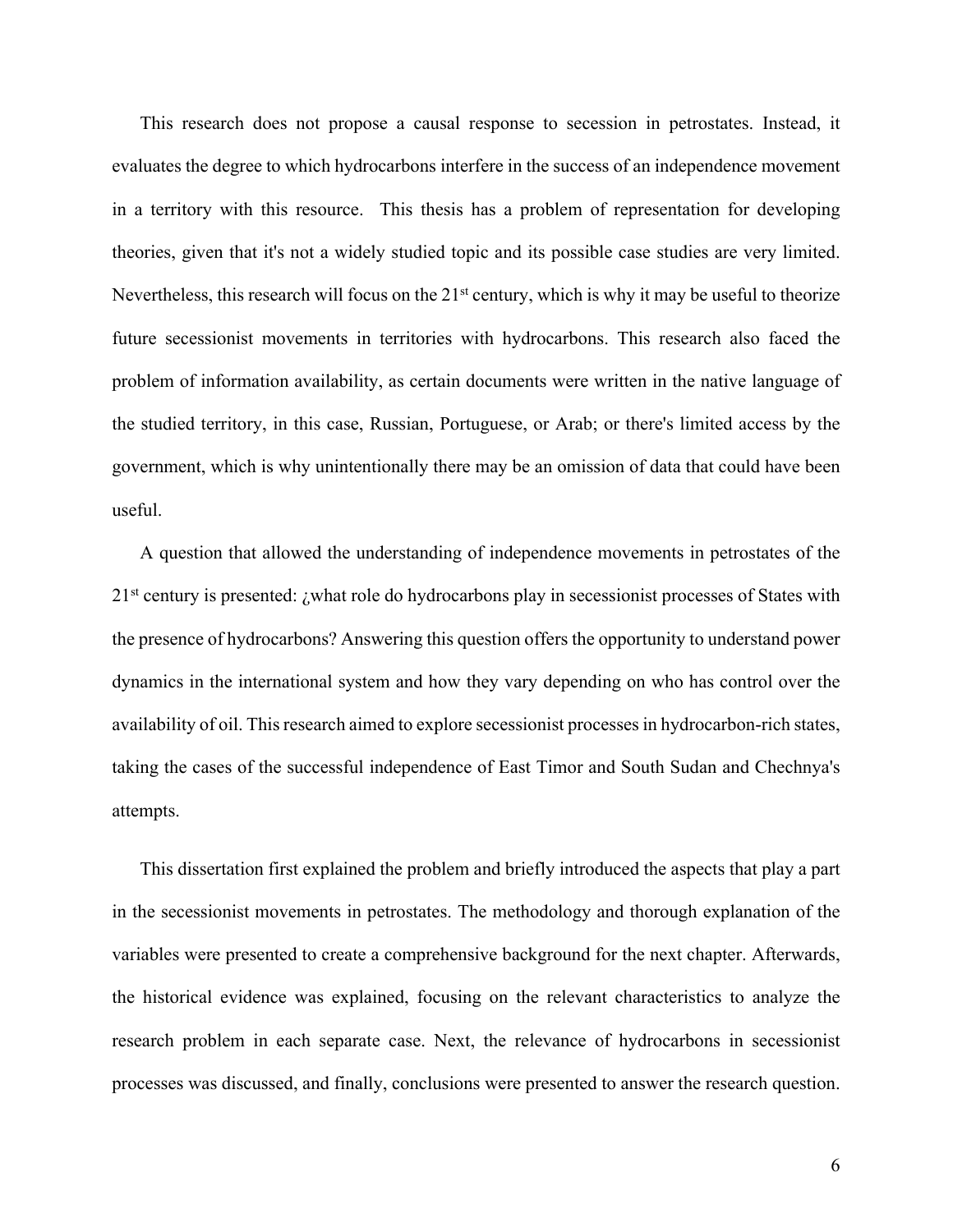# II. METHODOLOGY

i. THEORETICAL FRAMEWORK

# *Secession*

This research's dependent variable is secession, which can be understood as either secession or no secession. Secession is understood using the concepts of Heraclides (1992), Buchanan (1992), Moore (2002), and Ohlin, Patten, and Mégret (2016). These authors propose a theoretical approach that allows the definition of conditions in which a secessionist process can happen. Heraclides (1992) states that "a separatist movement can be defined as an active political movement within an independent State, which aspires to achieve some sort of territorial separatism, from autonomy to independence." (p.400). Buchanan introduces the right to secede, saying that it refers to the reappropriation by its legitimate owners of stolen property.

Similarly, Buchanan proposes discriminative redistribution as justification for secession, in the way that a state implements policies and economic programs that harm certain groups while others benefit from them. This can be analyzed with oil exploitation in territories that seek secession and the economic support that this gives the independent state. Moore (2002) identifies the remedial right to secede for groups that "have suffered certain types of injustices, and for which there are bases to believe that these injustices cannot be eliminated until the group is no longer in the state." (p.277). Patten (2016) proposes three types of self-determination: state-wise, democratic and nationalist. The first one refers to the one that seeks state autonomy and sovereignty to be internationally recognized. The democratic self-determination argues that citizens have interests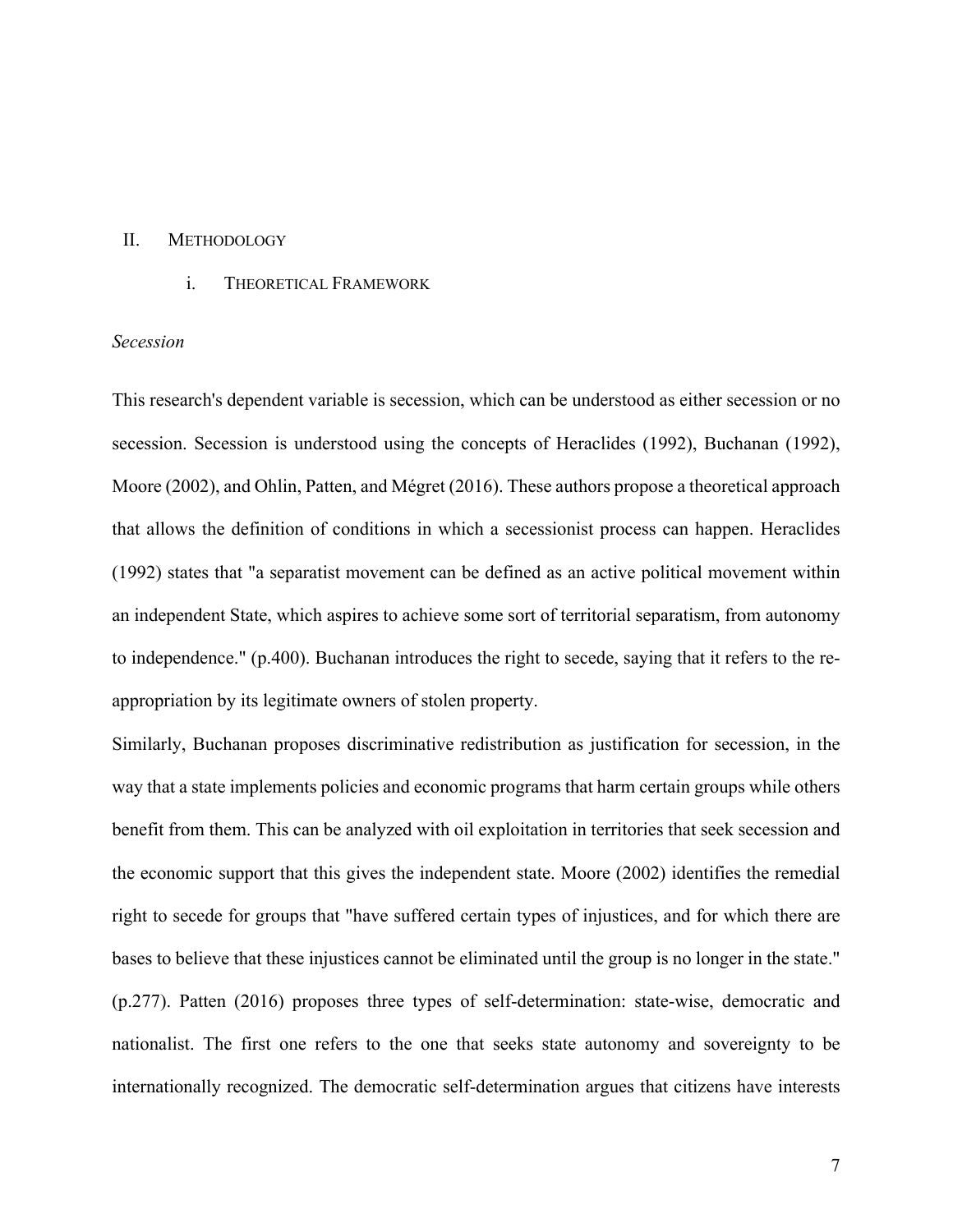to determine their society's development, which is why they reject third-party interventions to look out for their community's wellbeing. The national perspective focuses on the population's selfdetermination in sociocultural terms within the global multiculturalism.

This research understands secession as a unilateral process that seeks independence from an annexationist state, based on motivations that could be either for just cause or choice and based on a self-determination desire to achieve state-wise and cultural autonomy. This variable was observed by analyzing the successful secession processes of South Sudan and East Timor. Given that this is a dichotomic variable, it was measured by de facto independence. With this, the conditions under which East Timor and South Sudan achieved independence were understood and contrasted with Chechnya's current characteristics and how they differ.

#### *Control of hydrocarbons*

It is a dichotomic variable that was presented as control or lack of control of hydrocarbons. Reyna and Behrends (2008) define petroleum as a key, scarce and strategic resource necessary to almost all capitalist initiatives. They also address theoretical approaches to petroleum as a blessing or a curse, mentioning issues such as the Dutch disease and the fatalist greed of States that don't seek diversification. Additionally, they introduce a political science approach as a development difficulty for petrostates that seek income. It implies that the public and the private sector must be joined, as petroleum producers are the ones that fulfill the state's economic needs. South Sudan and East Timor are both countries with hydrocarbons as their most important export product, making them dependent. Chechnya is a region in southwest Russia with petroleum under its grounds; nevertheless, its strategic position for commerce made it of geographic relevance. Shlapentokh (2019) shows a report of the distribution of oil and gas in Russia and the key location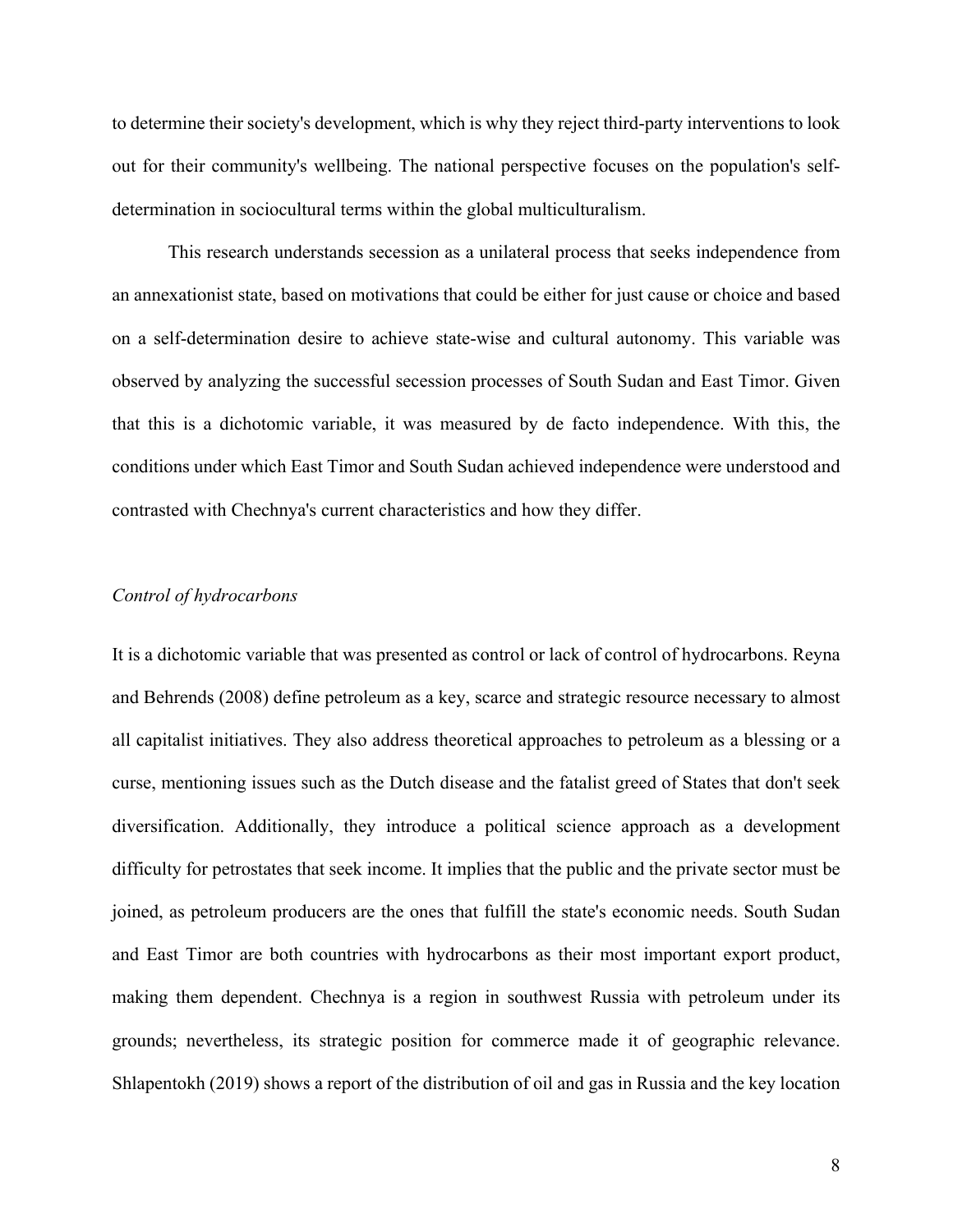that Chechnya has. The author also exposes how hydrocarbon dynamics have developed in the past years and the conflicts that the Russian government has had with oil and gas regions, including the gas supply cut to certain regions of the North Caucasus.

This research understands the control of hydrocarbons in a territorial capacity. This means that this dissertation will consider how governments or separatist movements control the operations and overview the grounds on which oil is extracted. In addition to this, this dissertation also considered the sovereign control of hydrocarbons when analyzing to have a more defining aspect that would allow a complete definition of control of resources. Research papers and reports were used to gather information on how the control over a specific location shifted through the time studied. This data allowed the evaluation of the possibility of secession, given access to a key natural resource that allows the survival of a new nation.

#### *State capacity*

This is a dichotomic variable presented as a capable state or not. Soifer (2015) argues that authority based on status originates from agreed-upon prestige by important members of society. The one that's based on position corresponds to its legitimacy as a state officer. With this, a situation arises in which a bureaucrat without authority based on status must construct an authority based on position, which increases coercive power. Mann (2007) defines the state with four elements: the differentiated ensemble of institutions and personnel, centralization of political relations, territorially delimited area, and a monopoly of physical violence. In addition to this, Mann discerns despotic power from infrastructural power. This first one refers to the actions that the political elite can take without negotiations<sup>1</sup>. The second distinction refers to the state's capacity to execute

<sup>&</sup>lt;sup>1</sup> Power of the state elite over the civil society.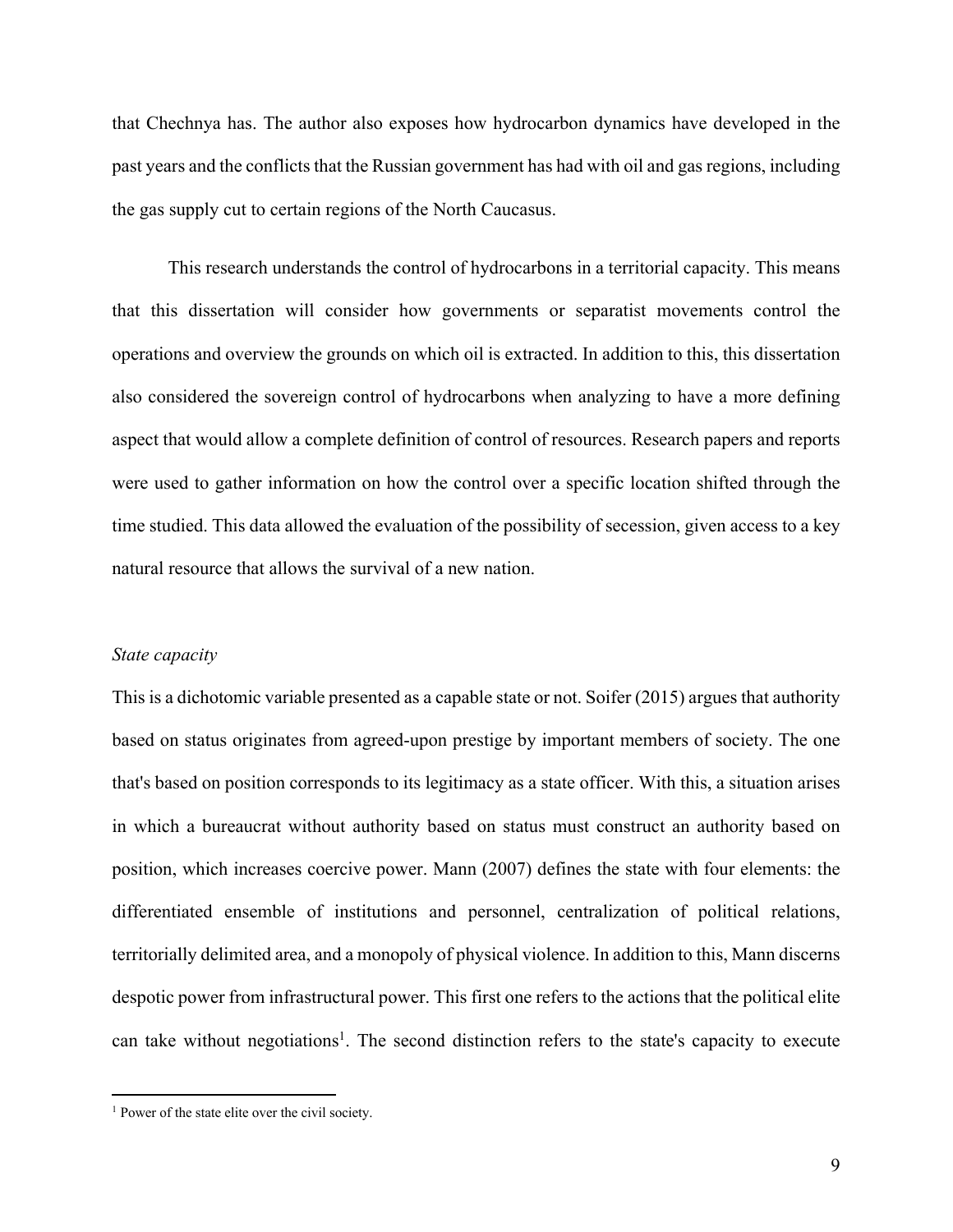political decisions over the entire territory<sup>23</sup>. Dinecco (2018) proposes conditions under which the state's functionality can be effective. These are fiscal centralization<sup>4</sup>, institutional impartiality,<sup>5</sup> and state efficiency. <sup>6</sup> Giraudy (2012) introduces three dimensions that are considered essential for a state to be strong and stable. These dimensions correspond to territorial reach<sup>7</sup>, the autonomy of non-state actors<sup>8</sup>, and bureaucratic capacity<sup>9</sup>. With this, Giraudy proposes the following categorization:

Territorial reach + bureaucratic capacity + autonomy of non-state actors = *strong state*

**No** territorial reach + **no** bureaucratic capacity + **no** autonomy of non-state actors = *weak state*

**No** territorial reach + **no** bureaucratic capacity + autonomy of non-state actors = *non-reaching state*

**No** territorial reach + bureaucratic capacity + autonomy of non-state actors = *non-reaching state*

Territorial reach + bureaucratic capacity + **no** autonomy of non-state actors = *crony state*

A capable state will be understood as one with the administrative capacity to coordinate civil society's activities, exert political control, and have enough economic resources to keep the state running effectively. An incapable state will be understood as that which doesn't have control over its population and territory in fiscal, institutional, and public force terms. This variable was observed by analyzing the state capacity during the Sudanese wars, Suharto's regime in Indonesia, and Russia's control over the North Caucasus under Yeltsin and Putin's governments. This

<sup>2</sup> State's capacity to centrally coordinate the society's activities through its own infrastructure.

<sup>&</sup>lt;sup>3</sup> Division of labor between the State's activities, literacy, establishment of weight, measurement and currency policies; communication's speed and transportation.

<sup>&</sup>lt;sup>4</sup> Having the political authority and administrative capacity to implement a tributary system with uniform taxes to the national territory.

<sup>5</sup> Existence of an institutional figure within the national government, which has the authority to regularly monitor the State's finances.

<sup>&</sup>lt;sup>6</sup> State's capability to collect enough resources to achieve its political proposals and to invest in public funds in a way that they support the economy's development to eradicate the waste of resources.

<sup>7</sup> State's capacity to exert control, rule and regulate processes in every territory that makes up the statal unity. 8 State's capacity to exert political control in an autonomous way from non-state actors.

<sup>9</sup> Professionalized bureaucracy, institutionally capable and resourceful, that can carry out public policies, extraction of resources and securement to access of public goods for the population it rules over.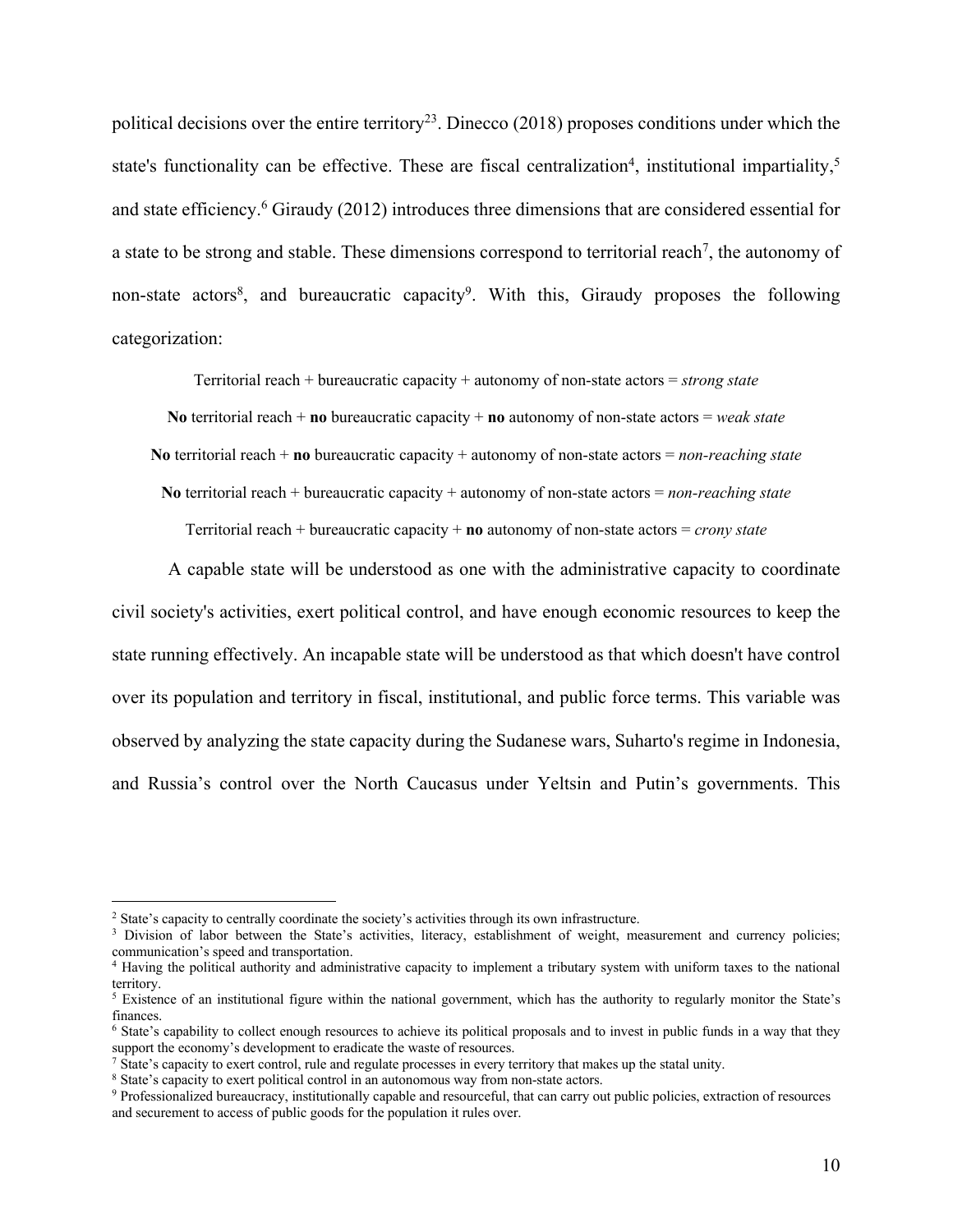allowed the identification of the relevance of state fragility in the success of a secessionist movement or under what degree of fragility the state's control can be maintained.

## *Leadership*

This variable was evaluated as dichotomic, which took the value of failed leadership or successful leadership. Young (1991) introduces the term "institutional bargaining," which refers to "efforts on the part of autonomous actors to reach agreement among themselves on the term of constitutional contracts or interlocking sets of rights and rules that are expected to govern their subsequent interactions" (Young, 1991: p. 282). The author states that the actors that make part of the formulation process of the terms for the constitutional contracts try to devise packages that everyone who's involved can accept. Young focuses on how leaders play a key role in institutional arrangements. He argues that leadership must be approached behaviorally, focusing on individual actions and analyzing how they interact with each other. He identifies structural leaders, entrepreneurial leaders, and intellectual leadership.

Structural leadership is characterized by acting in the name of a particular party engaging in institutional bargaining and who leads by coming up with efficient ways to bring the party's structural power to become leverage over the issue at stake. On the other hand, an entrepreneurial leader can or cannot act in the name of a stakeholder but leads by using negotiation skills to influence how issues are presented in an institutional bargain, which yields benefits for everyone involved. Finally, an intellectual leader may or may not be internationally recognized in the political arena but relies on the power of ideas to shape how participants understand the issues at hand in the context of institutional bargaining.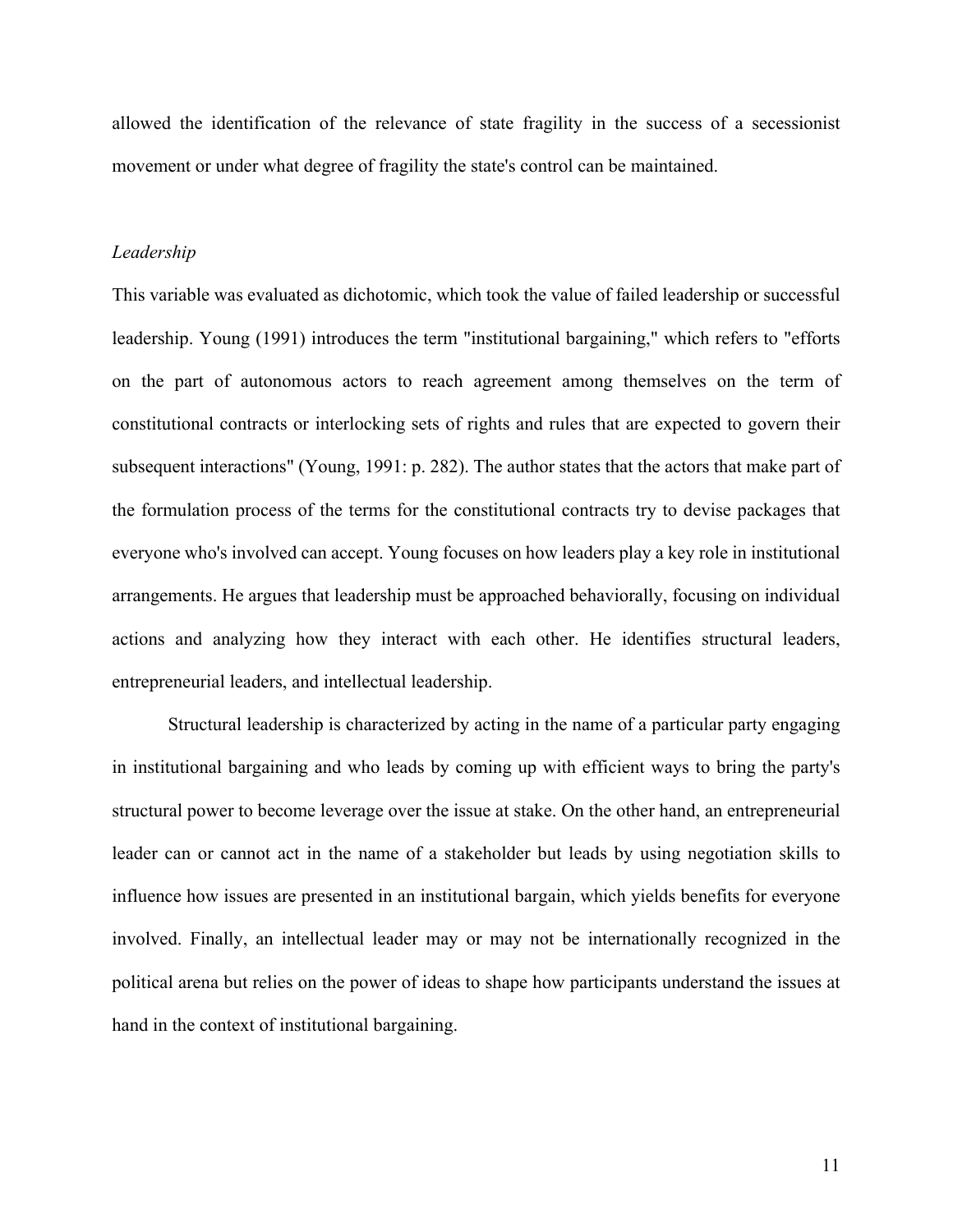Helms (2012) conceptualizes leadership by saying that it is agreed upon that "leadership is about giving direction, about guiding others, and about providing solutions to common problems." (Helmes, 2012: p.3). Regardless of this, the author clarifies that leadership is not the same as power. He approaches this issue by regarding soft power and hard power, saying that "whereas hard power relies heavily on the possibility of coercing people, soft power 'co-opts people rather than coerces them' and 'rests on the ability to shape the preferences of others to want what you want.'" (Helmes, 2012: p.3). He also distinguishes, based on James MacGregor Burns' contribution, between transactional and transforming leadership. Transactional leadership corresponds to the focus on the existent values within an organization or society. This type of leadership emphasizes the exchange between leaders and followers.

On the other hand, transforming leadership recognizes the existence of the needs and demands of potential followers. It reaches out to bring change and create higher motivation and morality for both leaders and followers. Friedrich (1961) discusses the power relationship and how leadership plays a role in them. He assures that:

"[…] anything that human beings value can become the basis of a power relationship […] either because several human beings have to get together and form a group to secure it, or one of several of them possess and can provide something which others would like to have" (Friedrich, 1961: p.

6)

Friedrich also states that a figure of leadership is established if a purpose requires the cooperation of people, given that the power must rest upon one of them.

Under these categories, successful leadership will be defined as a leader who, under Young's categorization, is a structural leader; and that under Helmes' concept is a transformational leader. Holding a structural leadership would imply that individuals succeed in putting their party's interests above everyone else's in an institutional bargaining context. Being a transformational

12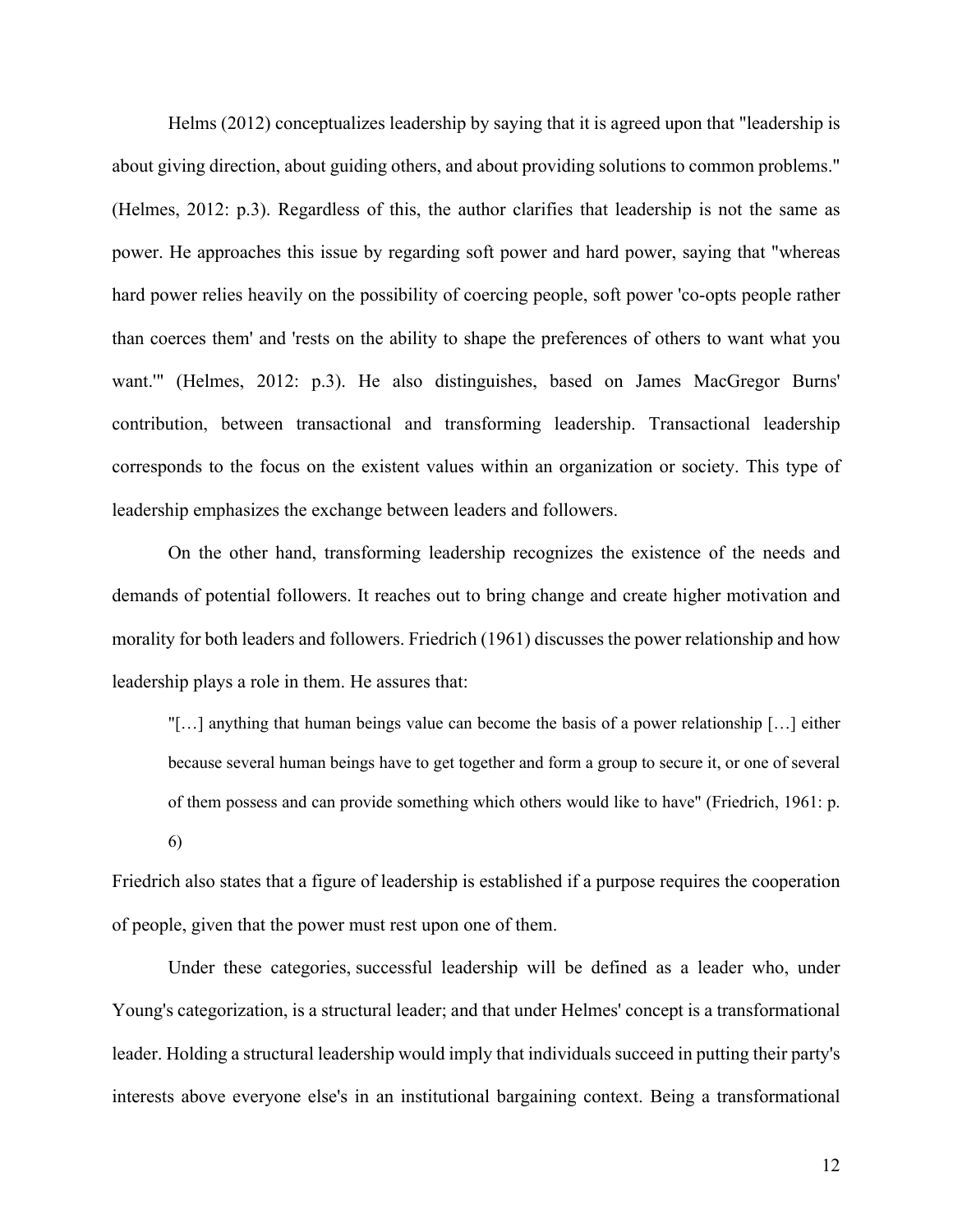leader implies that they consider the needs and demands of their followers, which implies that they succeed in providing their people with the completion of their wishes of change.

On the contrary, a failed leadership is characterized by an intellectual leader because they tend to see ideas as a solution to *understanding* the stakes, which would suggest a lack of efficiency in achieving successes for their people. A failed leader can also be understood as a transactional leader. Transactional leadership suggests that a leader appeals to a people's traditions and values to guide their people into maintaining balance. This variable was used to evaluate the leaders of independent countries.

This way, Suharto and al-Bashir's responses to their respective crisis were evaluated and compared to determine what they had in common and how Yeltsin and Putin's governments during the late 1990s had different behavior.

#### *International support*

International support was understood as a dichotomic variable, as international recognition or not, based on the constitutive theory of international law. This way, recognition will also be understood as the situation in which the territory that seeks secession has established diplomatic or commercial relationships with a sovereign state of the international system. Recognition will also be understood as any type of support a state gives to territory during its secession process. Thus, nonrecognition will be understood as the lack of support for a secession process. This lack of support can be expressed politically in diplomacy and legitimacy or economic commercially or militarily. This variable was used to evaluate the type of support South Sudan, and East Timor received in their secessionist processes, not only in their corresponding region but also worldwide. In addition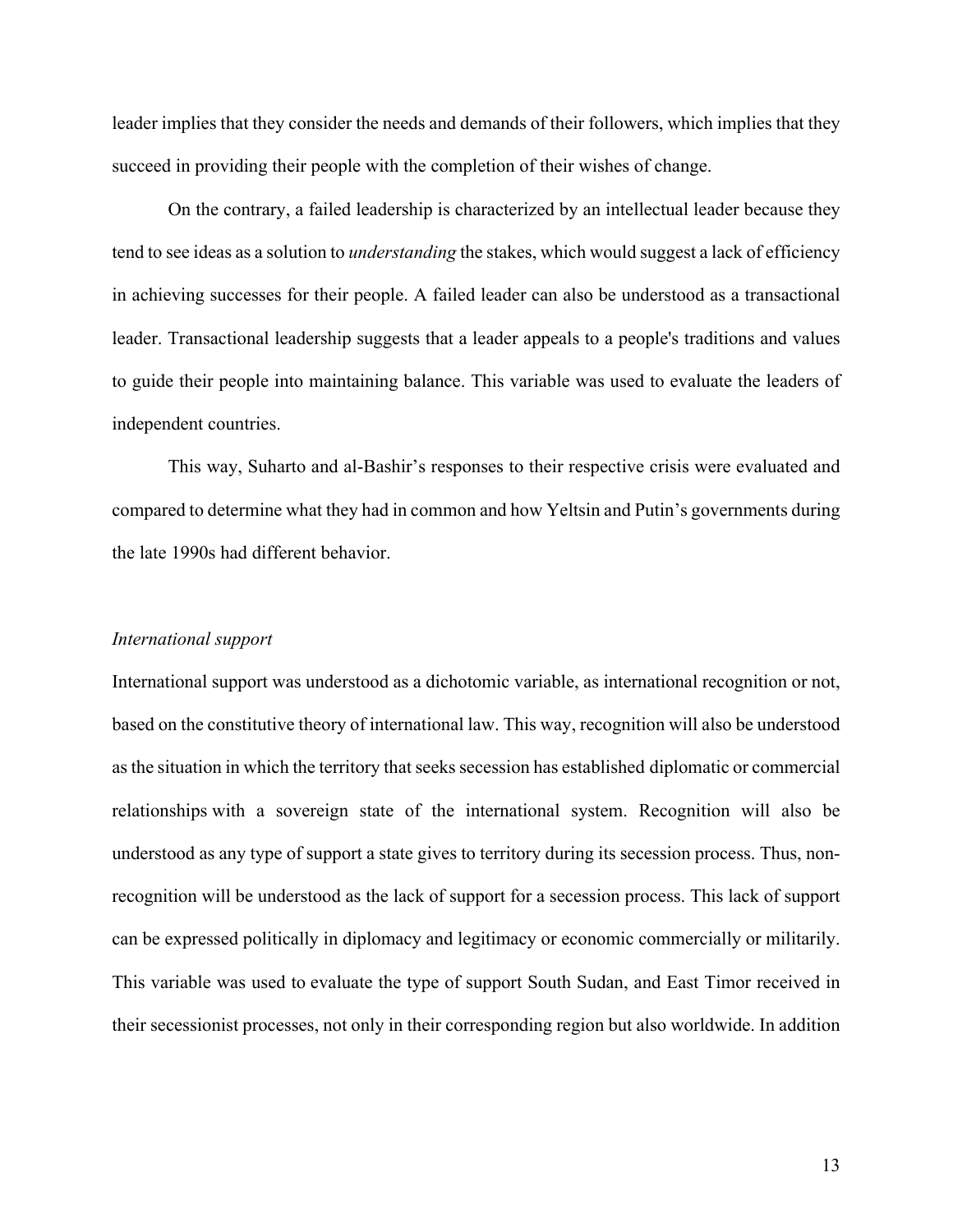to this, through this variable, Islamic groups in Russia and the Middle East have played in Chechnya's secessionist attempts.

# ii. METHODOLOGY

#### *Research design*

This research will be carried out around a comparative case study design. This type of research seeks to understand a specific phenomenon from a few case studies. Thus, this project seeks to understand secession under a specific context that is the presence of hydrocarbons. This research design uses a contextual analysis of the case studies and conditions to explain the situation. The case studies expand the comprehension of a phenomenon known, which contributes to scientific knowledge. With this in mind, the conditions under which secession was possible in these territories were considered. The historical characteristics in Chechnya were analyzed to see how the presence of oil, and the interaction of the other variables, change the independence dynamic and compare them to the South Sudanese and Timorese cases. As evidenced in state of the art, the literature on secession exists and is extensive, so this work does not have the purpose of studying secession per se but rather the independence processes in countries with hydrocarbons, be it producer or transporter. This dissertation expanded the barriers of knowledge by complementing the literature on secession and the political implications of access to hydrocarbons.

Although this research design does not propose a causal response to the phenomenon of secession in oil states, the objective of this research is not to establish a causal relationship but rather to assess the relevance of hydrocarbons in oil territories that initiate independence processes. On the other hand, this research design supposes a problem of representativeness for the creation

14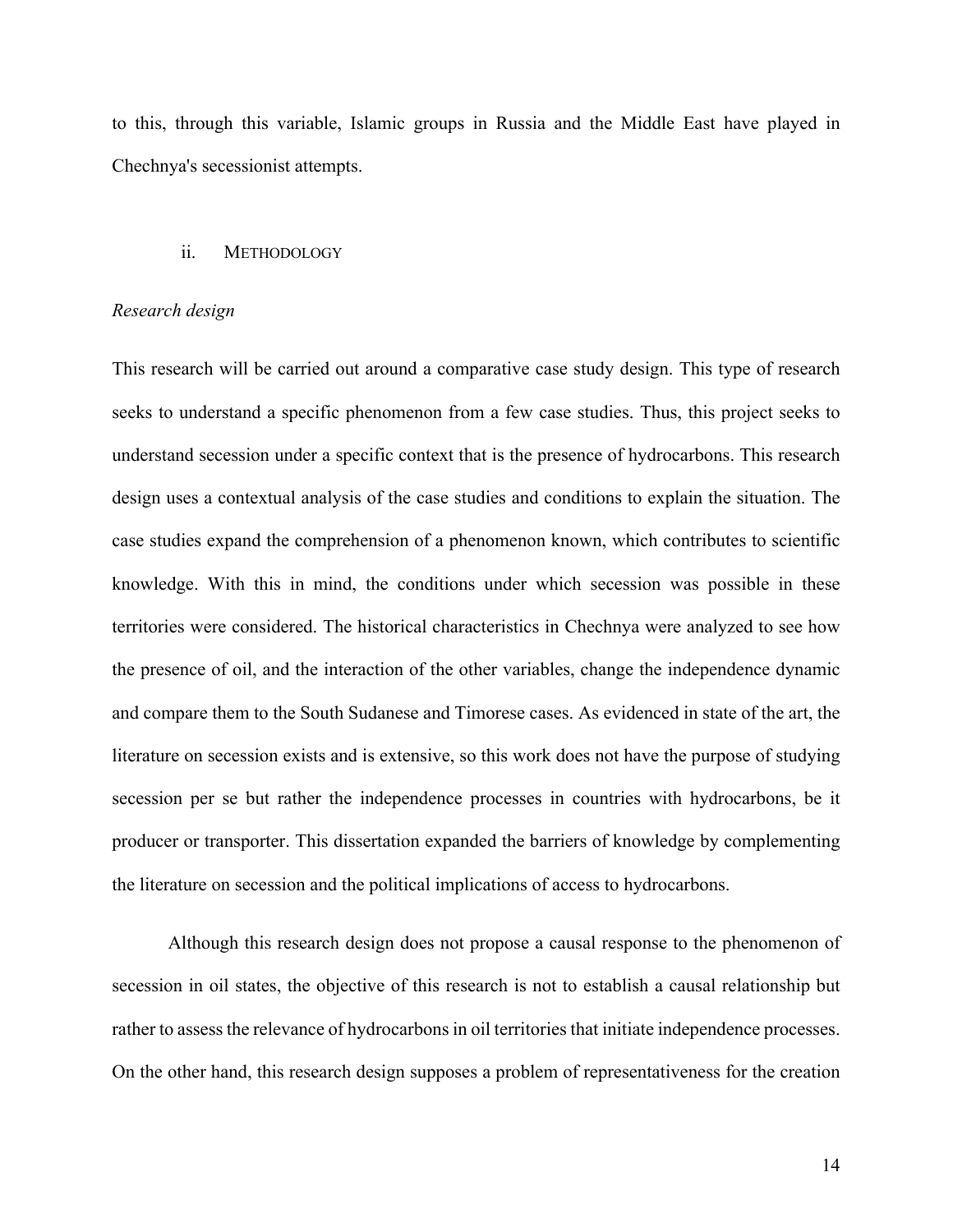of theories. However, this dissertation proposes a response to this so that only oil states searching for independence in the 21st century are analyzed. Therefore, the cases that have been presented so far can serve to theorize possible future secessionist movements in oil-rich territories.

#### *Method*

This research used qualitative methods, given that it considers historical facts rather than experimental ones. Qualitative methods were chosen because historical phenomena are very hardly quantifiable. The comparative historical method was used because, as Mosca states, "the advancements of this discipline (Political Science) depend upon every study of social events, and these events must be taken out from the history of different nations." (Ferrarotti, 1991: p.370). This method uses document analysis to discover similar elements in different contexts. This way, secessionist processes in South Sudan, East Timor, and Chechnya were investigated, given that they have various symmetries. Still, they're not identical, which allows identifying the factors that have made it impossible for Chechnya to achieve independence. The comparative historical method allowed the understanding of oil dynamics in the 21<sup>st</sup> century. It witnessed the emergence of two petrostates, which permitted a glance at why Chechnya has not become independent.

This research focused primarily on literature about the case studies, especially historical documents, and reports, and provide information on the events that unfolded in Sudan since the 1950s up until the end of the Second Sudanese War in 2005; in Indonesia during the occupation of East Timor until its independence in 2002; and in Russia since the end of the tsarist era, through the dissolution of the Union of Soviet Socialist Republics, up until the end of the Second Chechen War. In addition to this, secondary sources were used to define the terms applied in the theoretical framework.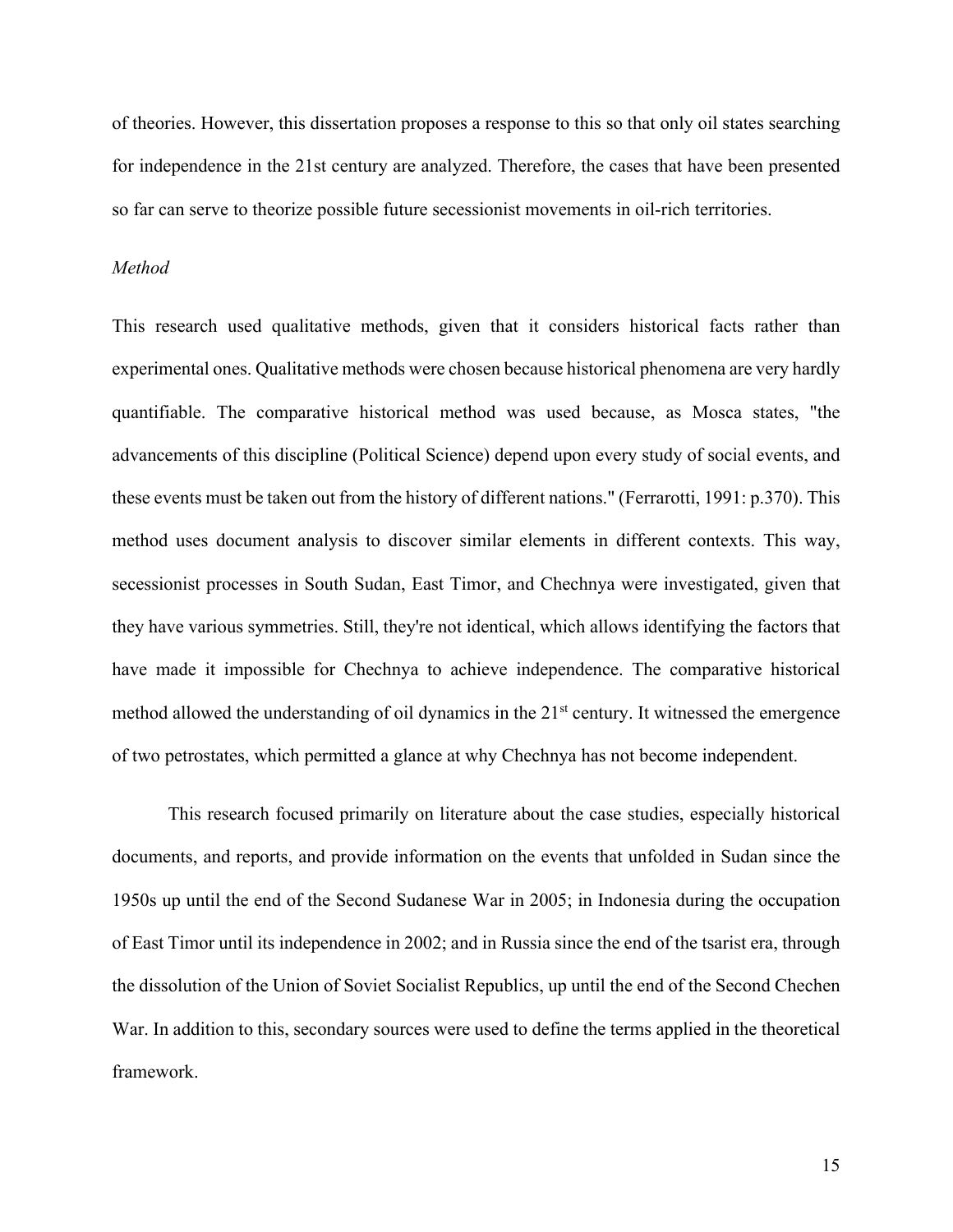### *Selection criteria*

The 21<sup>st</sup> century allows this research to locate its findings in the current international arena, which is why this dissertation focuses only on  $21<sup>st</sup>$ -century petrostates, allowing a further understanding of them and the dynamics that are involved around them. Nowadays, hydrocarbons are the most used energetic source, as they constitute 85% of fossil energy and, given its cheap and efficient character, it represents 1/3 of the global energy consumption. Having control of these resources implies a powerful position within the international system, as they'd play a part in controlling supply and demand. This research was selected because it allows an understanding of oil dynamics and enables the comprehension of power dynamics and its volatility when hydrocarbons are involved.

The similarities found between these cases refer to the territorial distance between the sovereign state and the region seeking independence; and the temporality in which these events occurred since the peak activity of the three movements happened in the 1990s. There is also a similarity in the religious differences of the territories with secessionist intentions, and the availability of hydrocarbons is also taken into account. The differences, on the contrary, refer to how the state and its leaders have responded to these movements, with Russia being a stronger state than Indonesia and Sudan were in the 1990s, having Moscow respond more violently to these independence movements.

South Sudan and East Timor had similar conditions at the time of their independence. They both had a significant availability of energetic resources and had very distinctive cultural differences with the states from which they achieved independence. There was, in each case, a religious minority in the territory in comparison to a significantly bigger majority in the state.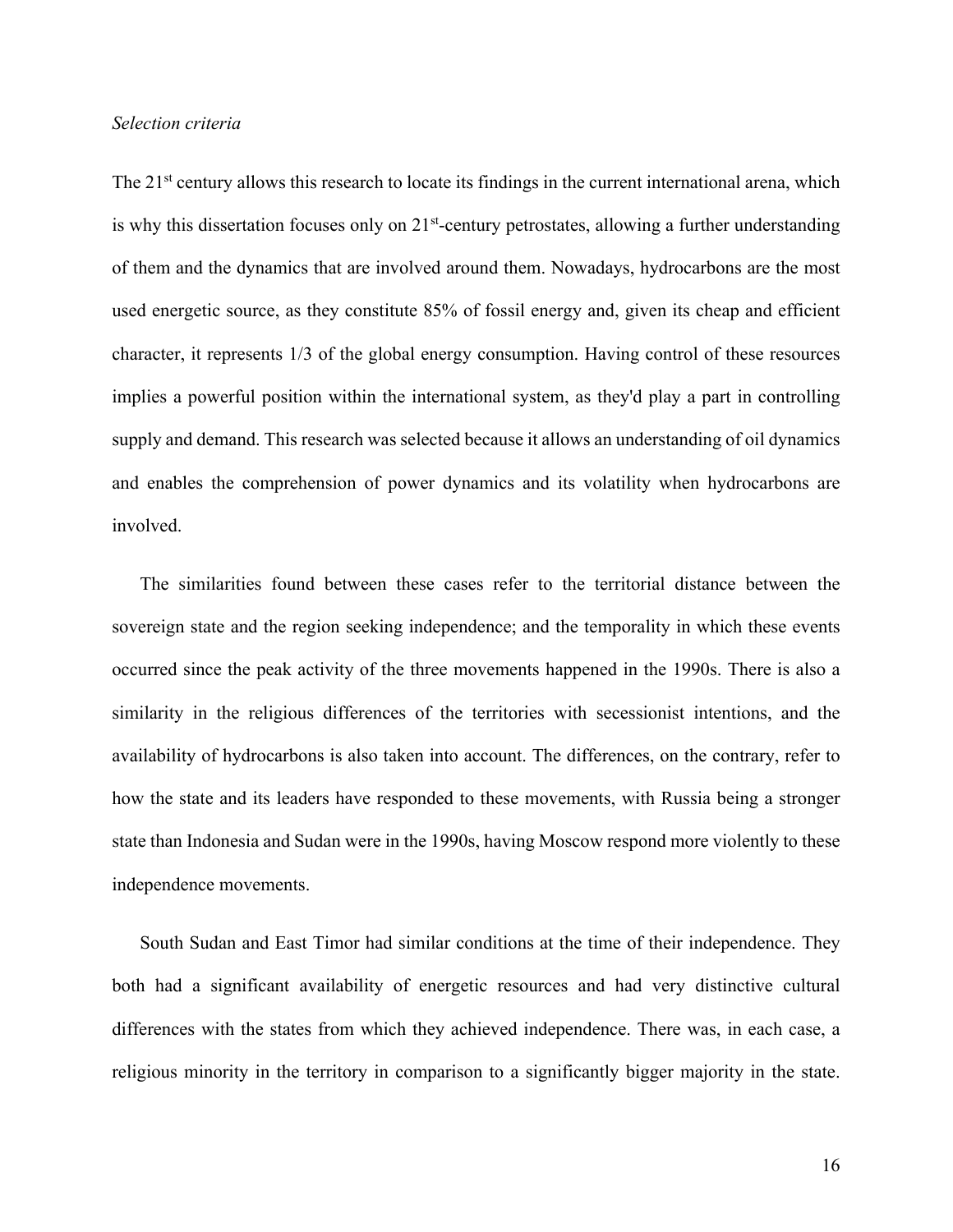Before independence, South Sudan had a Christian minority compared to the Muslim majority in northern Sudan. The same applies to East Timor, having its people being Christian/Catholic and Indonesia having a vast Muslim majority. Another very relevant symmetry is the condition the states were in before the independence. Omar al-Bashir in Sudan, and Suharto in Indonesia, were both struggling to control their population successfully and alleviate the turbulence that came with secessionist movements due to political unrest. On the other hand, it's also relevant to note that South Sudan and East Timor had very strong international support. South Sudan and East Timor both received major support from the western countries for their claim, giving both their independency efforts legitimacy.

Even though Chechnya does have significant hydrocarbons in its subsoil, its relevance falls onto its strategic geographical position for commerce and trade and its refining capacities. This federal republic is part of the oil-producing regions in Russia, which adds up to Russian oil revenues. Unlike Sudan and Indonesia, Russia has a political system that has allowed its government to have control over their vast territory, having a regional leader for each republic and the military capacity to keep a strong hold in each territory. Contrary to the South Sudanese and Timorese case, Chechnya did not count with significant international support, having most of it vaguely expressed.

# III. HISTORICAL EVIDENCE

i. SOUTH SUDAN

# *State capacity and leadership*

The emergence of South Sudan as the youngest country in the world resulted from almost 50 years of post-independence conflict in Sudan. During the colonial era, the British government divided Sudan into two regions: North and South, to "stem the spread of epidemic diseases" (Smith, 2011: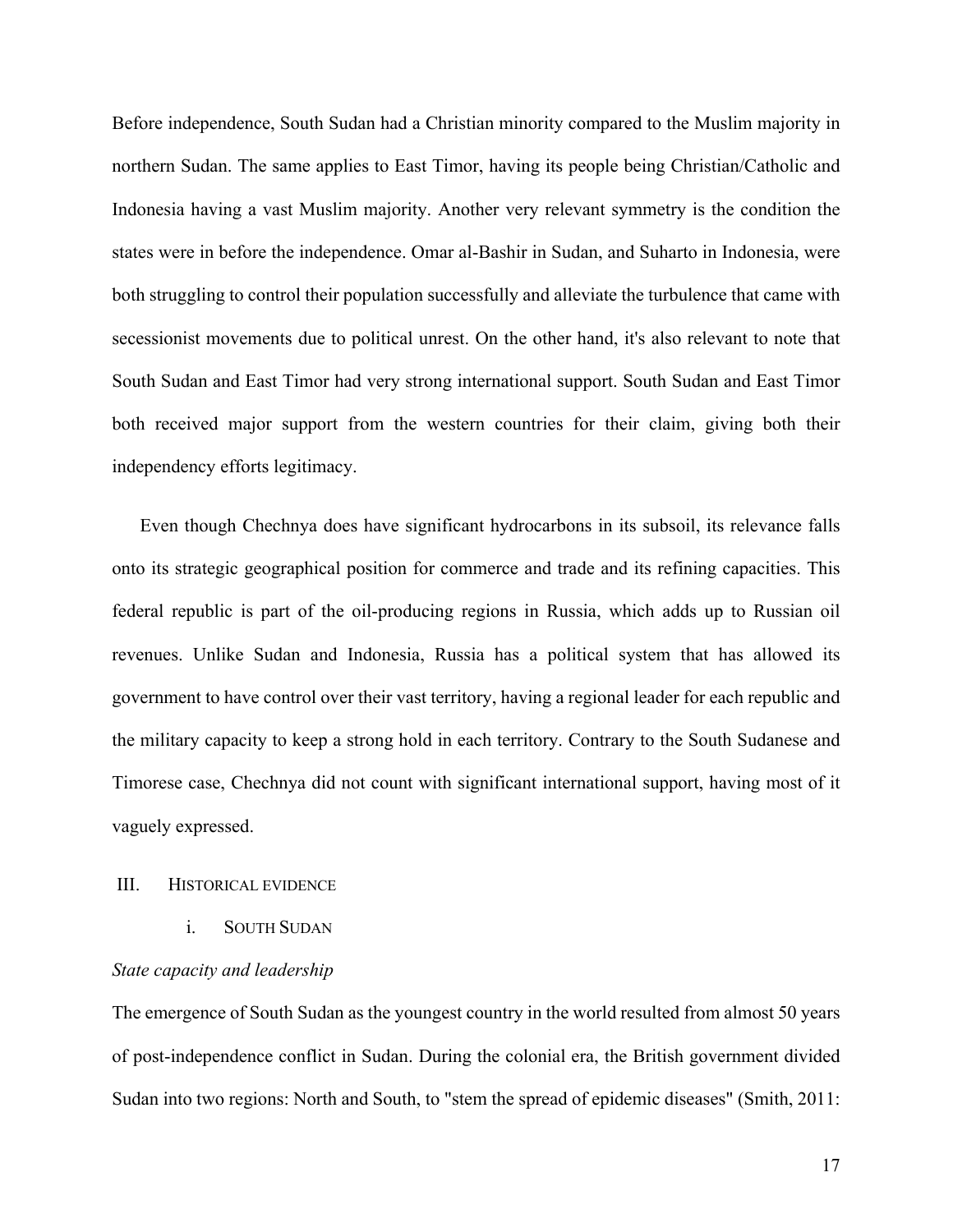171). It was also allowed by the British policies in the South that the North could, in the name of *orientalism*, use a common language (Arabic) and religion (Islam). This division became the root of the civil conflict in Sudan. It created a racial difference between the North and the South, the northerners being Arabs and the southerners being Africans. British rule over Sudanese territories came to an end on January 1, 1956, and with it, a new set of internal issues surfaced. Northern Sudan had a stark advantage over the southern regions of the country, given its cultural consolidation around the Arab world and its proximity to Egypt, which resulted in the stronger region due to its past under the control of the Anglo-Egyptian condominium (Cocket, 2016). This allowed the North to violently discriminate against the racial minority in the South, establishing its authority in the search to impose the Arabic culture on the southern territories. The major issue with these severe cultural differences between the North and the South was that the North had no experience nor knowledge of the languages and practices of the people in the South, which caused tensions when it came to the way the nation was going to be built.

The first rebellion on the part of the South began in Torit in August 1955 with a poorly planned mutiny. Nevertheless, other uprisings were happening simultaneously in Kapoeta, Juba, Meridi, and Nzara. More than a secessionist demand, these uprisings had multiple motives, ranging from the unification with Egypt to the delay of the departure of the British (Johnson, 2016). General Ibrahim Abboud's military government targeted civil servants, teachers, and students to spread nationwide the Arab traditions. Political mobilization against the Arabization of southern Sudan began in the 1960s, but it was a slow and not very organized process. In 1963, guerrilla units that called themselves Anyanya started assaulting Sudanese forces, which gained strength after the overthrow of Abboud's military government in 1964. The Arab-Israeli conflict had an important part in the first Sudanese war, given that the Soviet Bloc and the Arabs supported the North. At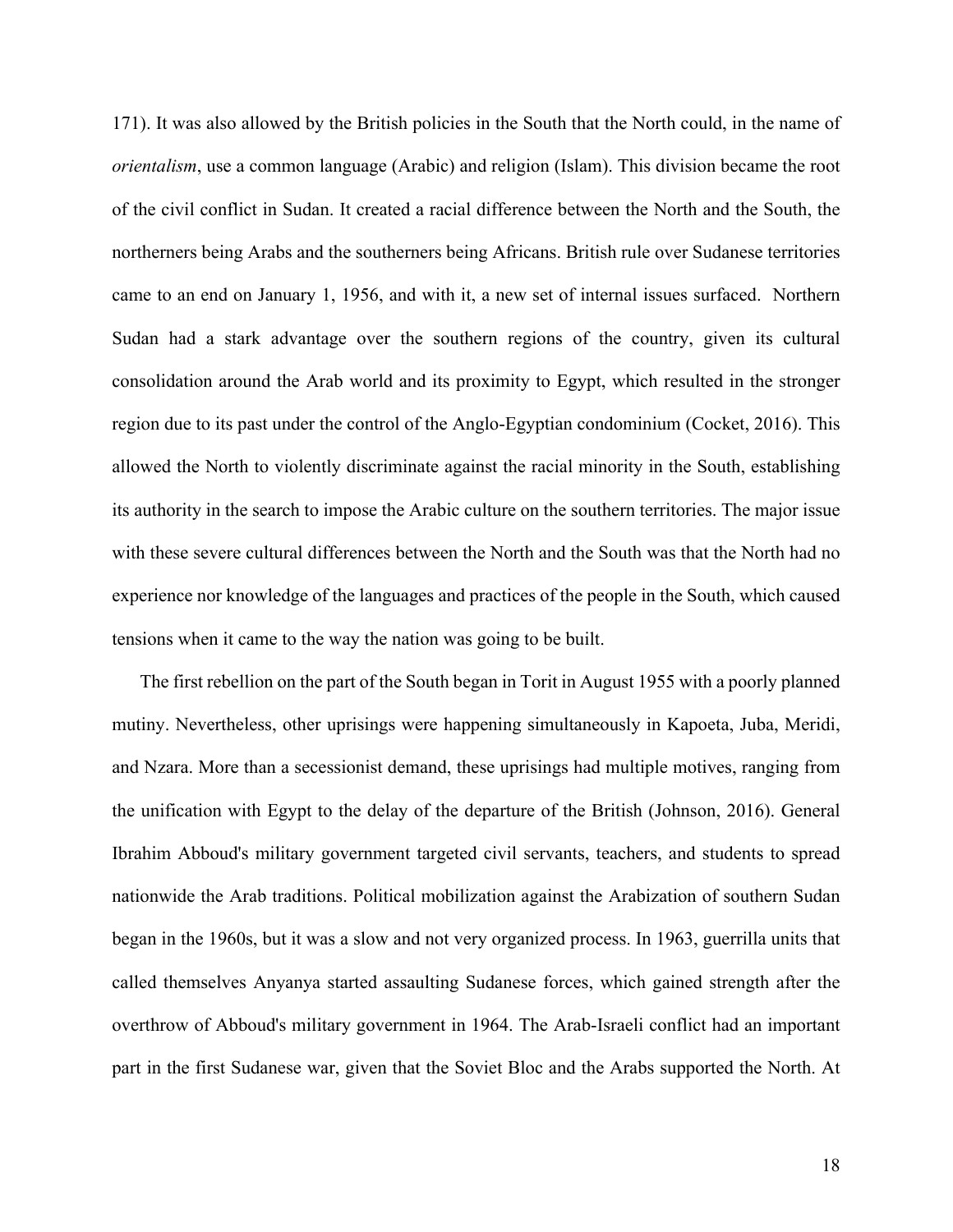the same time, Israel, alongside Uganda, backed the South, which gave Joseph Lago (Anyanya's founder) a strong front in the 1972 negotiations (Johnson, 2016).

The Addis Ababa Agreement represented a halt to the Sudanese conflict. This accord was signed by northern military leader Gaafar Muhammad Nimeiry and southern Anyanya leader Joseph Lago in the Ethiopian capital. This agreement

"…granted regional autonomy to the provinces of Southern Sudan. [the agreement] specified the main lines of regional, legislative, judicial and executive authority and traced the parameters of fundamental rights and freedoms, revenue and grants, the terms of the ceasefire, the composition of the army, amnesty, and the resettlement of refugees" (Abusharaf, 2013: 77).

The Agreement faced backlash coming from the South, as leftist opponents believed that the voices of those who suffered the most weren't included in the discussion. Regardless of the intentions of the accord, in 1983, Nimeiry nullified it by declaring Sharia Law10 under the name of *September Laws*, which meant that the government legalized the marginalization of non-Muslims and non-Arabs. The discovery of oil in 1978 led to creating what was once known as one of the unequal countries in the world. Elites in the North prioritized the needs of the riverside groups between the two Niles. The extraction of oil and its profits were why the country experienced economic and overall developmental growth. Nevertheless, the rest of the national territory was left marginalized and neglected, which served as more a reason for rebellion (D'Agoôt, 2013). Nimeiry decreed that the oil that was discovered would not be refined in Bentiu but instead it would be built in Kosti (northern Sudan), and that the product would be exported through Port Sudan, which meant that the oil found in the southern regions was going to be controlled, refined, used, and exported by the North (Salman, 2013).

<sup>&</sup>lt;sup>10</sup> In its Islamic context, *Sharia* may be defined as the totality of God's commands and exhortations, intended to regulate all aspects of human conduct and guide believers on the path of eternal salvation (Library of the Congress)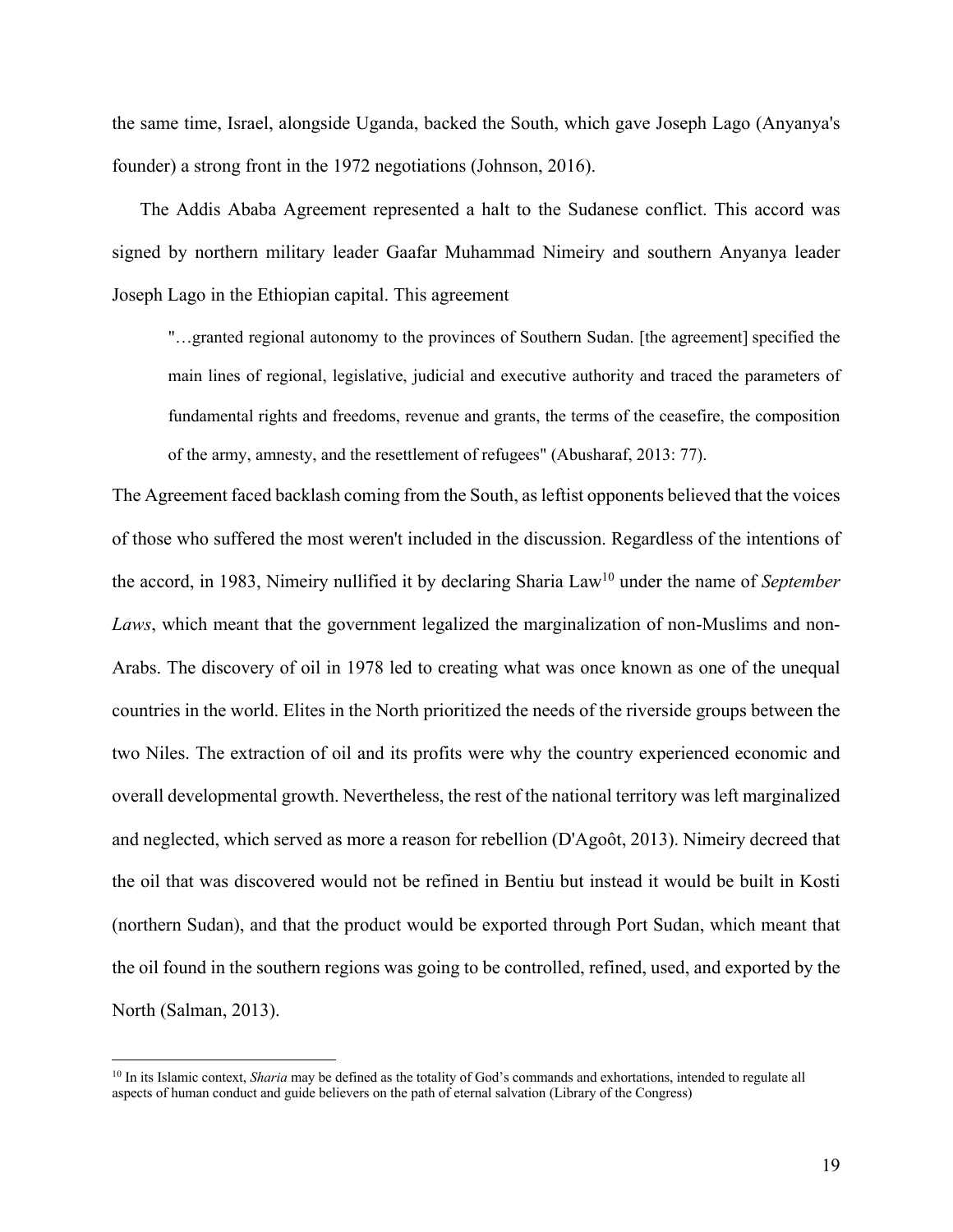Nimeiry's annulment of the Agreement also meant that the southern provincial borders were redrawn. The government of the South was dissolved, strengthening the *otherhood* concept stated since independence, placing the Arabs in the North as the true race (Abusharaf, 2013). This redivision of the southern regions motivated the creation of the Sudan People's Liberation Movement (SPLM) and its respective armed wing Sudan People's Liberation Army (SPLA) by the prominent Dinka ethnic group, whose leader was John Garang. These movements attacked primarily the resources that financed the war on the part of the government, which corresponded specifically to oil and water. Even though Dinka people created these organizations, the recruitment for its functioning happened in both Dinka and Nuer areas (Dreef & Wagner, 2013). Its Manifesto expressed its motive, stating that:

"*Voluntary unity* in the New Sudan is, therefore, conditioned on creating a political and socioeconomic commonality that brings all the Sudanese together as equal citizens in rights and obligations. We must move away from the parameters of the Old Sudan of racism, religious intolerance, historical myopia, and the associated economic collapse, instability, and wars. The Old Sudan has taken us to a dead-end, to the edge of the abyss." (Paragraph III.I.3)

In 1986 elections took place, and Sadiq al-Mahdi's regime was formed as a coalition between the Umma Party and the Democratic Unionist Party (DUP). Immediately after, a meeting between Garang and al-Mahdi took place in Addis Ababa, ending the conflict through negotiations. "Mr. Garang insisted on abolishing the September Laws, which Mr. Al-Mahdi was not willing to do. Mr. Garang argued for a secular democratic state, while Mr. Al-Mahdi stood for an Arab-Islamic one […]" (Salman, 2013: 375). In 1988, Garang also negotiated the Sudanese Peace Initiative with the DUP's leader, Mohamed Osman al-Mirghani. This agreement arranged a constitutional conference that promised to freeze the enforcement of the September Laws and a ceasefire in the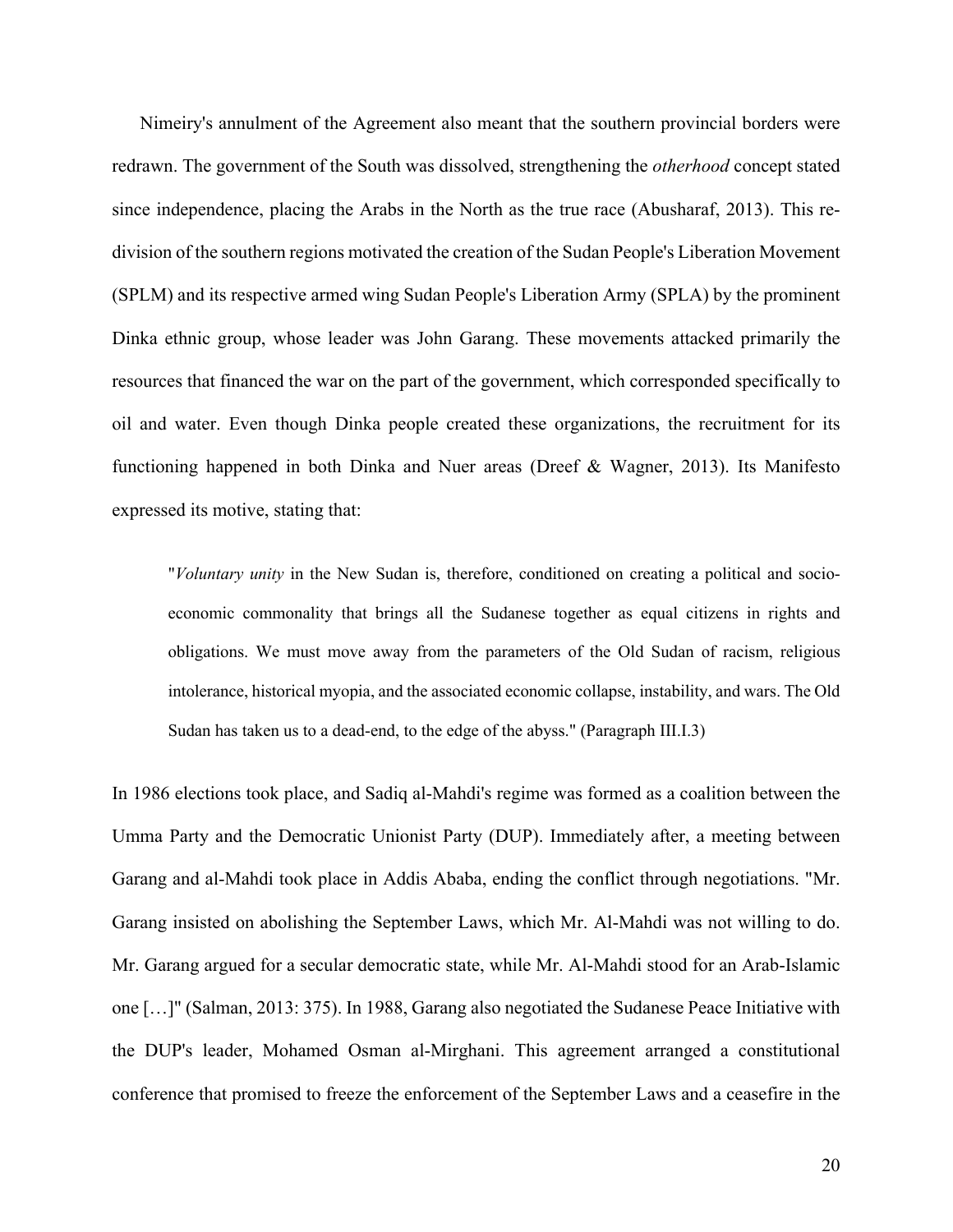civil conflict. Unfortunately, and due to the increasing political pressure on the al-Mahdi's government on the part of the National Islamic Front (NIF), the accord didn't occur, resulting in a military coup al-Mahdi in 1989 and the continuation of the civil war (Salman, 2013).

With the military overthrow of al-Mahdi came the terror reign of the NIF, executing 28 army officers at the beginning of 1990 and establishing and strengthening a holy war against the non-Islamic South to expand the Islamic state all the way into equatorial Africa (Salman, 2013). Nevertheless, the Sudanese government faced internal issues. The NIF broke into two factions: The National Congress Party (NCP) led by President Omar al-Bashir, and the Popular Congress Party (PCP) of Hassan al-Turabi, former leader of the NIF. This power dispute of the North resulted in its demise, as al-Turabi sought to hold absolute power, while al-Bashir realized that the war was unwinnable. The conflict's costs were too high, and the international pressure was overwhelming. In addition to this, the economic situation was continuously worsening, as the Sudanese pound lost more than 90% of its value, and the export of oil was at a halt due to the conflict (Salman, 2013).

In 2002 the Sudanese government entered negotiations with the SPLM, motivated by international pressure and dire economic conditions. The Machakos Protocol of 2002 called the abandonment of *Jihad*, which resulted in the January 2005 acknowledgment of the different ethnic, linguistic, cultural, and religious characteristics of the southern regions. Under the Intergovernmental Authority on Development (IGAD) supervision and Kenya's government, the NCP and SPLM/A signed the Comprehensive Peace Agreement on January 9 of 2005 (Salman, 2013). The CPA established a transition period of 6 years, in which an interim regime, as the Government of Southern Sudan (GoSS), had a high degree of autonomy. After these six years, in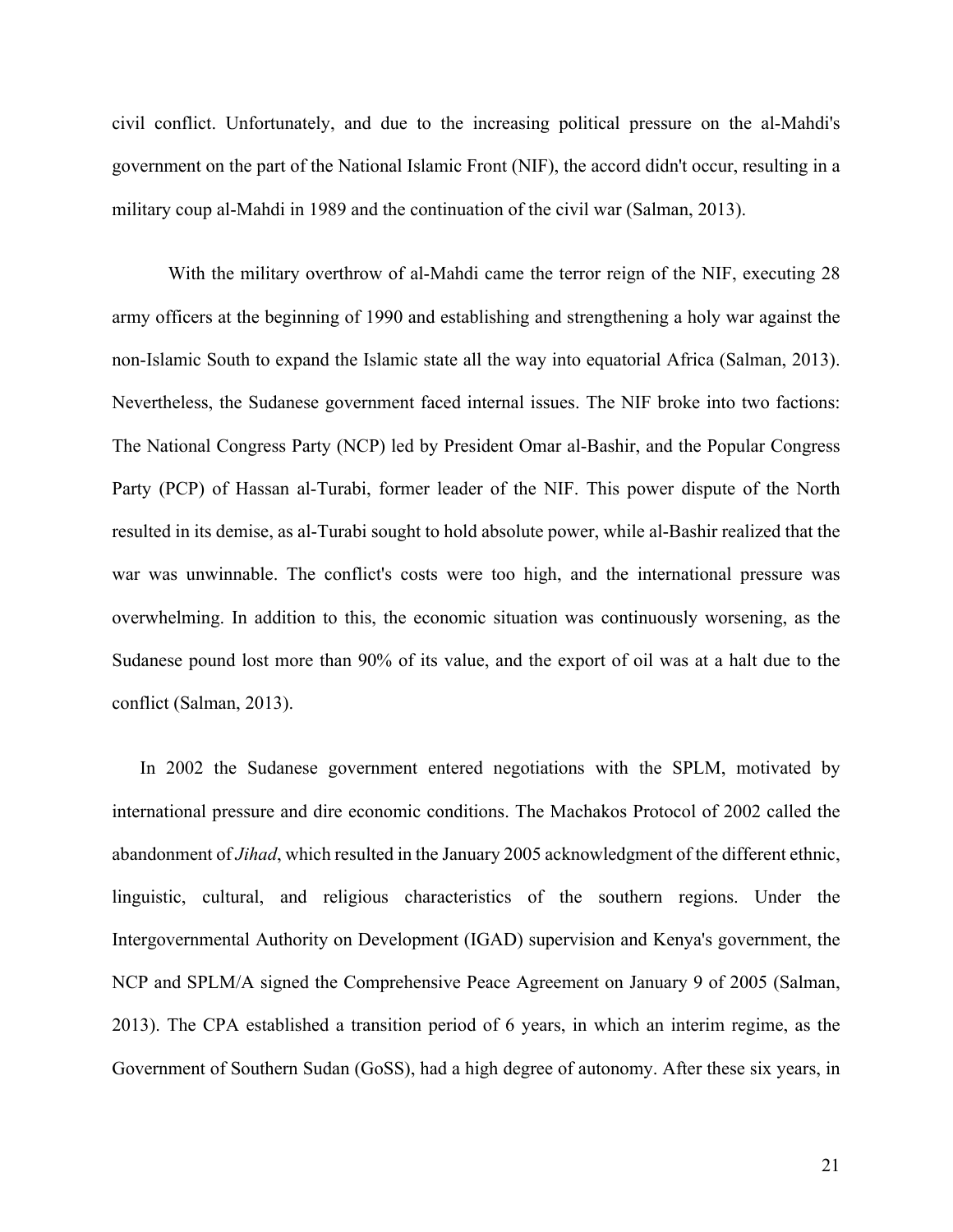January of 2011, a referendum took place on the topic of independence of southern Sudan from the North, in which the overwhelming majority of the people voted in favor of secession and selfdetermination, which resulted in the emergence of South Sudan as a sovereign country on July 9, 2011 (Dreef & Wagner, 2013).

## *Hydrocarbons*

In 1959 the search for oil in Sudanese soil began in the littoral of the Red Sea and continued through to the 1970s without significant breakthroughs. Nevertheless, in 1974, a US firm, Chevron, began exploring the territories of southern and southwestern Sudan for oil and found success in 1978 (Rone, 2003). The fact that the second civil war erupted five years after oil was discovered in the southern regions was no coincidence, given that Nimeiry redrew the state boundaries to ensure that the North had access to the fields (Patey, 2007). Khartoum's divide and rule tactic proved useful to weaken the Southern movements. This strategy allowed Sudan's government to create a division within the Southern rebels by "granting Arabic herdsmen an unwritten license to pillage and destroy the communities of the Dinka and Nuer African pastoralists of the South […]" (Patey, 2007: 1001). Regardless, as oil exploration went on and the civil war progressed, these nomad Arab groups, namely Baggara, drove southerners out of Blocks 1, 2, and 4 for foreign companies to continue their work without safety concerns by being "allowed full impunity in Western Upper Nile/Unity State to loot cattle and burn, to kill, injure and capture Nuer and Dinka […]" (Human Rights Watch, 2003: 51).

In 1984 Chevron's activities in Sudan stopped abruptly as SPLM/A rebels attacked their base in Bentiu and killed four of their employees (DeLancey, 2015). After this, Chevron sold its concession in 1992, when a small Canadian company entered the territory. Arakis purchased

22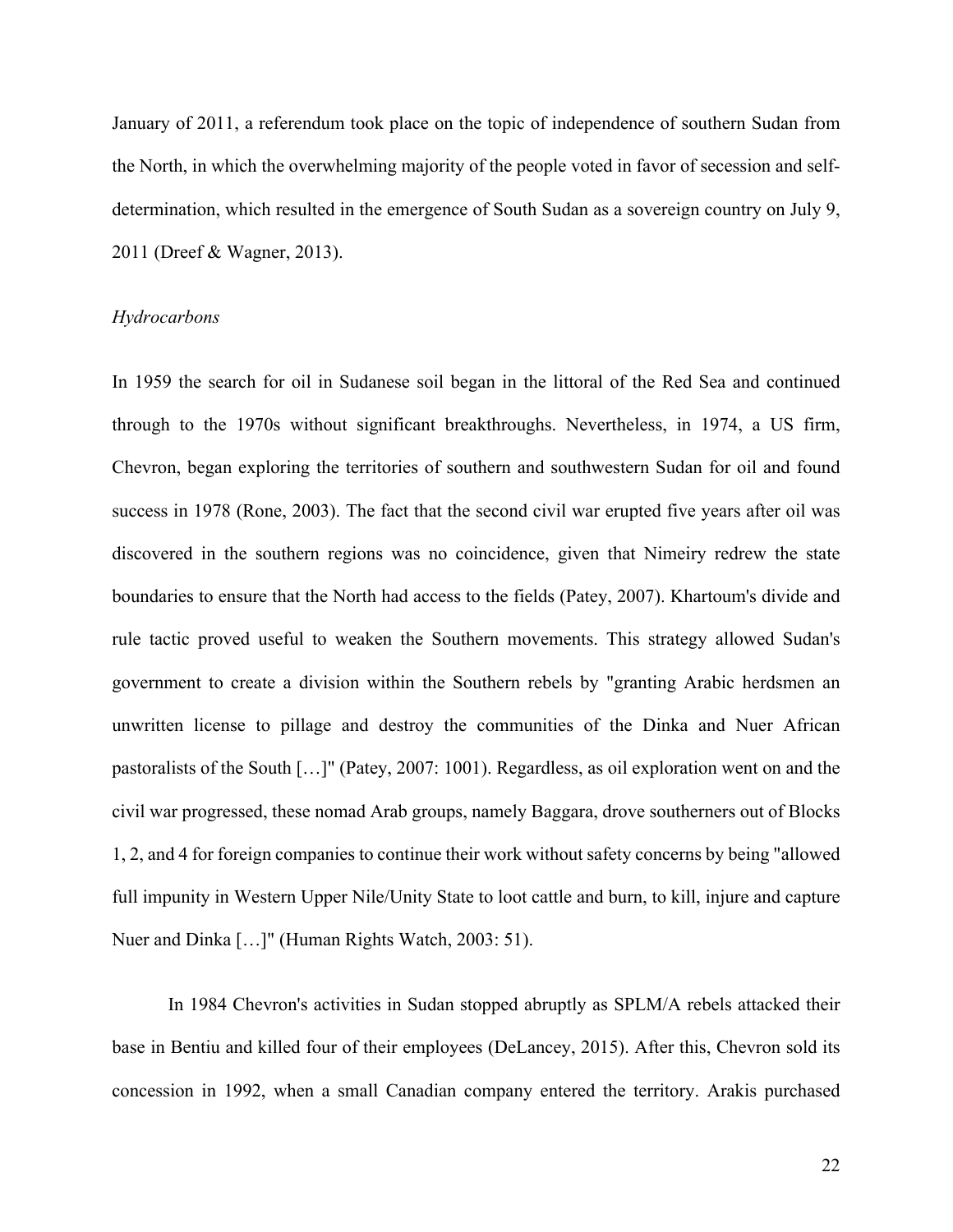Blocks 1, 2, and 4 in the Western Upper Nile region in 1993, and three years later, they took in China National Petroleum Company (CNPC) and Malaysia's Petronas as partners. This then left the ownership as follows: 40% to CNPC, 30% to Petronas, 25% to Arakis, and 5% to the Sudanese state-owned oil company, Sudapet, forming the Greater Nile Petroleum Operating Corporation (GNPOC). In 1996 Lundin Oil, a Swedish corporation, bought alongside its western partners Block 5A in the Western Upper Nile, in which they held 40.4% of the concession, which were enticed by the prospect of the end of the civil conflict and the possible safe revenue that would come with the activities (Rone, 2003). In October 1998, Talisman Energy Inc., a Canadian oil titan, acquired Arakis and its share on GNPOC. As it was a much stronger company, its technological advancements improved the government's revenue by boosting the oil's development. "In August 1999, less than a year after Talisman came on board, the first oil was exported, earning the Sudanese government \$2.2m. Since that time, oil export has amounted to 20-40% of all government revenues." (Rone, 2003: 505)

During the exploration and exploitation of petroleum, the Sudanese government used the road system installed by foreign companies to move the military equipment to reach target villages, profiteering from the control that concessions granted them (Rone, 2003). By the beginning of the 1990s, the SPLM/A had already gained control over most Western Upper Nile, except for regions populated by Bul Nuer, which was deemed a friend to the Sudanese government. Nevertheless, in 1991 the SPLM/A broke into two ethnic factions (Dinka and Nuer), making the SPLM/A a Dinkaled movement and having Nuer leader, Riek Machar, the head of a new group, Sudan People's Defense Forces (SPDF) (Human Rights Watch, 2003). In 1997 the Khartoum Peace Agreement was signed between this Nuer faction and the Sudanese government. This was, non-surprisingly, a façade on the part of the Sudanese government. They needed to demonstrate to the international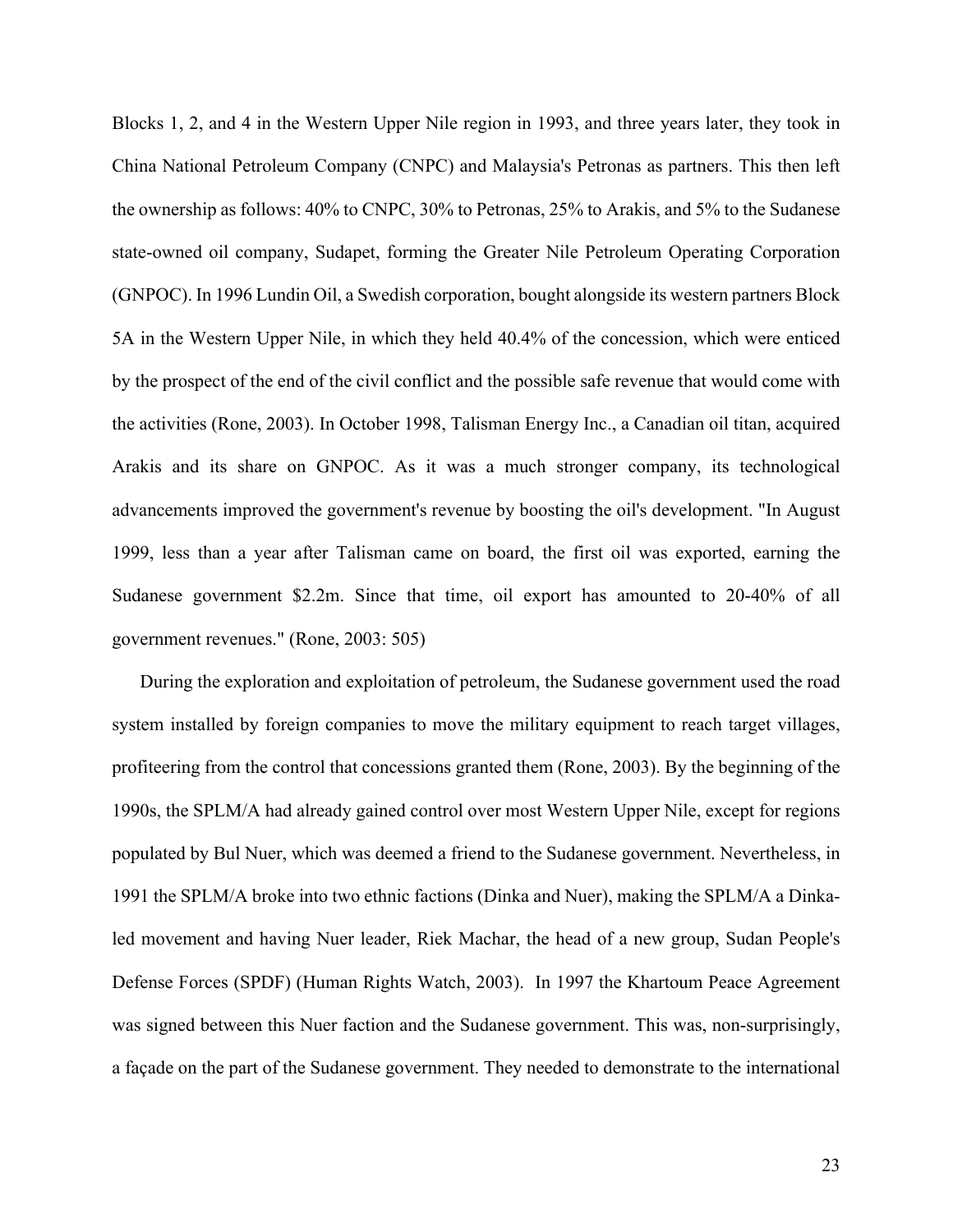community that Sudan was a safe country for oil companies to explore and produce. Still, it also made way for Machar's forces to change its movement's nature and to rename it as South Sudan Defense Forces (SSDF).

By June 1999, the GNPOC pipeline that connected Blocks 1 and 2 to the Red Sea was completed, which made Block 5A, adjacent to Block 1, commercially viable and attractive for various corporations. For this reason, the Sudanese government's forces militarized the Block to protect Lundin's drilling location. Nevertheless, at the same time, Machar's SSDF attacked the site without making significant infrastructural damage and only killing 3 Sudanese government employees. After this attack, government forces advanced into SSDF territory, forcing Machar's group to move into Dinka/SPLA territory, giving space for negotiations to join forces to fight the Sudanese government (Human Rights Watch, 2003).

#### *International support*

As the Cold War came to an end, the Sudanese relationship with several countries took a shift with the Islamist military coup led by Omar al-Bahir, with the backing of the National Islamist Front in 1989. In addition to this, regional and international conflicts such as the Ethiopia-Eritrea war in 1998 and the September 11, 2001, attack against the United States strengthened and weakened Sudan's foreign relations with key actors (Shinn, 2015). Historically, Egypt has been the most important neighbor to Sudan. Since its independence, the Sudanese government has had an agreement with Egypt on the control of the waters of the Nile, Egypt's lifeline, in which Sudan had the authorization to use  $\frac{1}{4}$  of the river's flow. At the same time, the other three quarters belonged to the Egyptian government, since the two countries have been reluctant about expanding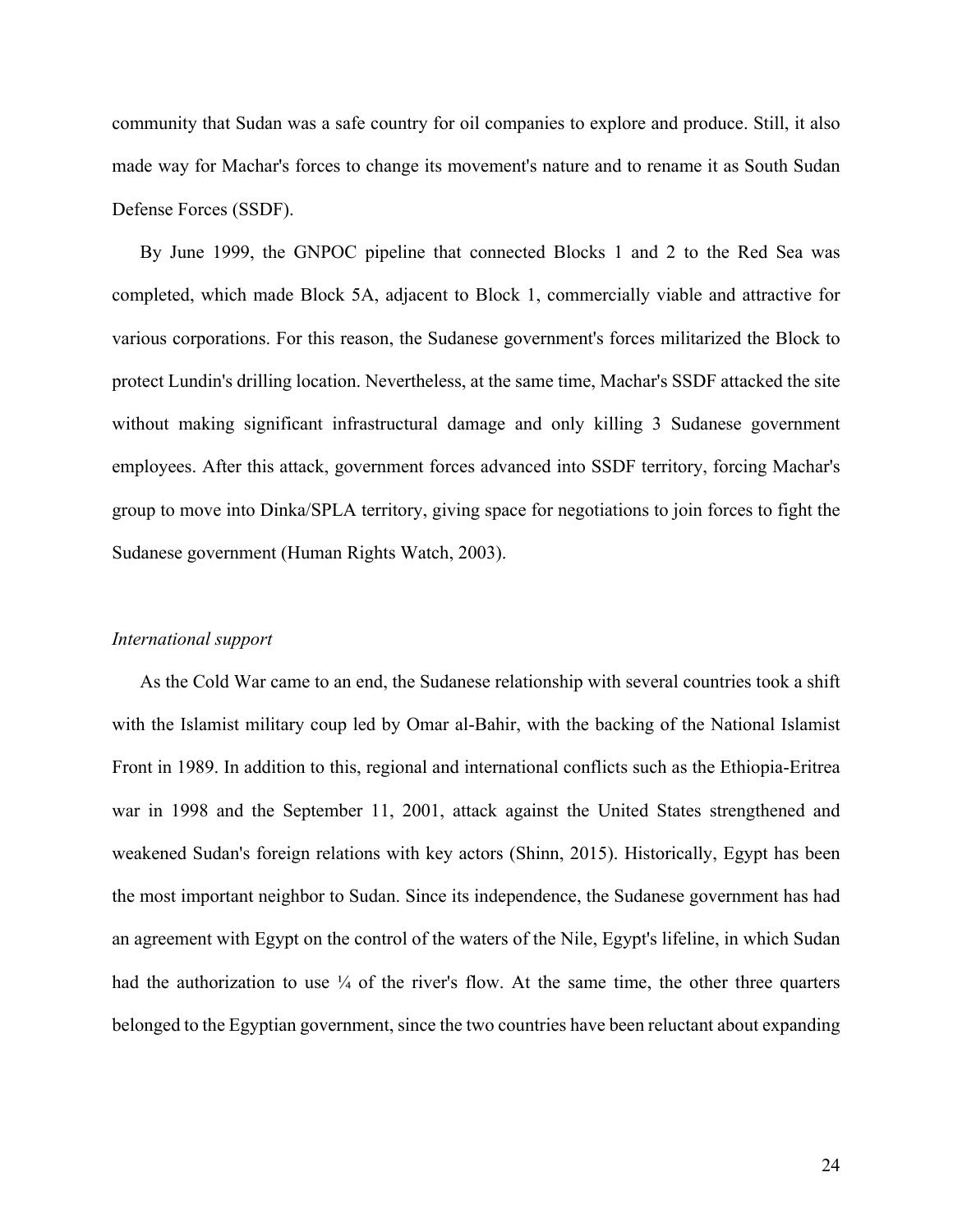their share with other Nile Basin countries. Because of this, Egypt showed support for Sudan during the civil war so that there wouldn't be any more countries to dispute the river's rights with.

Nevertheless, in 1995 this relationship took a turn southwards. In 1995, an assassination attempt on the Egyptian president in Addis Ababa was orchestrated by an Egyptian terrorist group supported by the Sudanese government. Regardless, Egypt maintained a neutral position respecting South Sudan's independence, supporting developmental initiatives (Shinn, 2015). On the other hand, to the northern border, Libya actively supported South Sudan's secessionist movements. Muammar al-Gadhafi provided financial support to the SLPM/A, maintaining close contact with northern opposition figures. Though Libya was a clear ally to South Sudan, it also supported its region by aligning with Sudan to condemn the American aggression in Iraq in 2004 (Shinn, 2015).

Despite its long history with Sudan, Ethiopia was a big supporter of the South Sudanese secession, providing help to its army since its emergence. For a short period, Ethiopia had a cooperative relationship with the Sudanese government. Still, it faded with the rise of the NIF to power and its attempt to spread its ideas. Similarly, Eritrea broke relations with Sudan by 1995 due to the Sudanese efforts to spread Islam across the region. This way, Eritrea strongly supported the SLPM/A, providing Sudanese opposition actors to set a base in Asmara, Eritrea's capital. After the assassination attempt of Egypt's president in Ethiopia's capital, their relationship with Sudan reached a new low, creating the Front-Line States strategy. This tactic was urged by the United States and consisted of the military alliance of Uganda, Ethiopia, and Eritrea to put pressure on Khartoum to stop the crisis (Shinn, 2015).

Ugandan-Sudanese ties were constantly severed due to the support they provided to the rebel groups in their respective countries, Kampala supporting the SPLM/A, and Khartoum aiding

25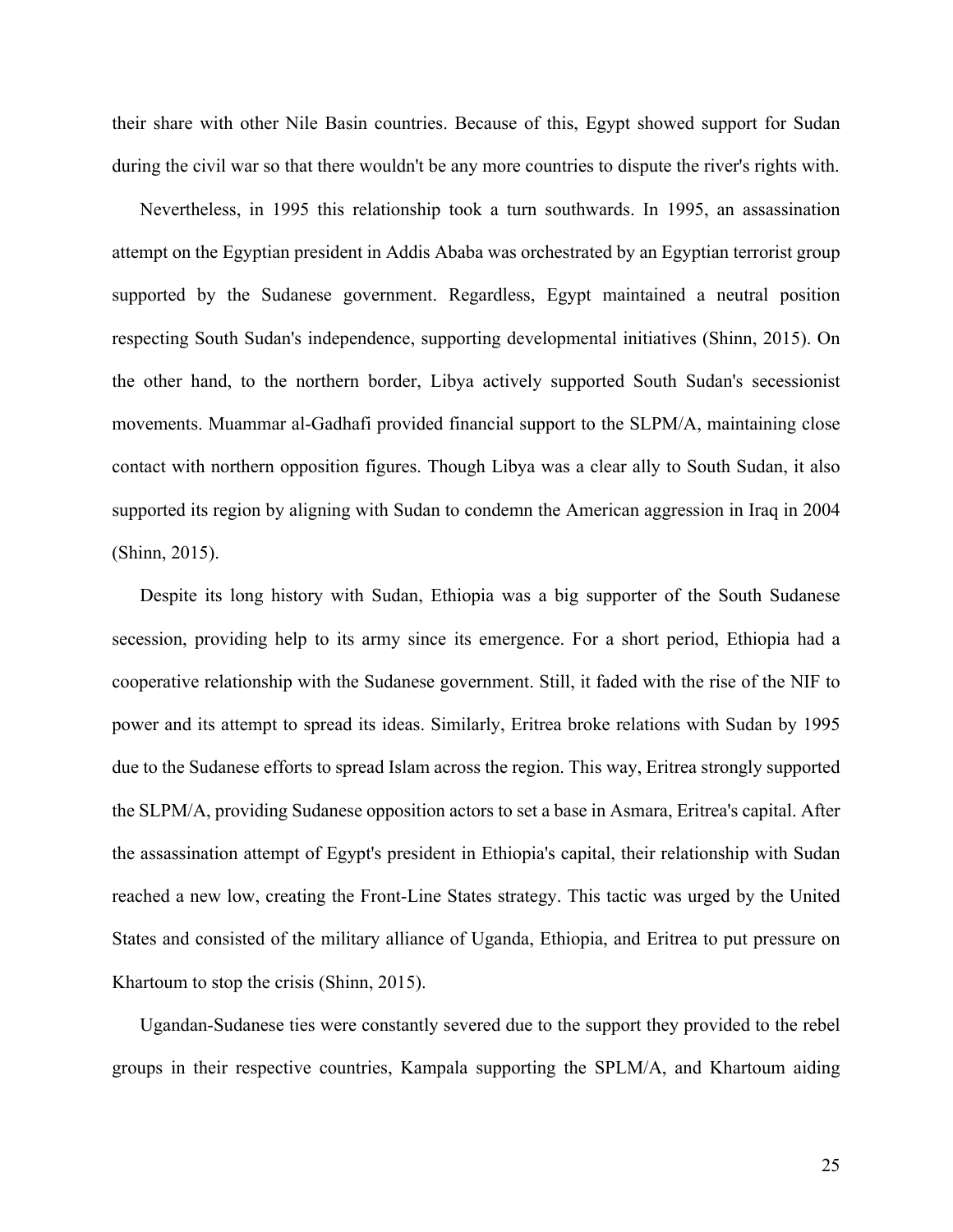Kony's Lord's Resistance Army (LRA) against the Ugandan government. Regardless, Sudan was cooperative with Uganda in 2002 to forge diplomatic relations, allowing the Ugandan army to enter South Sudan to track down LRA insurgents. Kenya's stance during the Sudanese civil wars remained neutral, maintaining cordial relations with Sudan while still contacting the SPLM/A. This was also fueled by economic interests, given that Nairobi was the main base for relief operations for South Sudan, which meant that there was constant foreign aid in dollars that flowed through the country. On the other hand, the Kenyan government also held conversations with the SLPM/A to construct railways that connected Juba to a Kenyan port, Mombasa, and construct a pipeline that would allow South Sudanese oil to be exported to the international market (Shinn, 2015).

The Middle East remained a strong religious ally to Sudan as the National Islamist Front took power in the 1990s. It was believed that Iraq provided support for oil exploitation and with weapons to strengthen their military. Similarly, Sudan was loyal to Iraq after the September 2001 attack in New York, strengthening their ties and weakening their relationship with the United States. On the other hand, Iranian-Sudanese relationships weren't always consistent, given Sudan's support to Iraq during the Gulf War. Nevertheless, by 1995, Khartoum expressed their support to Iran on the matter of usage of nuclear energy, which is why, in addition to religious alignment, Sudan became Iran's closest ally in Africa. Sudan's Gulf War support decisions also cost the Sudanese government support from Saudi Arabia. Their political stance played a part in the suspension of grants and concessionary oil sales and their brand of Islamism, which wasn't aligned with Saudi Arabian philosophy (Shinn, 2015).

Asian relations with Sudan had many variants and took different forms. The Chinese government was grateful that Sudan supported them through the criticism of their human-rights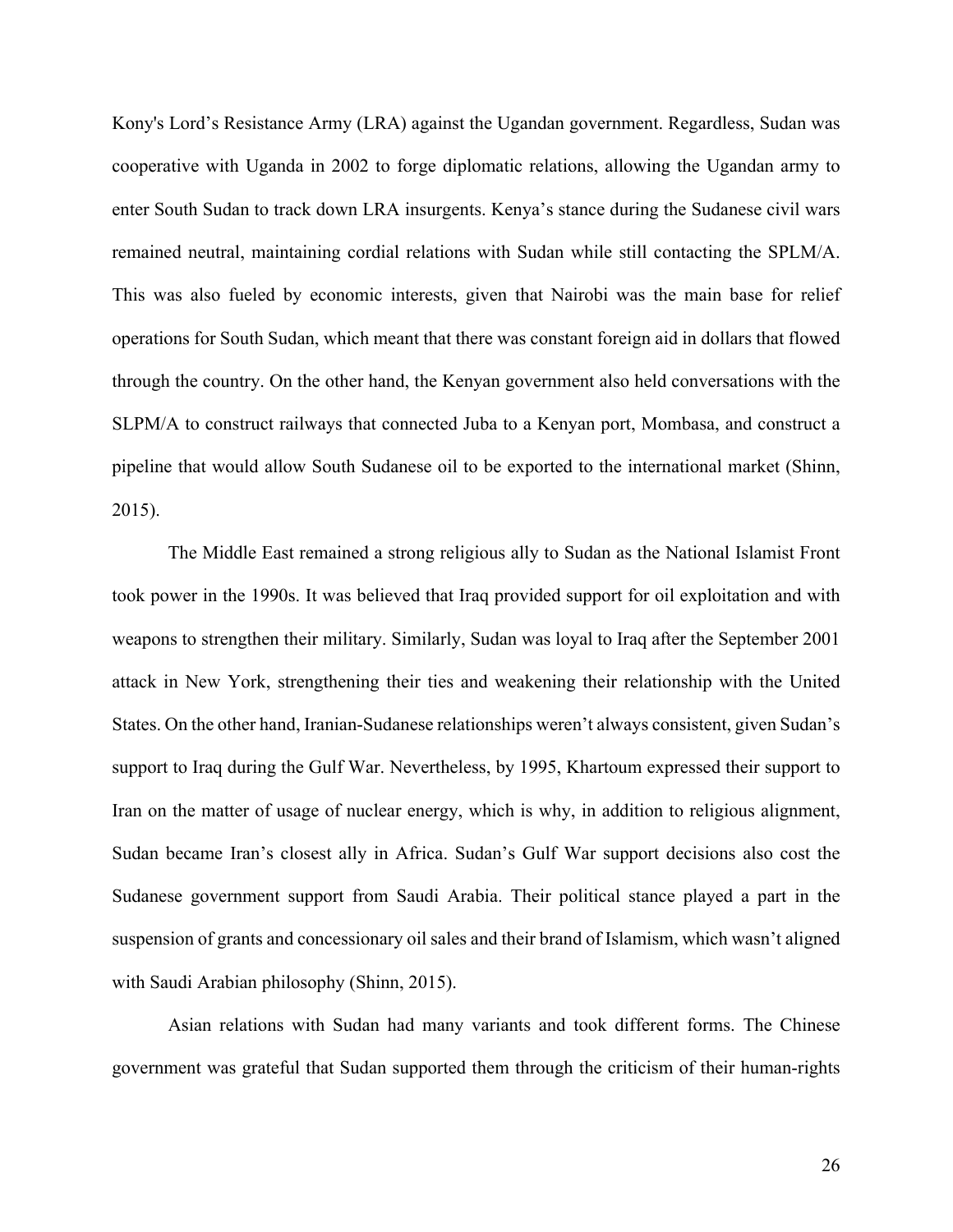record. In turn, and aligned with their search for foreign oil, China established Sudan as its main source of oil, becoming their most important petroleum partner. Having China's veto backing in the United Nations meant that Sudan had a strong standing within the international community. In addition to this, Sudan benefited militarily from the alliance with China, being provided with equipment such as fighter aircraft and artillery, with heavy investment in arms manufacturing (Human Rights Watch, 2003).

On the other hand, the Soviet Union established close relations with Sudan after its independence. Nonetheless, as the Soviet bloc dissolved in 1991, Russia supported Sudan in the United Nations, condemning American intervention and sanctions. More importantly, Russia became Sudan's biggest arms supplier, in addition to several joint projects for the development of fields such as electricity, mining, and petroleum. Malaysia and India both had important investments in the Sudanese oil fields, having India purchase 25% of Sudan's Greater Nile Petroleum Operating Company and Malaysia's 30% share. But not only did they take an interest in the energetic resources, but they also actively participated in the training of the army, navy, air force, and refugee resettlement and education programs (Shinn, 2015).

The Western countries had a mainly apprehensive attitude towards Sudan, given its Islamic nature in politics and its support towards what Europeans and Americans considered terrorist groups. The European Union had an active role in humanitarian assistance, which range from conflict resolution and refugee protection to the implementation of the CPA. In addition to this, Britain and France had strong trade links and were big supporters of the peace process that would end the conflict North-South. The United States played a key role in South Sudan's secession, given Sudan's Islamist government and the support it provided Iraq during the Gulf War at the beginning of the 1990s. The American argument was that the Sudanese government had poor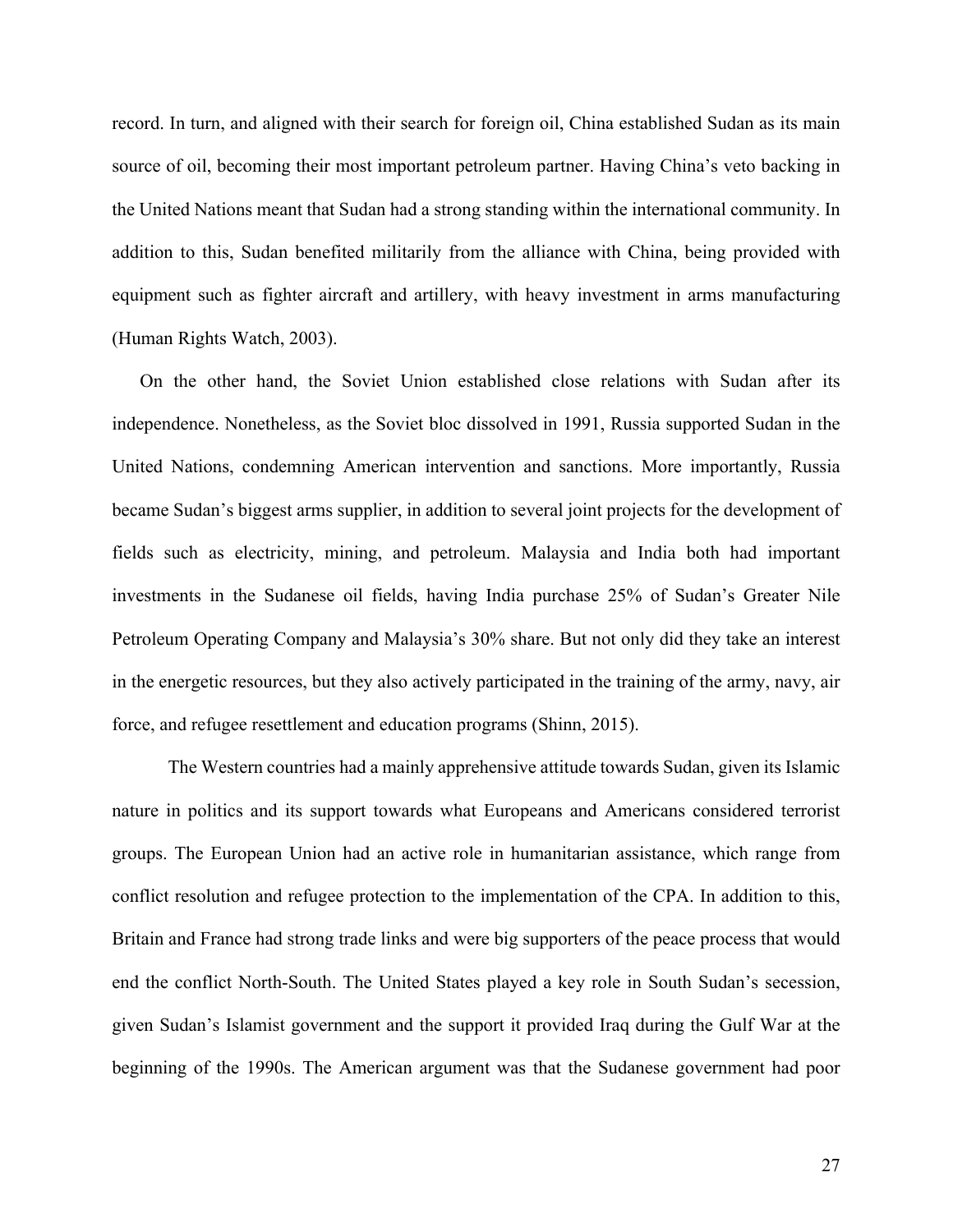handling of the war with the SPLM/A and the lack of interest in the human rights situation, having allegations of slavery support and no regard for environmental consciousness. After the September 11 of 2001 attack on New York City, the United States focused its foreign policy on countering terrorists. Sudan offered its cooperation, which was seen with a wary eye (Shinn, 2015).

## ii. EAST TIMOR

#### *State capacity and leadership*

After the Second World War, there was a strong anti-colonial feeling worldwide, with which came Indonesia's independence from the Netherlands in 1949. Nevertheless, these intentions didn't reach the Portuguese occupied East Timor, as they returned to the colonial model of forced labor and underdevelopment, in contrast to their west counterpart, which became part of independent Indonesia (Kingsbury, 2009). Nevertheless, this didn't last long, given the Portuguese 1974 *Carnation Revolution*, motivated by leftist ideas, which aimed to topple the dictatorship and establish a democracy that would enable decolonization*.* As independence was possible, local activists began preparing and forming the three main political parties, which each followed a possibility for the foreseeable Timorese future. Thirty individuals created the Associação Popular Democrática Timorense [Timor Popular Democratic Association] (APODETI) on May 25 with support of Portugal, Australia, and Indonesia, which favored integration with Indonesia, as it was perceived to reflect anti-colonialism, creating a greater multicultural state.

On the other hand, the group that sought to incorporate the Portuguese symbolisms and power structure named itself the União Democrática Timorense [Timorese Democratic Union] (UDT). The UDT was formed by the political elite active during the Portuguese occupation, such as Francisco Xavier Lopes da Cruz and Domingo de Oliveira. In addition to these two groups, the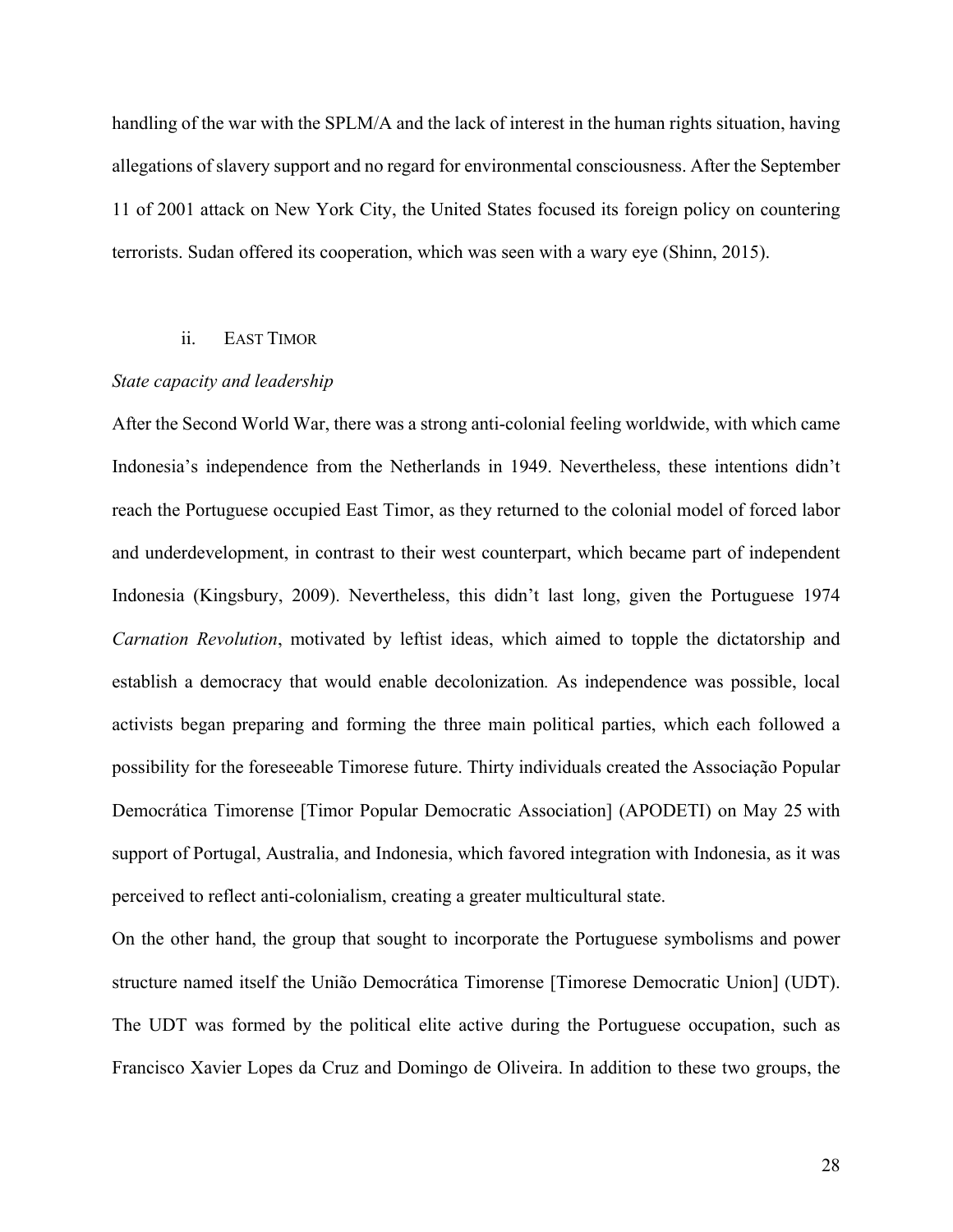Associação Social-Democrata Timorense [Timorese Social Democratic Association] (ASDT) was founded on May 20. East Timor's main goal was the gradual and eventually complete independence from external powers to create a democratic platform that would allow political, economic, social, and administrative reforms. Nevertheless, as it moved to a more radical position and searching for communist support, the ASDT renamed the party Frente Revolucionária de Timor-Leste Independente [Revolutionary Front for an Independent East Timor] (FRETILIN) (Kingsbury, 2009). As the parties started gaining recognition, Indonesia began discrediting FRETILIN as communist and the UDT as neo-fascist, with the clear intention to leave APODETI as the only viable option for East Timor's survival (Dunn, 1996). The last governor of Portuguese Timor insisted on East Timor's incorporation into Indonesia. Still, due to the constant competition between parties, a coalition was presented, to which FRETILIN and UDT agreed, given their refusal to APODETI's condition of incorporation into Indonesia. This coalition was the one that agreed, with the Portuguese government, to a three-year transitional government before East Timor could have complete independence (Kingsbury, 2009). What wasn't known is that Indonesia had already planned to annex East Timor, having the backing of the United States, Australia, and the United Kingdom. Hostile information began to be planted among UDT members, which made the coalition collapse by the summer of 1975.

As political unrest began to take place, APODETI members fled to West Timor, presenting their cry for help to Indonesia as that of the people of East Timor. During this, FRETILIN had control of a large portion of the territory and established its military arm of 2,500 indigenous troops and 7,500 militia as Forças de Defesa de Timor Leste [East Timor Defense Force] (FALINTIL) (Kingsbury, 2009). Tensions reached a new high as on November 28, FRETILIN declared independence as the Democratic Republic of East Timor, led by Xavier do Amaral. UDT and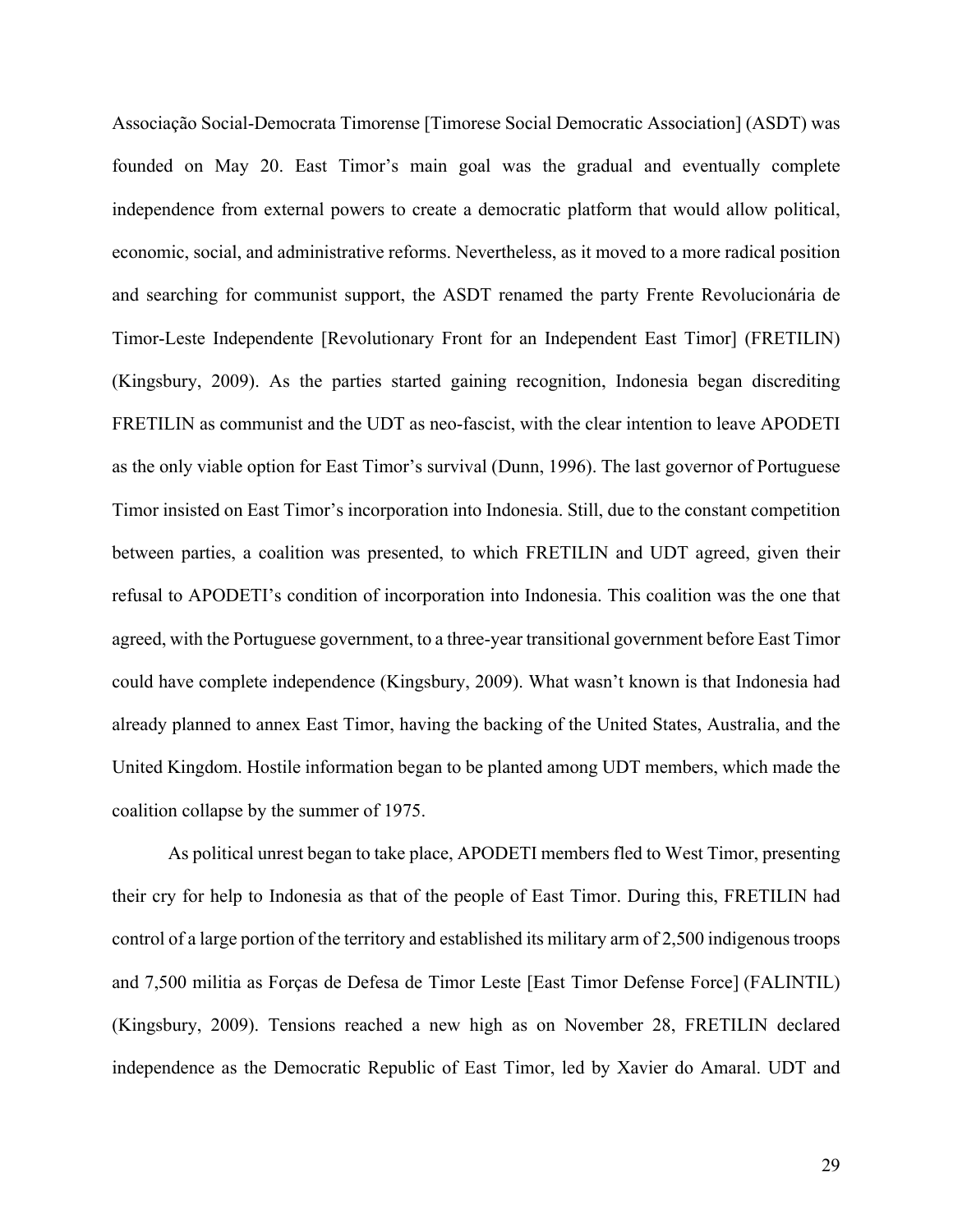APODETI leaders responded on November 30 with the Balibo Declaration, which claimed integration to Indonesia. This resulted in the invasion of East Timor by Indonesia's military forces on December 7 (Kingsbury, 2009).

At the beginning of Indonesia's occupation, there was a strong radical feeling within FRETILIN and its military, as the party adopted Marxism as its ideology, which strengthened its intolerance of dissent, which then led to violence within the movement in the form of arrests, torture, and public executions of those members of the party who believed in a compromised solution with Indonesia. The first years of the Indonesian occupation were overwhelmingly brutal, having its military (*Tentara Nasional Indonesia* - TNI) attacking FRETILIN and FALINTIL bases and burning homes and crops to force people into surrender and starvation (CAVR, 2005). These actions were concealed as a resettlement program, having most displaced people suffer mass starvation and regularized torture. The result was the massive fall of East Timor's population, from 653,000 in 1974 to 522,000 in 1979 (Taylor, 1991). The outcome of this crisis was the regrouping of the resistance, with Xanana Gusmão as its elected leader by the Conselho Revolucionaria de Resistência Nacional [National Council for Revolutionary Resistance] (CRRN) in 1981. This resulted in a severe retaliation on the part of the Indonesian military, creating the *fence of legs* campaign, which aimed to force Timorese people into flushing out FALINTIL fighters. In addition, the TNI also committed brutal attacks against the civilian population in the form of mutilation, gang rape, and torture (Kingsbury, 2009). In 1983 a ceasefire was agreed upon with the intervention of the Australian government, but it wasn't very fruitful, as Australia had agreements with Indonesia over certain territories. This ceasefire came to an end in the hands of the Indonesian military general, Benny Murandi, who came up with the Operasi Persatuan [Operation Unity], which sought to deceive FALINTIL into breaking the agreement by attacking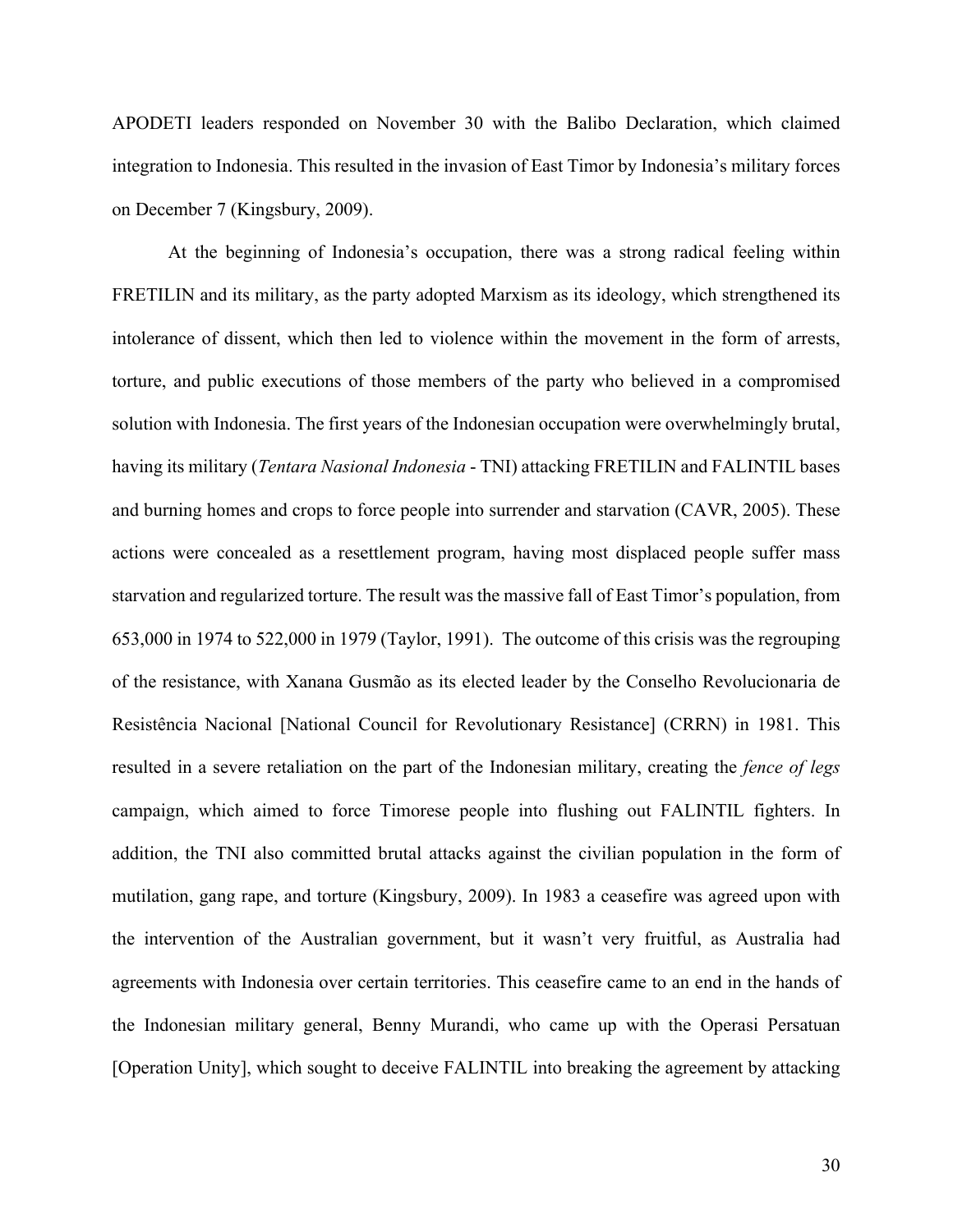the women of a village in its festival, to which the Timorese responded violently, which unleashed several killings in nearby villages (CAVR, 2005). In1987, Gusmão withdrew FALINTIN from FRATILIN as a part of his plan to unify the country as one with a single intent. Instead, he transformed the CRRN into a more inclusive organization which he named Conselho Nacional da Resistência Maubere<sup>11</sup> [National Council of Maubere Resistance] (CNRM). This new organization also entailed international recognition. They designated a special commission that aimed to gain solidarity, which meant to send the message that East Timor could deal with all matters at stake. In addition, Gusmão also introduced a 3-phase program that would progressively grant East Timor independence and included talks with Portugal and Indonesia to end the armed conflict, autonomy under the supervision of the United Nations, and complete independence (Kingsbury, 2009).

The Santa Cruz massacre was a turning point for East Timor's secession attempt. On November 12, 1991, the TNI opened fire against 2,000 unarmed mourners at the Santa Cruz cemetery in the Timorese capital, Dili, killing more than 270 people. These Timorese people were in the cemetery as a demonstration of support and resistance. Just weeks prior, a protest organizer, Sebastião Gomes, was killed, for who the funeral was planned for November 12. Max Stahl, an activist journalist, filmed the situation, which was smuggled out of the country and shown to the entire international community, bringing East Timor's independence intentions to the light (Kingsbury, 2009).

Indonesia's internal situation was beginning to decline. In 1997 the rupiah lost most of its value on the international market due to nonproductive investment. On the other hand, Suharto's administration was weakening, losing support, and not keeping the economic promises he made. Between 1997 and 1998, the Indonesian rupiah went into free fall, eliminating the middle class

<sup>&</sup>lt;sup>11</sup> Maubere was a term first used during the Portuguese colonial occupation which referred to illiterate people. Nevertheless, the resistance movement began using it to refer to the Timorese people.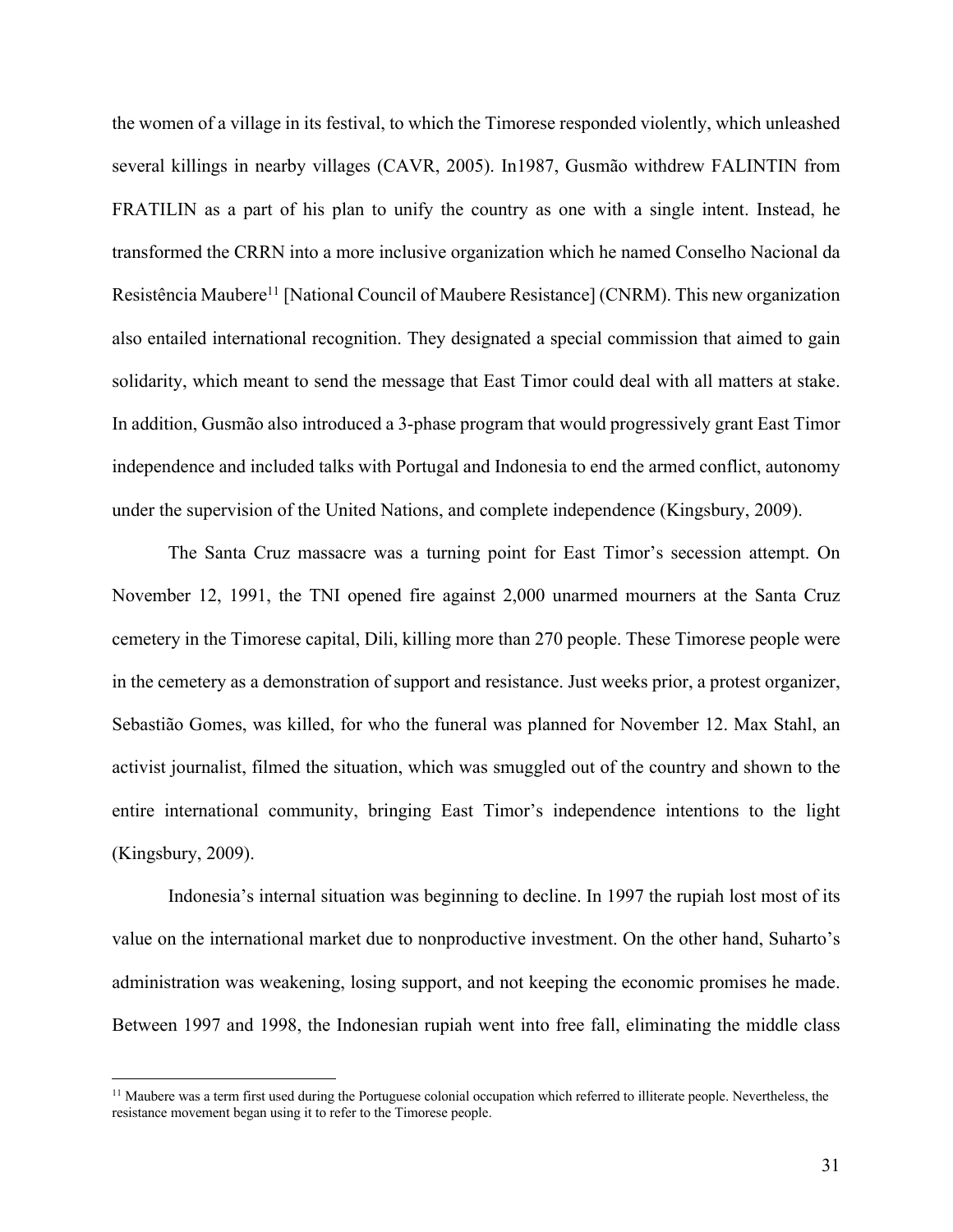and skyrocketing basic foodstuffs price. As a result of the crisis, inflation went up as high as 100%, which, added to the International Monetary Fund's (IMF) high interest rates, crumbled Indonesia into a catastrophe (Southgate, 2019). In addition, Suharto's New Order regime collapsed on itself, as there was a poor distribution of wealth, having East Timor as the peak manifestation of the government's excesses. It was clear that it was maintained through repressive means (Kingsbury, 2009). Crumbled by the pressure, Suharto pushed to create a transitional cabinet to give up power. Still, most refused, which is why he resigned from office in May 1998, appointing his vice president, Bacharuddin Jusuf Habibie as his successor. After this transition, the new government approached the World Bank, looking for aid in rebuilding the Indonesian economy, but found complications when it came to the cost of maintaining Indonesia's grip in East Timor. Habibie then proposed a special autonomy situation in which East Timor would still be part of Indonesia. They'd have a certain degree of liberty, and that, if they rejected autonomy, Indonesia would grant independence. On May 5, representatives from Portugal, East Timor, and Indonesia got together and agreed to proceed onto a popular consultation, in which Timorese people would vote for or against the proposal (Kingsbury, 2009). With this new opportunity in sight, the resistance reinvented itself as a national front, alongside the UDT, and adopted a nonpartisan strategy as the Conselho Nacional da Resistência Timorense [National Council for Timorese Resistance] (CNRT) with Xanana Gusmão as its president and José Ramos-Horta as vice president. Following Habibie's proposal, the United Nations sent a representative to Dili and, with the UN Security Council, the UN Mission in East Timor (UNAMET) was established to supervise de popular consultation by forming an electoral commission, which registered 450,000 voters both in the country and East Timorese people abroad (Kingsbury, 2009).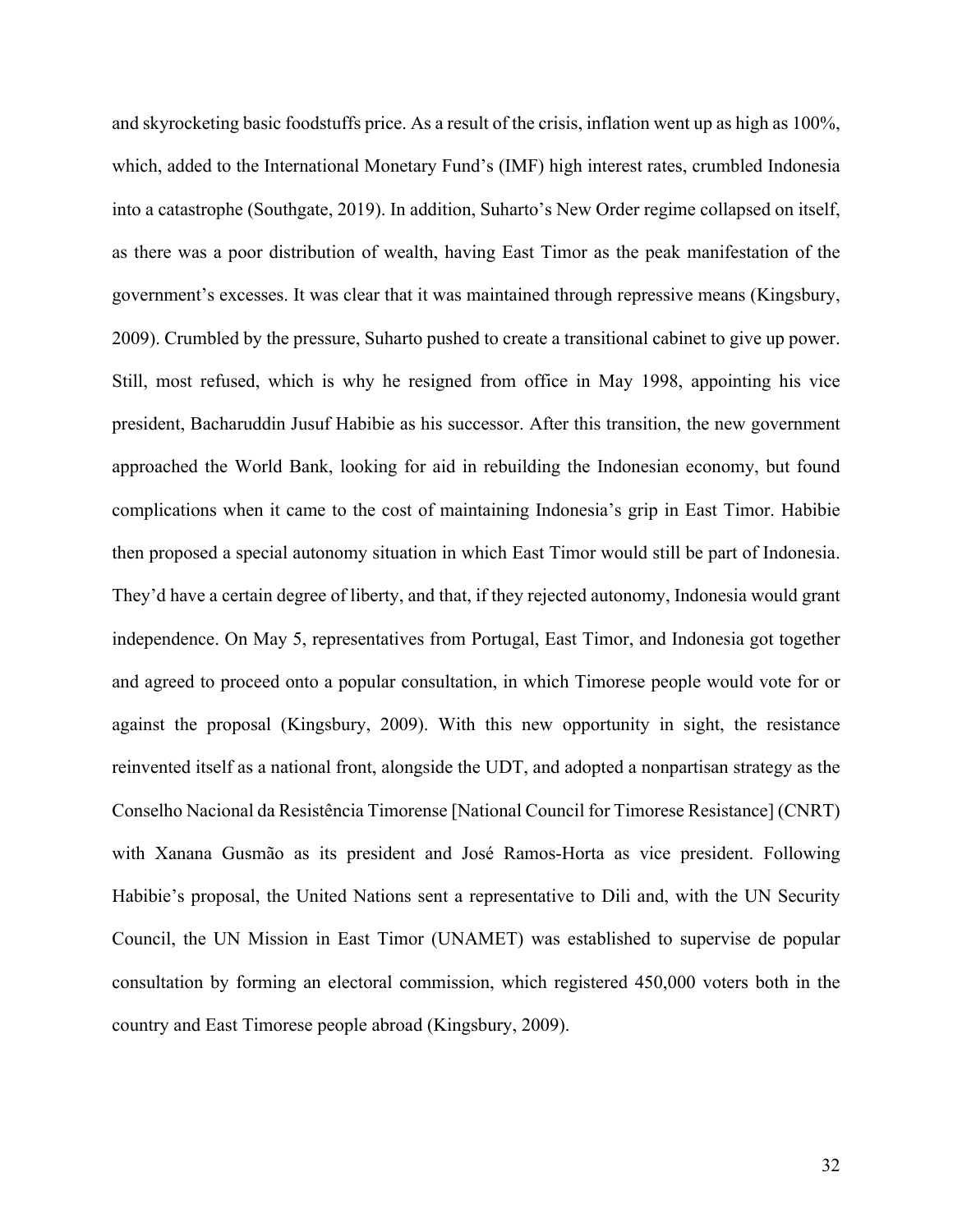General Wiranto of Indonesia's military did not agree with Habibie's proposal, which is why he led TNI-associated militias into unfolding chaos and fear to prevent independence (Kingsbury, 2009). In late 1998, these militias commenced a fear campaign against the Timorese people, using tactics such as burning houses, killing activists, and displacing large numbers of villagers (Human Rights Watch, 2000). Violence escalated the days before the ballot, militias rioting, killing, and destroying in Dili and adjacent districts. Local Timorese could not respond due to the lack of military power and armament. The ballot's results could not be clearer, having a voter turnout of 98,6%, from which 78.5% voted in favor of independence and a mere 21.5% wanting to remain part of Indonesia. Regardless, violence intensified, with the TNI murdering more than 1,400 people and razing more than 70% of the country's environment. These events inspired international action in September 1999, having the Portuguese and American governments urging Australia to intervene in East Timor. By September 20, Australian forces entered the country, with support troops from countries such as Argentina, Italy, Malaysia, Pakistan, Sweden, Jordan, and the United Kingdom, among many others. Finally, and after 25 years of occupation, Indonesian soldiers began retreating on October 29, 1999, and the Indonesian flag was hauled down from Timorese territory (Kingsbury, 2009).

Indonesia's impact on East Timor was devastating, even before the 1999 crisis.

"Average life expectancy was just 52 years, around 10 years less than that for the rest of Indonesia, while infant mortality at 149 per 1,000 was among the worst in the world. Its per-capita GDP was \$431, or much less than half of Indonesia's \$1,153, and even this was unequally distributed between indigenous Timorese and Indonesians. Even by Indonesia's already low benchmark for poverty, more than 30 percent of East Timorese lived below the absolute poverty level. Following the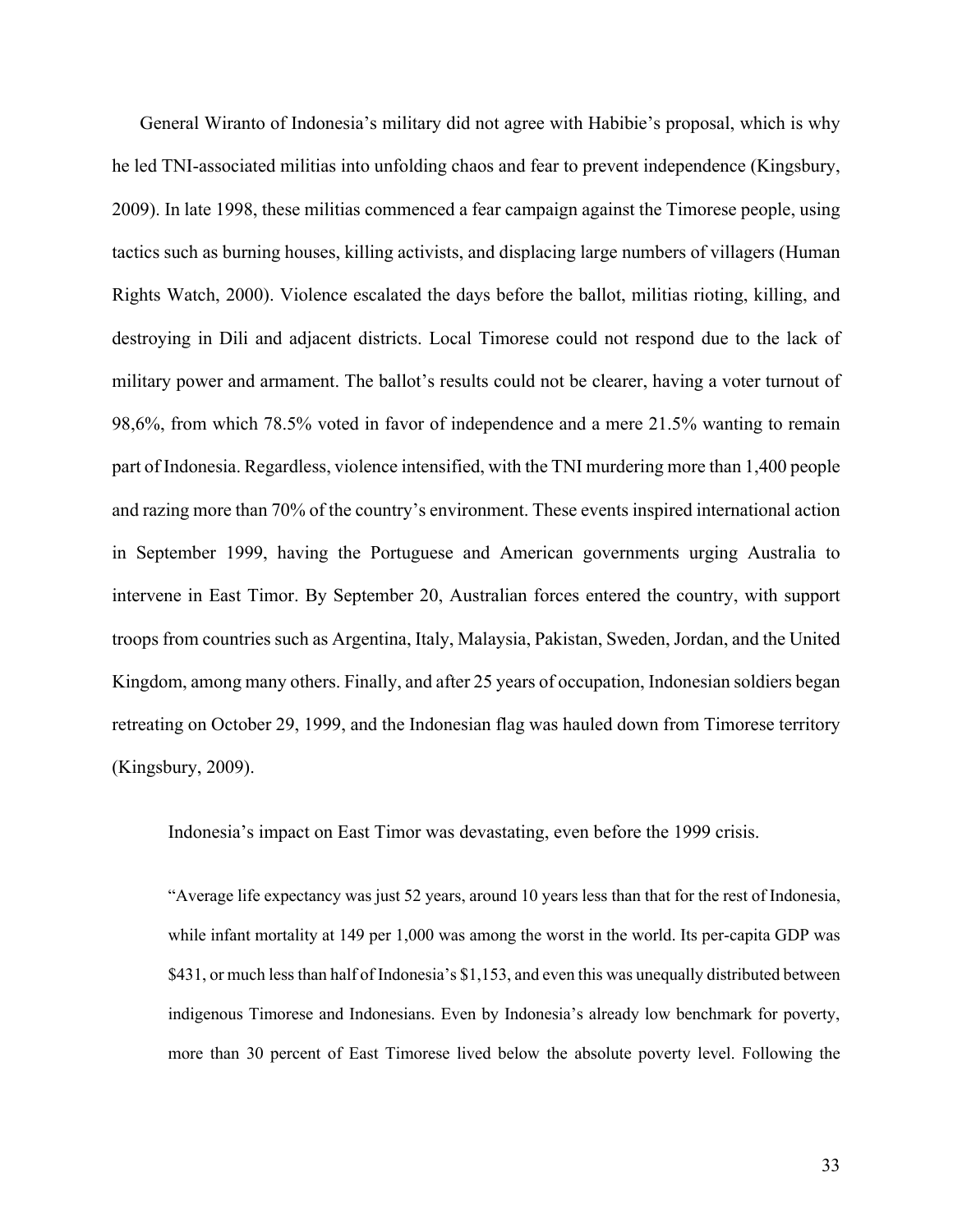destruction of September 1999, an estimated 80 percent of schools and clinics were destroyed, along with three-quarters of administrative buildings" (Kingsbury, 2009: 78)

These living conditions increased displacement statistics, having people flee the country and cross the border into Indonesia's West Timor. As transportation means and markets had been burned or destroyed, there wasn't much left for the Timorese to cling to to maintain a decent living standard. In addition, there were no institutions to work with and not trained personnel to manage them. This chaos led the United Nations to remain in the country to reestablish stability. With this in mind, under the UN Security Council Resolution 12772 of 1999, the United Nations Transitional Administration in East Timor (UNTAET) was formally created. This proved to be controversial, as there was little consultation on the part of the UN Mission about the way the Timorese wanted to manage their independence and, henceforth, state affairs. Finally, after three years, East Timor became the first sovereign state of the  $21<sup>st</sup>$  century, having delegates from 90 countries witness their independence on May 20, 2002 (Kingsbury, 2009).

### *Hydrocarbons*

Hydrocarbon exploration in East Timor began as early as the beginning of the  $20<sup>th</sup>$  century, with the drilling of a well onshore in Aliambata in 1910 and Mata-Hai [Matai] in 1914. Exploration continued through World War II, having crude oil produced from shafts near Aliambata, Pualaca, and Matai under Japanese rule during its occupation from 1942 to 1943. After the War ended, several reconnaissance studies were done in the Timorese territory by companies such as Ultramarino do Petróleo /Shell and Gageonnet and Lemoine for l'Institut Français du Pétrole [French Institute for Petroleum]. In 1956 a new exploration phase began with more than 20 wells being drilled in the Aliambata zone in southwest East Timor. Still, it was motivated by geological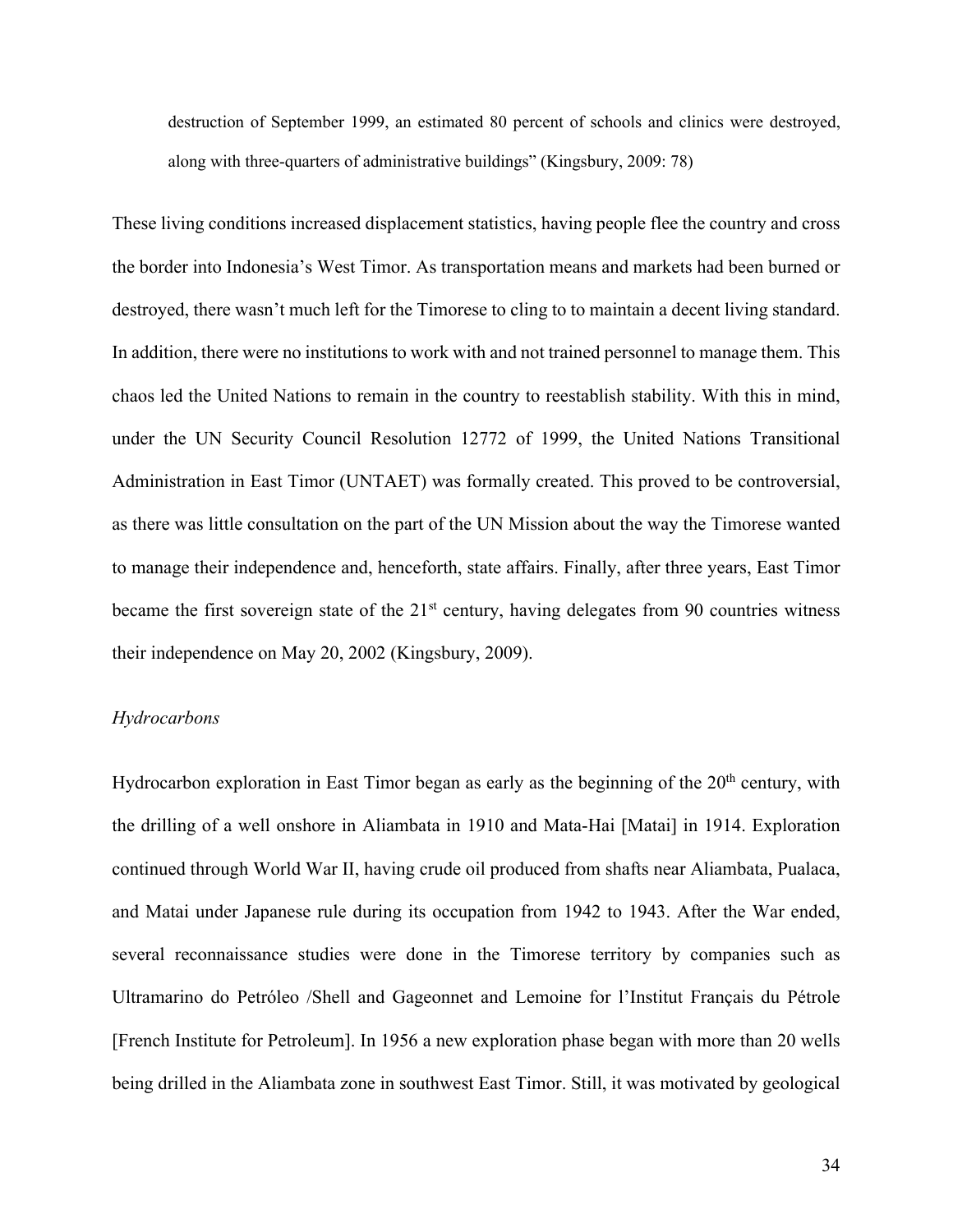exploration rather than economic interest. In 1974, as independence from Portugal neared, concessions for exploration were granted to the Adobe Oil and Gas of Texas, Oceanic of Denver, and Woodside-Burmah Oil. Only the last one assumed operatorship of the ventures. In 1975 offshore exploration began, with wells in the Mola-1 and Savu-1 region, with significant production potential. Still, it stopped due to the unrest that Indonesia's invasion of the territory brought (Charlton, 2002).

A few years before East Timor's annexation to Indonesia, the government in Jakarta was already negotiating with Australia to define the boundaries of the Timor Sea and how the respective profits would be divided. As the invasion came about, these discussions resulted in the 1989 Timor Gap Treaty (Nicolau & Scheiner, 2005). The treaty was created based on Australia's claim to the Timor Trough, which represented the edge of the Australian continental shelf. Indonesia, on the other hand, claimed the continuous continental shelf that separated Timor and Australia. This way, the two governments agreed on a joint development zone. The treaty covered 60,000 square kilometers and was divided into three sections, labeled as A, B, and C, and was initially intended to last 40 years. Area B, located in the southern part of the cooperation zone, was under absolute Australian jurisdiction. They had to notify Indonesia of any operations and share 16% of all tax revenue from petroleum gains. Area C, in the north, was under Indonesian control and had to notify Australia of any petroleum operations and share 10% of the tax revenue. Area A, located in the center of the Cooperation Zone, was the shared area in which the earnings from petroleum exploitation would be shared 50/50 (Mito, 1998). The treaty came into effect in 1991, but it wouldn't last long, as later that year, the Santa Cruz Massacre occurred, leaving Indonesia's part in the Timor Sea as a beneficiary of blood and violence. This, then, meant that several companies were awarded contracts to explore and exploit the resources. Among these were the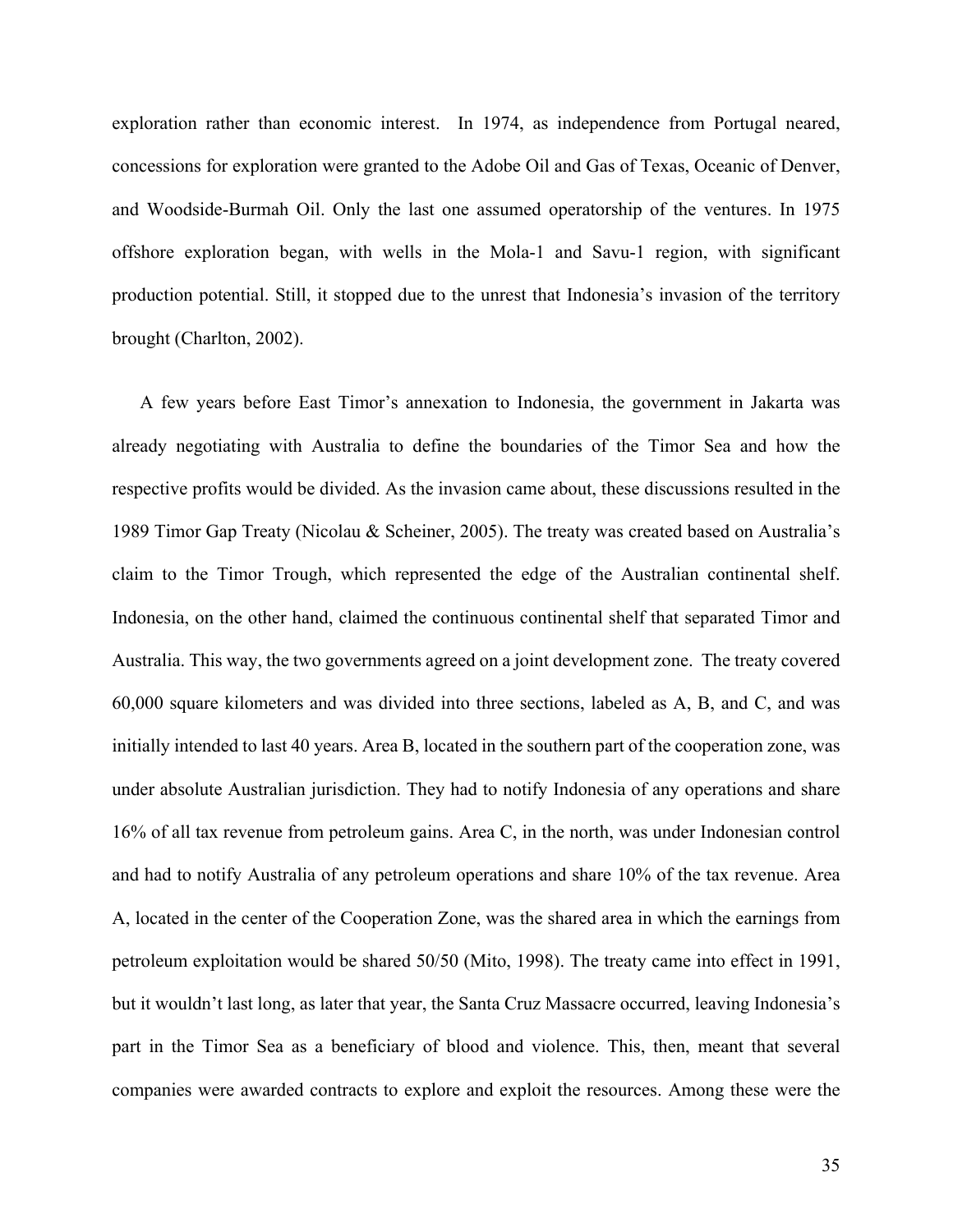Royal Dutch Shell, Santos, Woodside Petroleum Ltd. (later Woodside Australian Energy), and Phillips Petroleum (later ConocoPhillips), all of which started working in several fields such as Kakatua, Elang, Troubadour, Sunrise, and the rich oil and gas Bayu-Undan field (Nicolau & Scheiner, 2005).

After the consultation that confirmed the Timorese people's desire to secede, oil companies continued to engineer their development plans for the fields. As per the 1982 UN Convention on the Law of the Sea, "maritime boundaries between nearby states are drawn on the median line, halfway between the coastlines [...] These principles, rather than agreements signed by other nations over illegally occupied territory, establish the new nation's rights." (Nicolau & Scheiner, 2005: 10). Nevertheless, due to East Timor's dire need for revenue to support its crumbling overall infrastructure, on independence day, the Timor Sea Treaty was signed between the Timorese government and Australia, in which it was agreed that they'd share a 50/50 revenue, despite the fact the entire area is on East Timor's side of the median line. Regardless, as time went by and negotiations continued, and international pressure increased, the Timorese shares of the Joint Petroleum Development Area increased to 90%, leaving Australia 10% (Nicolau & Scheiner, 2005).

#### *International support*

The Cold War and its regionalized conditions shaped how the international community would react to Indonesia's invasion of East Timor and the subsequent secession. Just a few days after the invasion, the United Nations General Assembly introduced Resolution 3485, which viewed Indonesia's military intervention in Portuguese Timor with a condemning eye. Even if the resolution passed with 72 in favor, ten against, and 43 abstentions. The government in Jakarta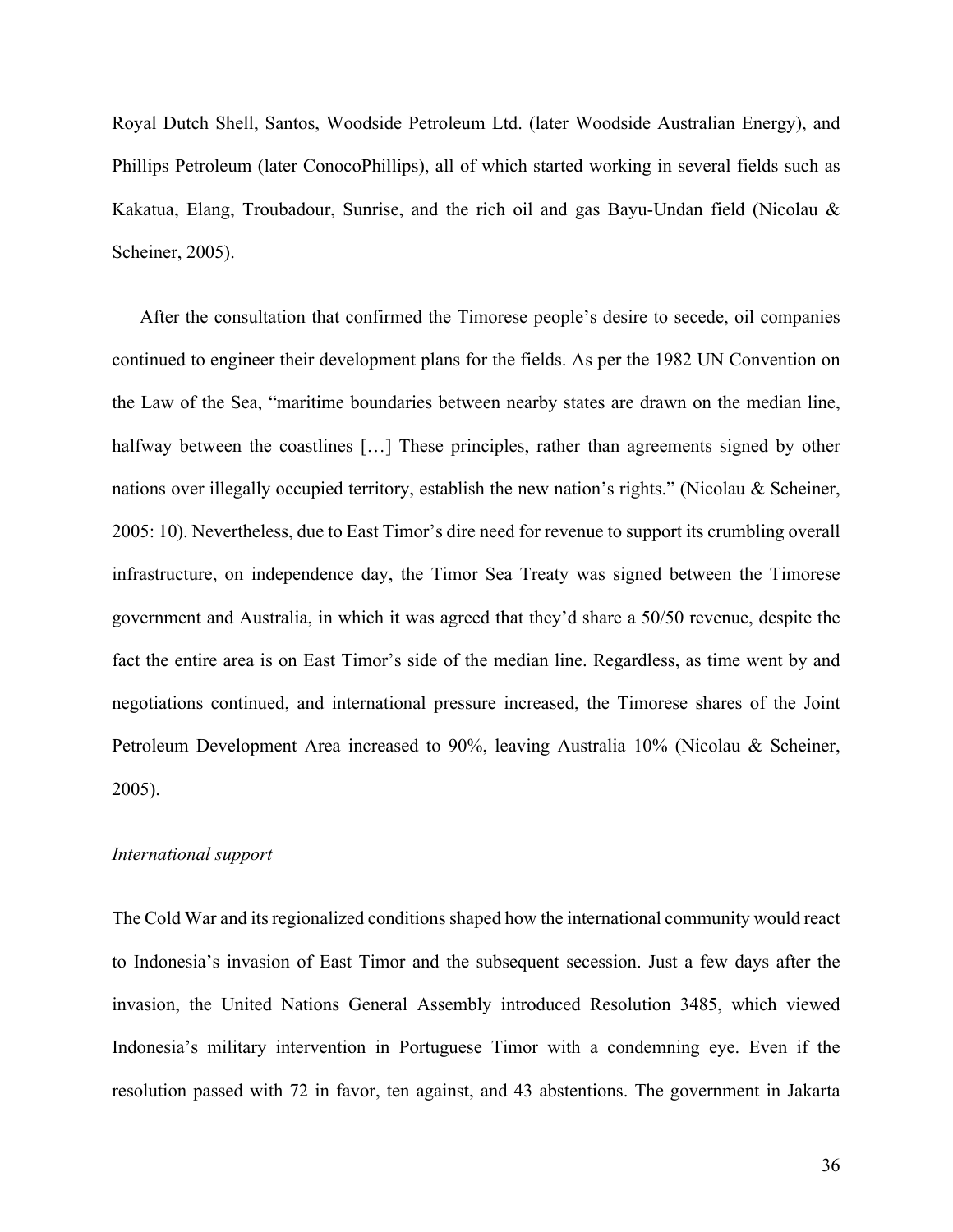faced very little backlash during the invasion and occupation of the territory. Among those abstained were countries such as the United States, Canada, New Zealand, and the United Kingdom (Southgate, 2019). Given the United States' defeat in Vietnam, and the communist advance in Southeast Asia in countries such as Cambodia and Laos, Indonesia played a key role in how the Cold War unfolded in the region. This fact was recognized by the western bloc, as was evidenced in a meeting between Australian Prime Minister Gough Whitlam and Indonesia's President Suharto in September of 1974, who argued that:

'If Portuguese Timor were to become independent, it would give rise to problems. It [is] not economically viable. It would have to seek the help of another country (…) there [is] a big danger that the communist countries – China or the Soviet Union – might gain the opportunity to intervene.' (Australia Department of Foreign Affairs and Trade, 2002: 97)

Nevertheless, as was evidenced in a telegram to the Embassy in Indonesia dated September 20, 1975, the Indonesians had the assurance of Russians of nonintervention. On the Chinese front, there were questions due to the continuous traffic between Timor and Macau, but there were never evident actions that would indicate a communist desire to take East Timor (Southgate, 2019).

Along these lines also lied Australia's alliance with Indonesia. Canberra saw Indonesian security as its own, being the gateway and closest point to Asia. In addition to this, the Australian government also considered the economic implications that stating a political stance would have, in special regard to oil and gas drilling. This was all confirmed by John McCredie, minister in the Australian Embassy in Jakarta: 'Indonesian absorption of Timor makes geopolitical sense. Any other long-term solution would be potentially disruptive of Indonesia and the region […]' (Southgate, 2019: 39). The Association of South East Asian Nations (ASEAN) expressed their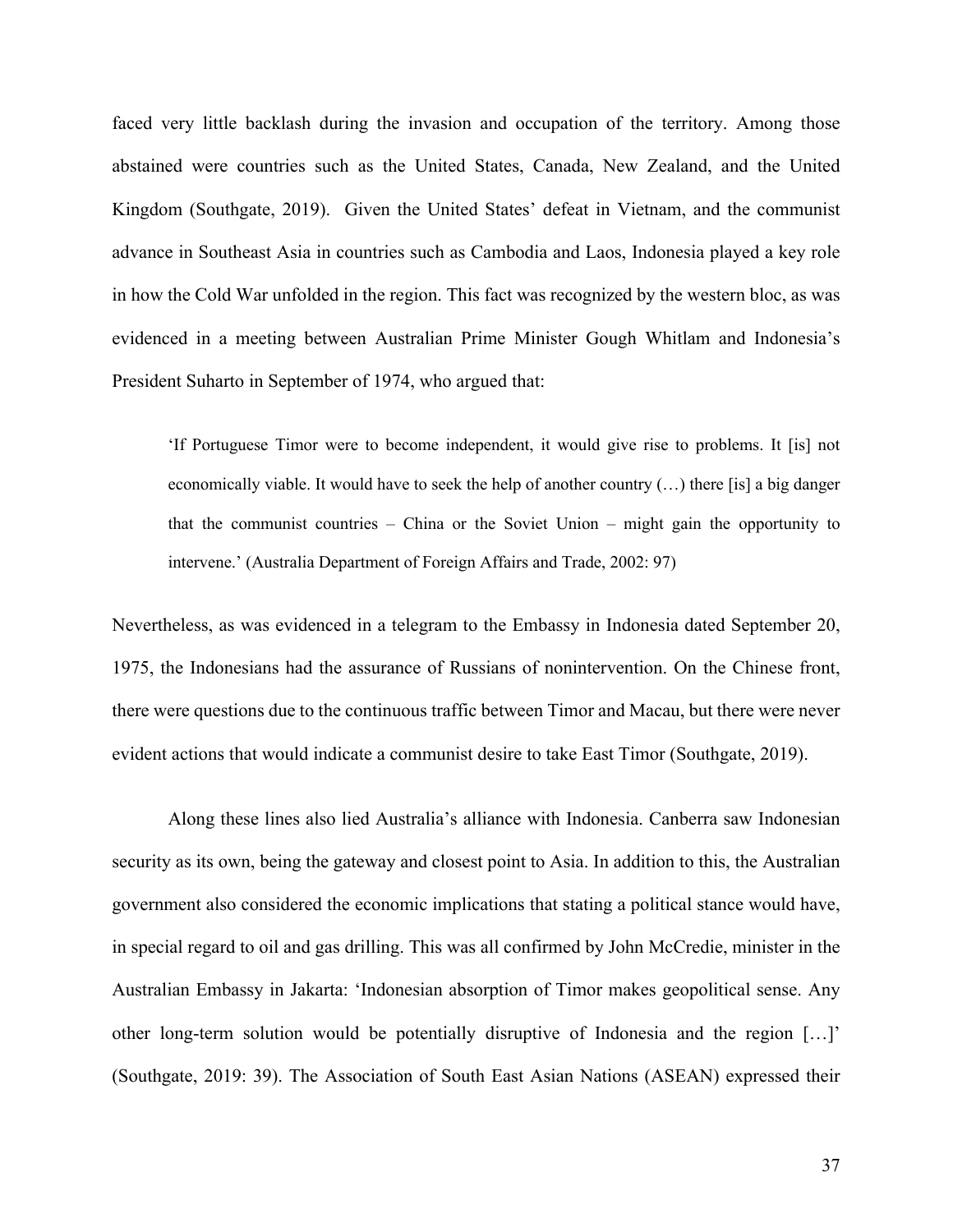support to Indonesia from invasion to occupation and up until independence. The argument was that if East Timor became independent and develops into a communist stronghold, it would destabilize the region and endanger Southeast Asian security (Southgate, 2019).

Through Indonesia's occupation of the East Timorese territory, the international community shared a very similar stance: it was an internal affair over which only the Indonesian government had decisions. Nevertheless, after the Santa Cruz Massacre of 1991, Indonesia saw a decrease in arms and military aid flow on the United States. This was not very significant, as the relationship between Washington and Jakarta wouldn't have a drastic change until 1997. Likewise, Australia kept supporting Indonesia, having its Prime Minister Paul Keating affirm in 1994 that "no country is more important to Australia than Indonesia.' (Southgate, 2019: 122). Ties between Canberra and Jakarta strengthened after the massacre with the reassurance that Australia would overlook human rights abuses in favor of the bilateral trade and investment deals. This was evidenced by establishing the Australia-Indonesia Ministerial Forum, which was designed to provide a platform to expand economic ties. In addition, in 1995, the government in Jakarta and Canberra signed the Australia-Indonesia Agreement on Maintaining Security, which committed to consulting matters that affected common security and activities that would enhance both nations' security field (Southgate, 2019).

Furthermore, ASEAN's response to the Santa Cruz Massacre remained aligned with Indonesia. Countries such as the Philippines, Thailand, and Malaysia reject activities or events that would recognize the violence in East Timor. This also implied that the Association was actively on the lookout for supporters of the secessionist movements to apprehend and deport them. This organization's stance was also relevant to other organizations, the European Union (EU). In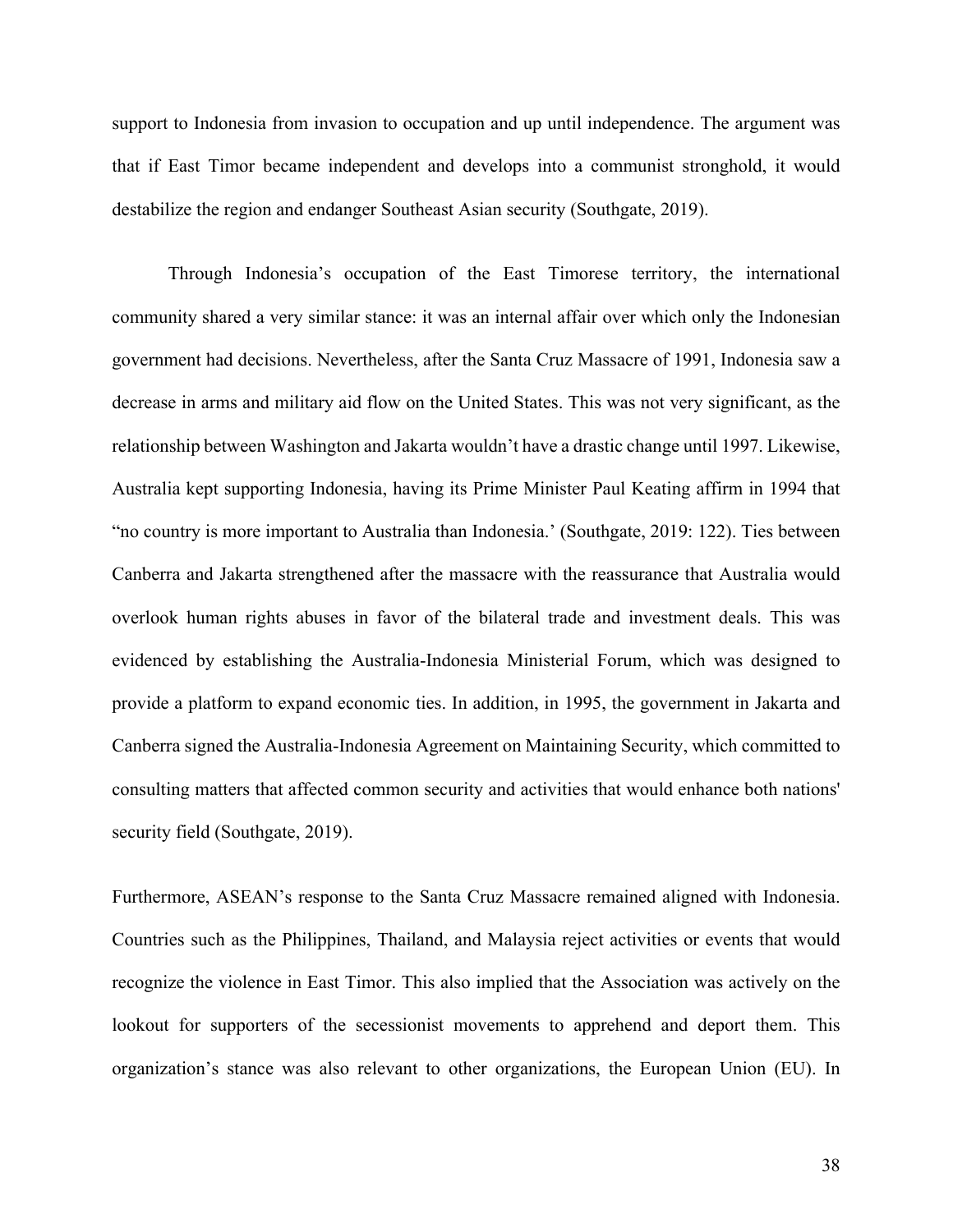December 1996, ASEAN made sure to keep the EU away from the crisis in East Timor to avoid the aggravation of relations between the two (Southgate, 2019).

The situation shifted radically in 1997 with the financial crisis that hit Asia. Indonesia's international economic ties were very strong before the crisis, having US exports triple its profits between 1986 and 1993, and the rapid doubling of profits from Australia's trade deals between 1990 and 1996. To the crisis, the IMF responded with a stringent package of reforms to which Suharto responded hostilely, saying they would not agree. This put in question the Indonesian government and saw the collapse of its domestic support and international backing (Southgate, 2019). As Habibie took on power, international pressure increased.

On the one hand, Indonesia had to deal with cutting the IMF loans amid a financial crisis. Still, on the other, the government in Jakarta had mounting amounts of pressure from the United States and its allies. Even after the Cold War, the United States had a strong interest in Indonesia came to an end. American banks were big lenders and investors in the region. A continuous crisis would impact American imports and exports and the exposure of weaknesses within institutions. In addition to this, the United States also sought the evolution of a strong democracy in Indonesia to strengthen its alliances in the Pacific, specifically in an area in which 40% of ships pass through, which include 80% of Japan's oil supply and 70% of South Korea's (Southgate, 2019). The United States promised military participation in a military coalition with presence in East Timor, alongside Australia and Portugal. It also threatened economic sanctions and the suspension of military cooperation with the TNI. These efforts were also supported by the United Kingdom's halt on Hawk fighter jets sales to Indonesia and the European Union's agreement on their own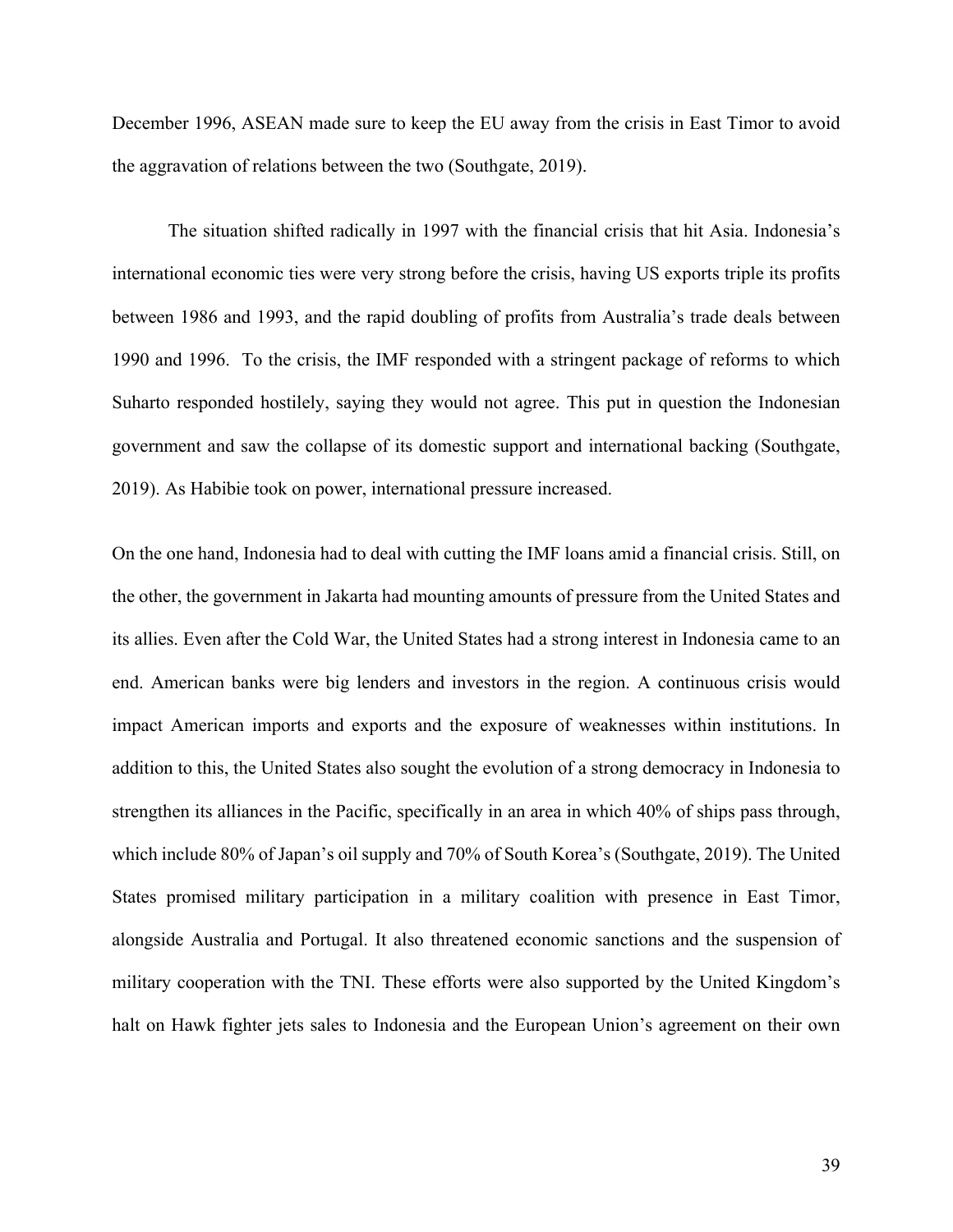arms boycott. Nevertheless, it was made clear to everyone that this support would only happen if Indonesia so allowed it (Martin, 2001).

Asia's response varied greatly. On one part, Japan followed the security situation, sending CIVPOL officers to contribute to the UNAMET. Still, it also carried out private economic threats to Jakarta as Indonesia's leading investor and trading partner. Additionally, Australia, New Zealand, Malaysia, and the Philippines announced their willingness to participate in an international effort to intervene in East Timor and urged Jakarta to accept it instead of abiding for possible crimes against humanity. Most Southeast Asian countries still expressed their support to Indonesia, encouraging understanding and sympathy to the international community during the political transition, but were left alone as the September 11 Security Council session demonstrated international outrage and Indonesia's isolation (Martin, 2001). As was finally agreed by Jakarta, the International Force East Timor (INTERFET) was created in late September 1999 and composed of forces from countries such as Australia, New Zealand, Germany, Thailand, Italy, South Korea, and Brazil among many others who aided in various forms. The assistance came in repatriation, financial aid, and military confrontation with the remaining TNI combatants (Cotton, 2000).

### iii. CHECHNYA

# *State capacity and leadership*

Chechnya's search for independence has had a long run, dating back to the tsarist era in Russia. During Romanov's autocracy, the Russian Empire sought to conquer the North Caucasus region from 1816 to 1856, when it finally achieved the Chechen subdual (Meno & Fuller, 2000). As the tsarist regime collapsed in 1917, a year later, on May 11 of 1918, Chechnya, alongside Ingushetia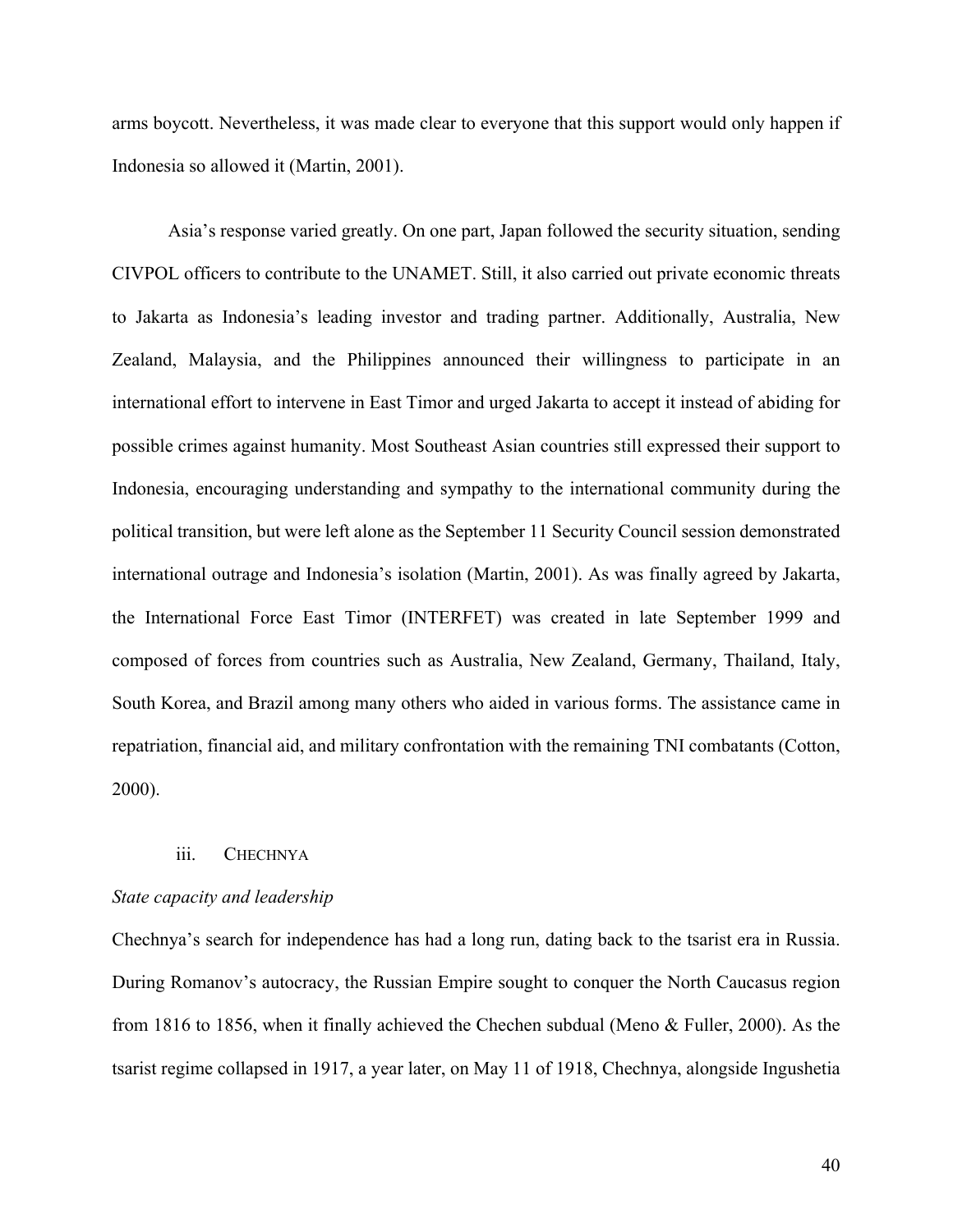and Dagestan, formally proclaimed the independence of the Northern Caucasus as the Mountainous Republic of the Northern Caucasus (Kosok, 1955). Regardless, with the establishment of the Union of Soviet Socialist Republics (USSR) in 1922, the Bolsheviks managed to take back control of the region, increasing the measures to keep it under their jurisdiction. During the Second World War, after Operation Barbarossa<sup>12</sup>, entire nationalities of the Northern Caucasus, among which were the Chechens, were accused of conspiring with the Germans and sent to Central Asia. Still, more than 205,000 of the 618,000 people who were deported died on the road or were killed by the Soviets (Menon & Fuller, 2000). Stalin devised a territorial division in which multiethnic republics were created to control the region, disregarding the national unity before the USSR. This directly affected the 1950s ethnic violence in the Northern Caucasus, as the exiled returned to their lands, only to find other ethnic groups occupying those (Menon & Fuller, 2000).

The USSR collapsed under Gorbachev's leadership, especially with his perestroika<sup>13</sup> and  $g$ lasnost<sup>14</sup> reforms. It brought long-standing issues among its republics regarding national selfasserting concerning the USSR's federal nature of unity. These animosities resulted in nationwide turbulences, which stemmed from political reforms, sovereignty for the republics, or independence. Chechnya joined these demands and declared state sovereignty as the Chechen-Ingush Autonomous Soviet Socialist Republic on November 27, 1990, with Dzhokhar Dudayev as the national movement leader elected president October 27 of 1991. On November 1, after recognizing the Russian Federation as the USSR's successor, Chechnya declared secession from the USSR (Lapidus, 1998).

<sup>&</sup>lt;sup>12</sup> Invasion of Russia by Nazi Germany in June 1941.<br><sup>13</sup> Economic and political restructuring.<br><sup>14</sup> Openness and democratization.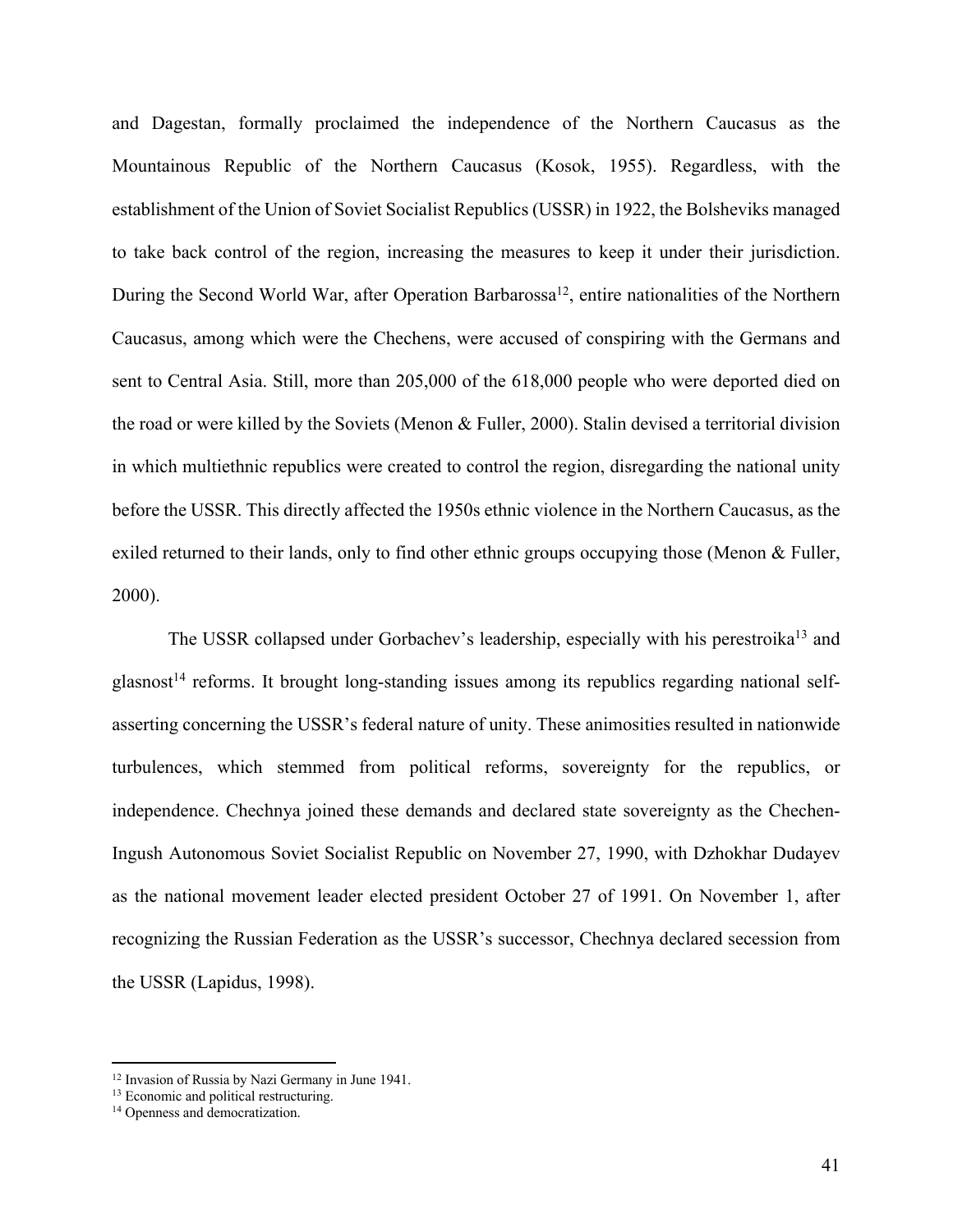After the dissolution from the USSR, Russia was left to deal with several issues both internally and with the ex-soviet republics. Initially, it's important to note the crippling fear for the disintegration of Russia itself if secessions were granted all over, which made Moscow adopt more severe measures to keep control of the territory it could control. After the collapse of the Soviet system, there was ambiguity over the federal system, which was evident in the refusal to sign the 1992 Federal Treaty and the 1993 Constitution. There was an evident lack of institutionalization, which led to confusion and unrest among the republics (Lapidus, 1998). From 1992 to 1994, there was a tense environment between Moscow and Grozny. The Chechen economy began to deteriorate, which the Russian Federation exploited to delegitimize Dudayev's rule. These two years also saw the collaboration between Chechen criminal groups and Moscow to profit from the trafficking of weapons, oil, and drugs, facilitated by the unrest seen between the two territories. By 1994, Yeltsin's government had hardened its policies on internal economics, the West and the near abroad, referred to as the Caucasus. This meant that Moscow would finance and support opposition groups in Chechnya that would assassinate or overthrow Dudayev (Lapidus, 1998). During 1994 there was an escalation to the conflict, having Moscow concoct exaggerated reports of how Chechnya sought to expel Russia from the Caucasus and how Dudayev wanted to incorporate the entire region into the Chechen territory. Yeltsin's government-supported Umar Avturkhanov, who was the head of the Chechen Provisional Council. This set the scene for several attempts to overthrow Dudayev's government. Still, as they all failed, the Russian government in Moscow decided on November 29, 1994, to shift from covert military action to an overtone, utilizing Russian military forces and starting the First Chechen War (Lapidus, 1998).

As December 1994 began, the Russian military launched airstrikes against the Chechen territory, and more than 23,000 Russian troops, accompanied by 80 tanks and 200 armored

42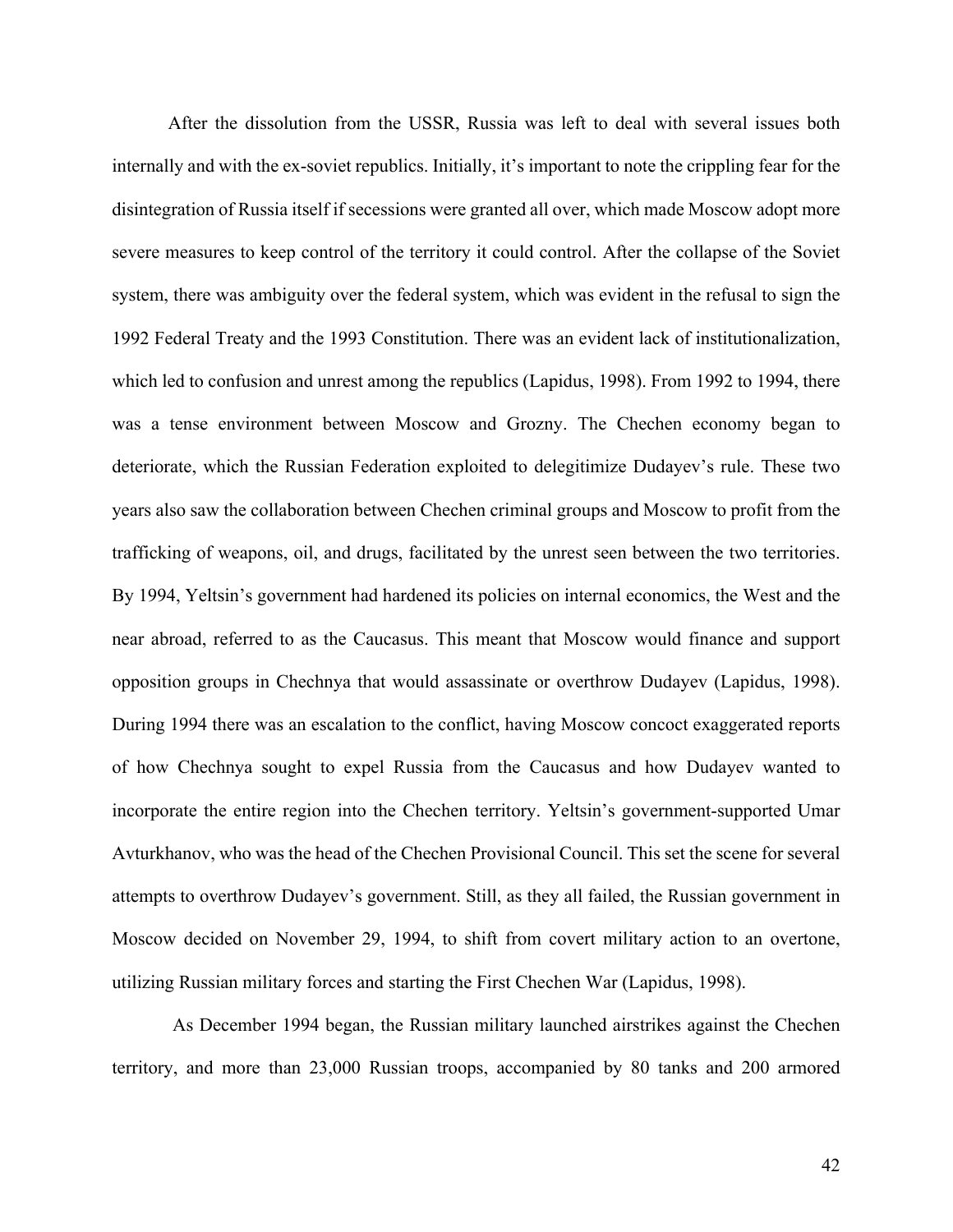vehicles, and entered Chechnya, assaulting the capital on December 31 (Malko, 2015). The first six months of the intense war saw combat between Russian and Chechen combatants, having only until on April 11, 1995, the Organization for Security and Cooperation in Europe (OSCE) intervened to promote a peaceful resolution and stabilization of the situation. This dynamic went on until the summer when the crisis escalated after the Chechen raid of the Russian town of Budyonnovsk. On June 15, Chechen forces seized the local hospital, taking a thousand hostages, threatening Yeltsin for the recognition of independence, and the Russian military to withdraw from the territory. This situation resulted in a failed operation on the part of elite Russian troops and heavy losses on both sides but was ultimately resolved by the Russian Prime Minister Viktor Chernomyrdin, who negotiated the release of the surviving hostages in exchange for safe passage to Shamil Basayev, recognized leader in the Chechen movement, back to Chechnya (Malko, 2015). From July 1995 to May 1996, Moscow negotiated with Grozny to agree on the Chechen situation. After a cease-fire was agreed on July 31, 1995, and the public announcement by Yeltsin on March 31, 1996, of the plan to settle the issues with Chechnya, Chechen president Dudayev was killed in a rocket attack on April 21, 1996, having his deputy Zelimkhan Yandariev take over. A settlement was reached on May 27, 1996, namely the Khasavyurt Accord. Even though neither wanted to give in to the other's demands, it stated the halt of military actions in Chechnya and the withdrawal of Russian forces by August (Malko, 2015).

Aslan Maskhadov was elected president of the Chechen Republic of Ichkeria on January 27, 1997, and was recognized by Moscow. Regardless, the status of Chechnya and its place regarding the Russian Federation was still unclear. By March, Russia's Parliament agreed on amnesty for most of the Chechen fighters. Two months later, the Treaty on Peace and Principles for Mutual Relations was signed by Maskhadov and Yeltsin. This agreement, which was made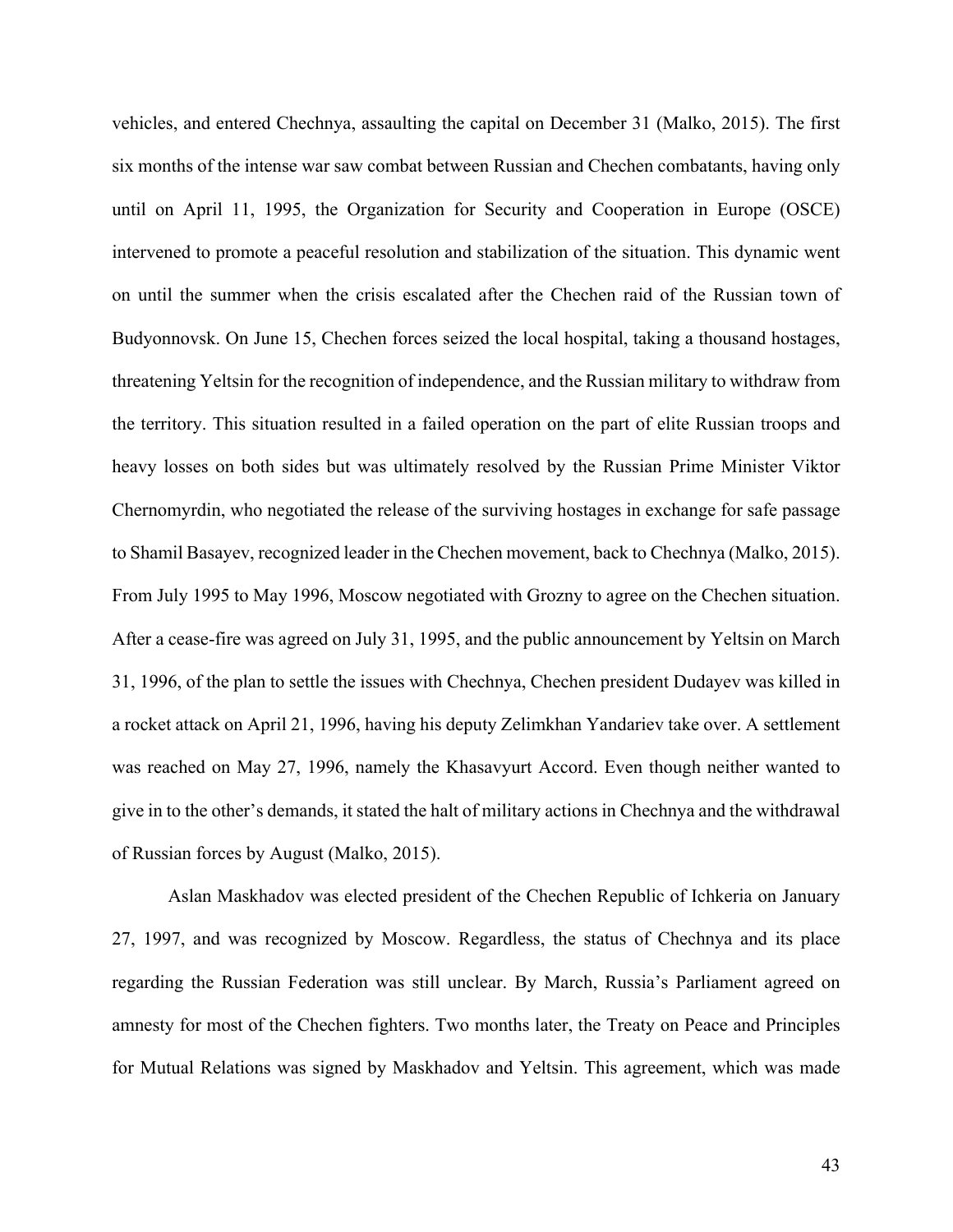based on the norms of international law, stipulated that both Russia and Chechnya would not resort to the threat of force to resolve possible differences that would arise (Malko, 2015).

Nevertheless, Maskhadov's government was soon weakened by the increasing violence abetted by criminal gangs and warlords. Between 1997 and 1999 was marked by rampant criminality, taking of hostages, severe violence, and attacks on foreign workers. These actions were strongly instigated and supported by extremist groups and Shamil Basayev, who had lost to Maskhadov in the 1997 presidential elections. In addition to this, Islamist extremists had set up training camps for aspiring jihadists, in which there was political and religious indoctrination, in addition to military training (Kramer, 2005). By 1998 Maskhadov had lost much of the control of the territory, and his character was losing credibility after multiple assassination attempts. As a result of Islamist pressure, Maskhadov imposed Sharia law throughout Chechnya at the beginning of 1999, which was seen with disapproving eyes, strengthening the extremists' motive. In addition to this, Basayev, alongside the extremist leader of Saudi origin, Hattab, raided Dagestan to set up a Wahhabist<sup>15</sup> state in the Caucasus, claiming Holy War. Seeing the inability of Chechnya's leader to control the situation, Moscow sent forces to drive the guerrillas out of Dagestan. This was only the beginning of Russian intervention. Russia attributed five publicized bombings to Chechens, which resulted in the death of almost 300 people and the wounding of more than 2,000 in Moscow, Buynaksk, and Volgodonsk. The new Russian Prime Minister, Vladimir Putin, responded by giving the order to the Russian army to reassert control over the Chechen territory by all means (Kramer, 2005).

On September 18, 1999, Moscow dispatched troops to the North Caucasus and bombed guerrilla positions in the Chechen territory, especially those that were next to Dagestan. In addition

<sup>15</sup> Fundamentalist Islam.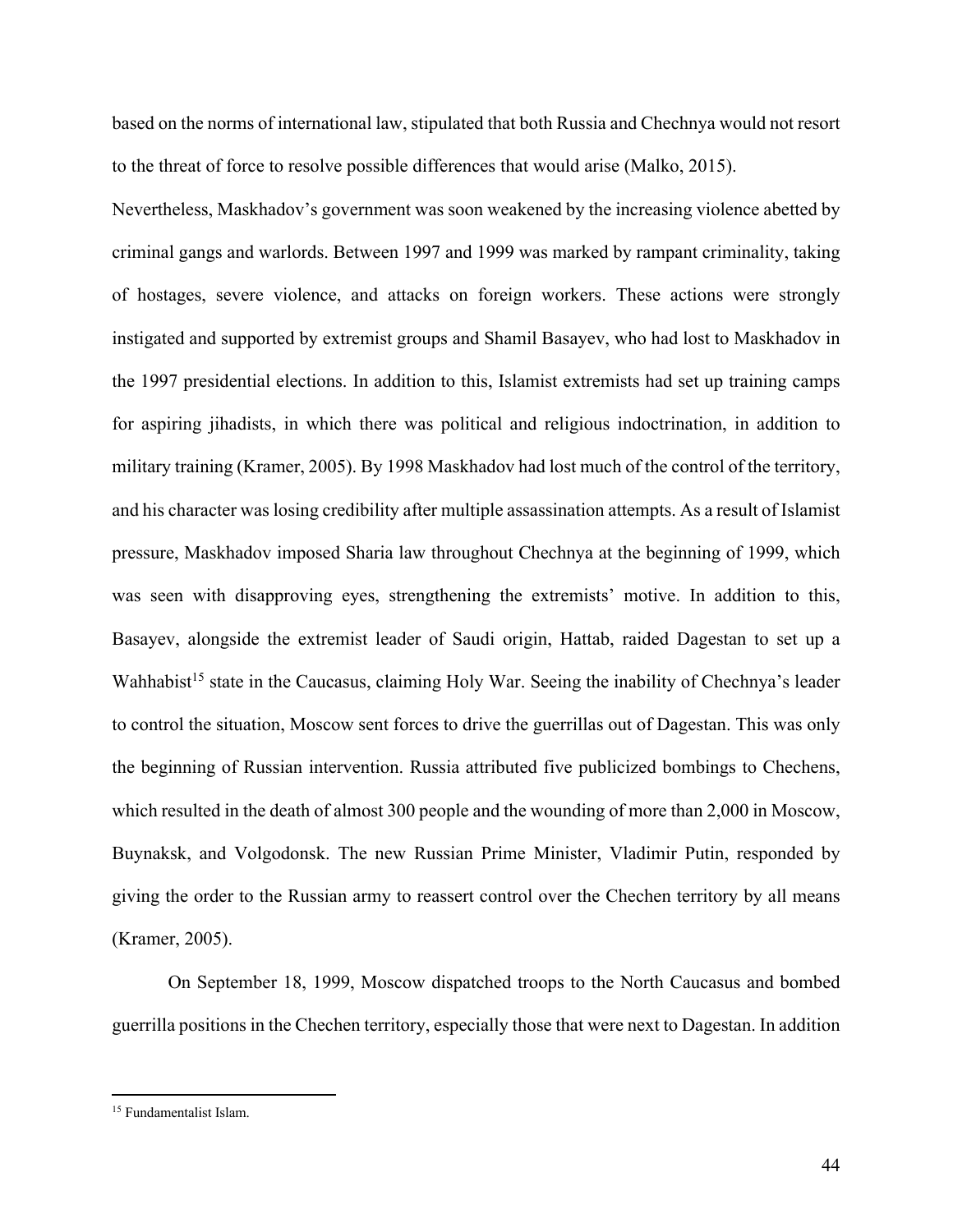to this, soldiers were also sent to "set up a cordon along the 650-kilometer border with Chechnya to isolate the republic from the rest of Russia" (Malko, 2015: 48). More than 100,000 Russian soldiers were deployed in Chechnya, which had 1650 tanks and 480 rochet artillery systems (Malek, 2009). In response to this, Basayev threatened to attack several Russian cities with Islamic suicide bombers, which were rumored to be financed by Islamic extremists overseas, including Osama bin Laden, who had a relationship with Basayev dating back to 1994. On October 1st, the Russian troops advanced on the ground from Dagestan, Ingushetia, and Stavropol to seize control over the northern part of Chechnya. There was concern in the European Union about the abuse of power and force that the Russian military was exerting, regardless of the recognition of the Russian sovereignty. Nevertheless, Putin stated that it was a Russian domestic matter but was welcoming foreign aid to the more than 100,000 Chechen refugees. Regardless of Chechnya's attempt to raise international attention to the human rights situation by approaching NATO, Russia refused a third party's participation in the negotiations (Malko, 2015).

By the beginning of the year 2000, the Russian forces had already taken control of Chechnya's capital, Grozny, while still having a firm grip on most of Chechnya's territory, controlling its most important towns. Because of this, Putin gained large public acclaim, which strengthened his position as Yeltsin's successor, becoming the most important governmental figure in Russia's political arena. As the year went on, Chechen guerrillas were forced to move southwards, seeing Russian troops flooding the north, but were still able to weaken the Russians in two specific attacks in which Chechens killed more than a hundred Russian combatants. In Moscow, Putin's rivals were pushing for negotiations with Grozny. Still, Putin's tough tactic, with the promise to eliminate all 'terrorists and bandits,' seemed to gain the popular vote on the March 2000 presidential elections with 53% of the vote (Kramer, 2005).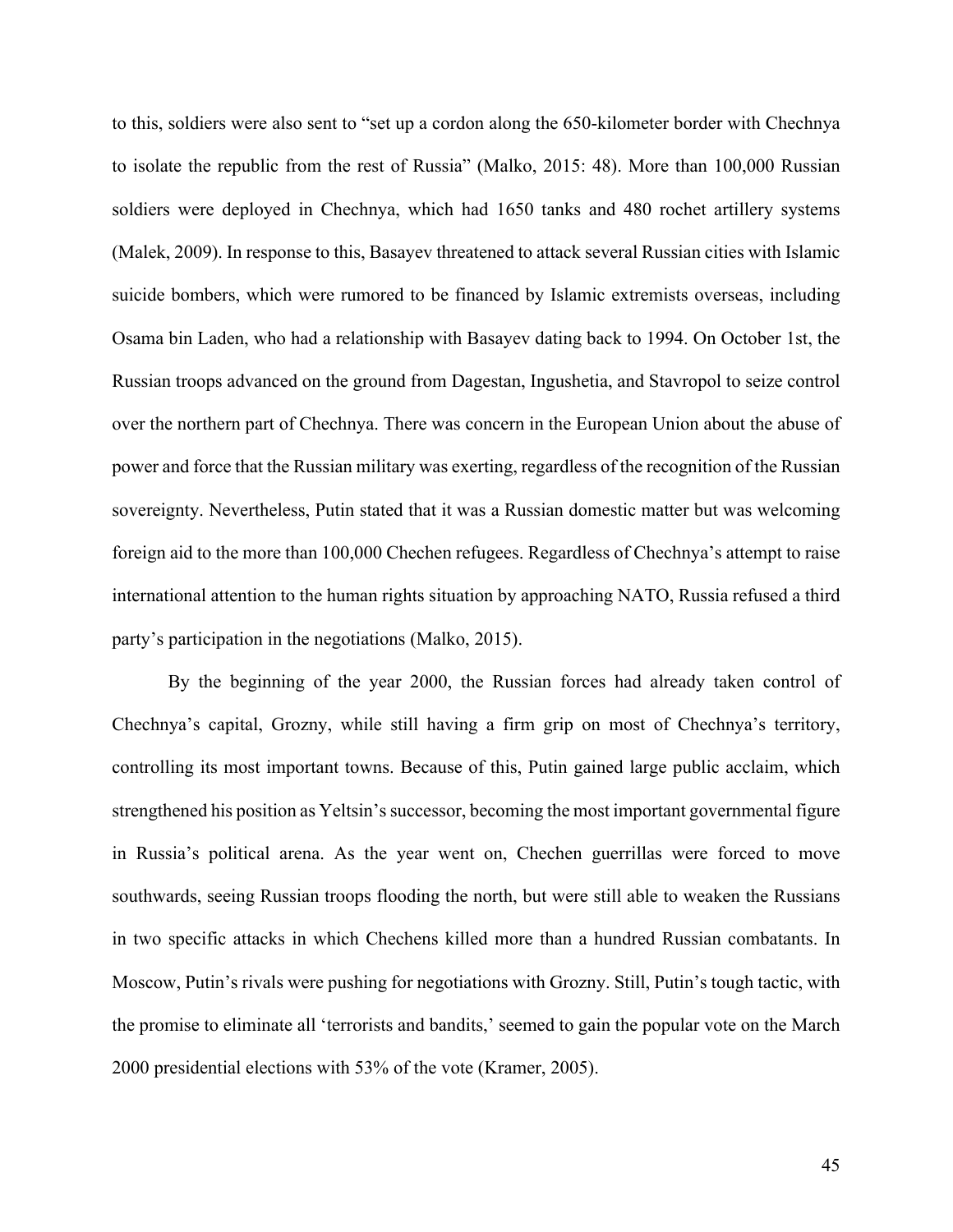Since June 2000, the Russian military limited its offense. It was ordered to maintain control in urban areas, eliminate or isolate guerrillas, and prevent suicide bombing attacks and hostagetaking to restoring normal life in Chechnya. This was all made while attempting a consolidation of long-term military presence. A pro-Russian government was being bolstered, led by Ahmad-Haji Kadyrov, who was later assassinated in May of 2004 (Kramer, 2005). By 2002 Russia's forces were composed of:

"The  $42<sup>nd</sup>$  Motorized Army Division (15,000 troops); battalions from various military precincts (22,000); paratroopers (3,000); the  $46<sup>th</sup> MVD Brigade$  (10,000); OMON units from all over Russia, as well as the SOBR rapid reaction force (together 4,000); border troops (6,000); and the FSB. In addition, there were special forces units from the FSB, GRU, and MVD ("Alfa," "Vympel," "Vitjas," "Skif," "Fakel," etc.), as well as railroad troops, units of the Ministry for Emergency Situations and Civil Defense, construction troops, and so on. In sum, the Russian troops in Chechnya amounted to approximately 100,000 men". (Malek, 2009: 89)

All through the year 2002, the conflict between Moscow and Grozny increased with multiple bombings and suicide bombers. Among these was the Moscow theater siege on October 23, Chechen rebels took eight hundred hostages and demanded the withdrawal of Russian forces, which resulted in the death of 129 hostages and Putin's regard of the event as one of the largest terrorist attacks. As Chechen rebels were acting violently in various places, and with no clear objective or leadership, Moscow regarded the independence movement as failed and thus nonexistent, which then, after the theater siege, drove Putin to declare that Russia was not willing to sign any peace treaty with Chechnya, as was previously done in 1996 (Malko, 2015).

By 2003, Putin stated that Chechnya would have broader autonomy while staying within Russia's political structure. Thus, as promised on December 12, 2002, a referendum was held on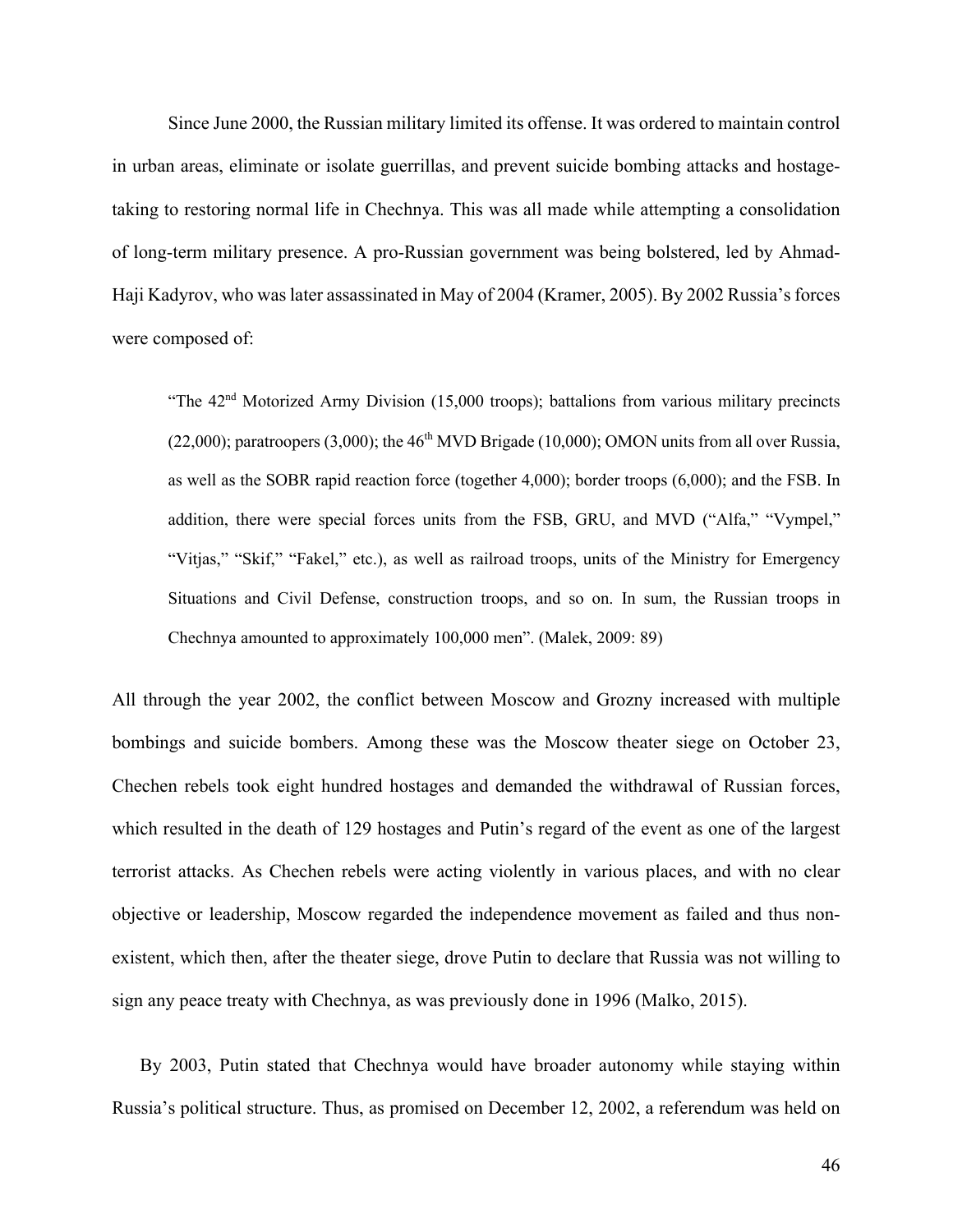March 23, 2003, on constitutional affairs and elections. As a result, and despite the Chechen rebels' threat of disruption, 95% of the 540,000 eligible voters approved the drafting of a constitution that fell into the framework of Chechnya being an integral part of the Russian Federation (Malko, 2015). It was announced on March 5 that the Russian troops were to gradually halt the counterterrorist actions, furthering the maintenance of the public order agenda. This went on for several years after Moscow delegated some military operations to local pro-Russian Chechen troops. Even though separatist groups sought to boycott the new constitution, it went into action in April of 2003. (Kramer, 2005).

## *Hydrocarbons*

Oil exploration in the region of the North Caucasus began at the end of the XIX century, with the discovery of oil fields in Eastern Ciscaucasia, especially in three zones: Terek-Bragunsky, Sunzha-Grozny, and the Black Mountains that went from the Vladikavkaz railway to the coast of the Caspian Sea. It was such the magnitude that by 1914 oil coming from the North Caucasus made up 14% of all Russian oil production (Empric, 2002). By 1915 the drilling had begun west of Grozny, in Mozdok, and later, the first industrial oil flows were obtained. From the 1920s up until the 1960s, several studies were done to assess the hydrocarbon potential that the region had. Among those involved in these works were companies such as Malgobekneft and Grozneftegeofizika (Kusova, 2019). Before the dawn of the Soviet Union, the North Caucasus oil industry was being developed by various companies from Belgium, Germany, and the Russian empire, and by 1939 the fields in Chechen-Ingushetia territory produced around 4 million tons of crude oil per year (Vatchagaev, 2008).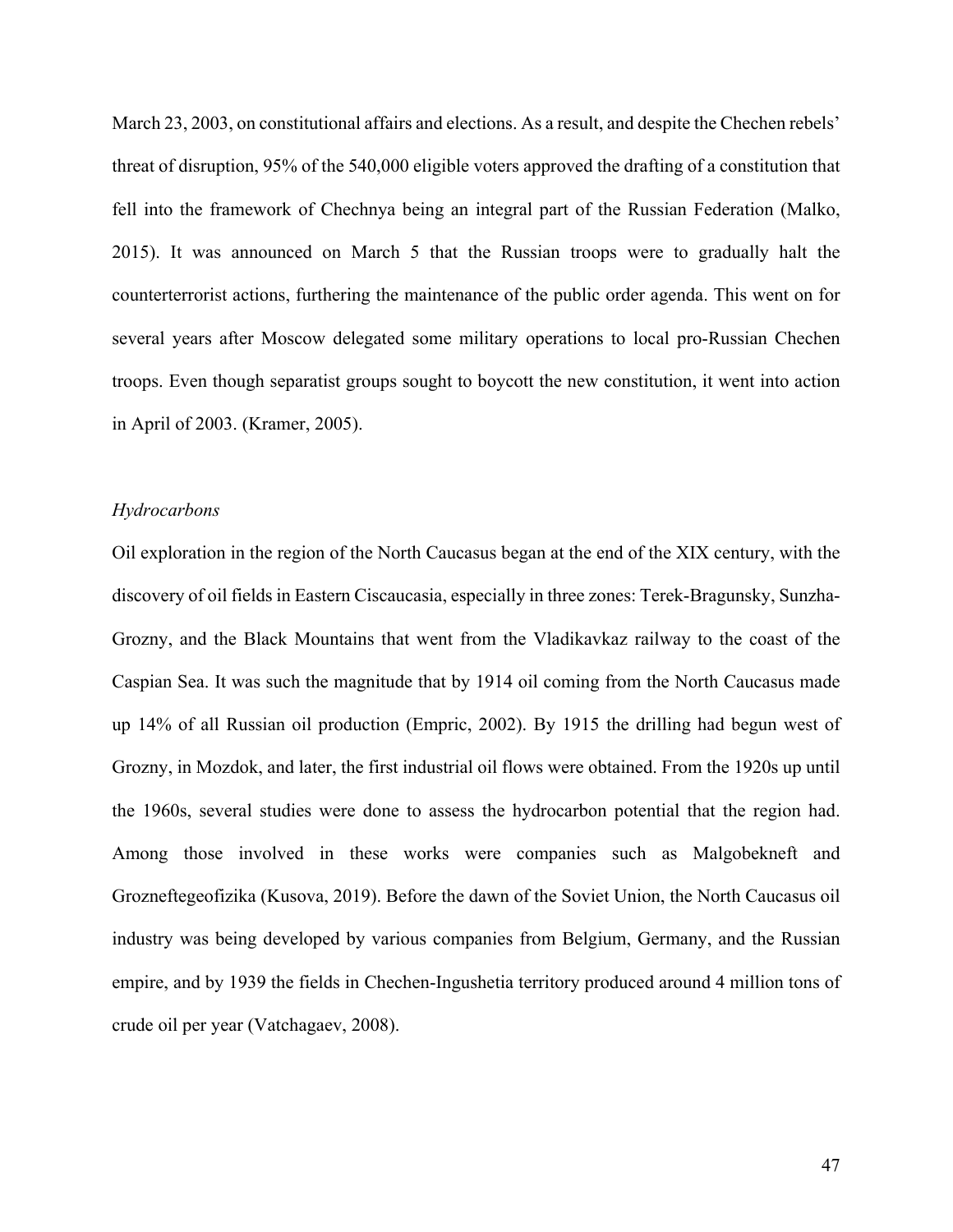It is important to note that Chechnya's refining facilities had an aggregated capacity of 20 million tons and could process any crude, making it a valuable spot. Under Leonid Brezhnev, in 1971, Chechnya's refineries reached their peak, processing 21.3 million tons of crude oil, which amounted to more than 7% of the USSR's total production, including a portion of the Baku oil fields. Regardless, this didn't last long, as refineries in Baku were upgraded, and new facilities were being constructed elsewhere in the nation. By 1980 the production of oil in Chechen-Ingushetia shrank to 7.4 million tons, and five years later, that number declined to 5.3 million tons (Vatchagaev, 2008). After the collapse of the Soviet Union in 1991, Chechnya's petroleum industry was of interest to many due to its geopolitical relevance and refining capacity. This interest was demonstrated during the First Chechen War, as the Russian troops were careful not to damage any petroleum industry sites, including the drilling and refineries. Regardless, as the Second Chechen War began, Putin was clear to make the refineries their first targets (Vatchagaev, 2008).

Chechnya's relevance also lied in the key position it had in a pipeline network. Grozny lied in the center of the pipelines that reached four key points: Kazakhstan, Siberia, Azerbaijan, and Russia's Black Sea port, Novorossiysk. Two of the three branches of the pipeline that connect Novorossiysk passed through Chechen territory, which carried oil from Baku, Azerbaijan and natural gas from Turkmenistan. These pipelines had an economic attractive to them, as the transit was low cost and would reduce export costs, making it key to international investors (Ashour, 2004).

In 1996, as the First Chechen War came to an end, an agreement was reached between Azerbaijan's state oil company (SOCAR) and Russia's state-owned Transneft. The transportation contract defined that a portion of the Azeri oil would be transported to the Black Sea through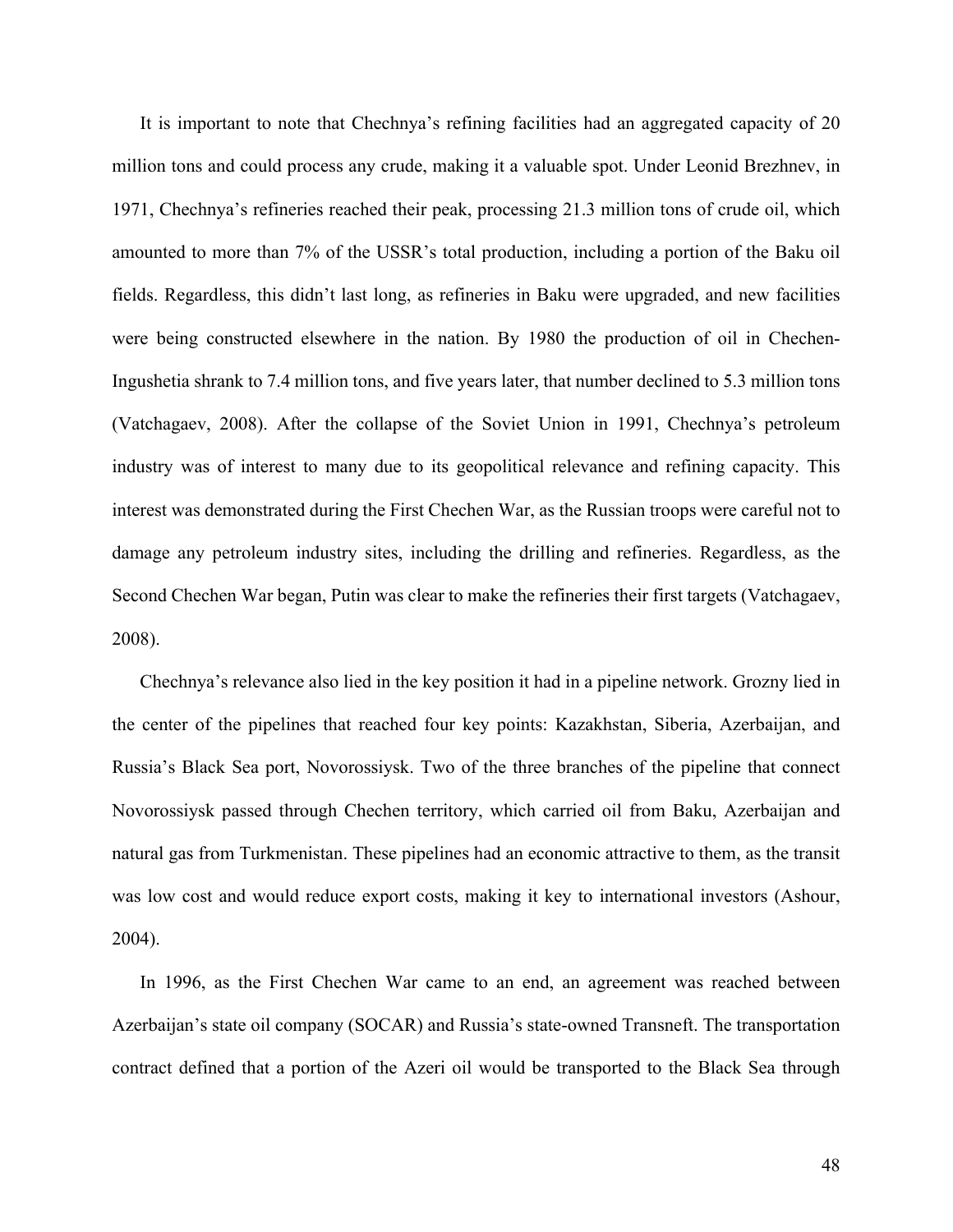Russia (Makara, 2010). After the First Chechen War, discussions between Grozny and Moscow about the oil situation were tense. There was a clear disagreement on what the transit fees paid to Chechnya would be. Due to the separatist threat, Moscow began hinting that there would be an alternative route to avoid Chechen territory altogether. Threats were being thrown back and forth between the two parts, having Chechnya also say that they'd build a pipeline to Georgia to exclude Moscow from the deal. On September 9, 1997, an agreement was signed between Grozny and Moscow that stated that Russia vowed to repair the Chechen portion of the pipeline. Still, it was not effective, as separatist groups bombed the truck that carried the Russian workers to repair the pipeline. As a response, Boris Nemtsov, Russia's fuel and energy minister announced on September 15 that the Russian government had decided to construct a 283-kilometer pipeline that would go across Dagestan to North Ossetia, to cut off Chechnya of all Russian oil affairs in the Caspian Sea (Evangelista, 2002).

#### *International support*

The international reaction to the crisis in Chechnya was deeply marked by the recent end of the Second World War and the Cold War, but also highly influenced by the United States' fight against terrorism. The American reaction to the situation varied significantly in both wars. The Clinton administration maintained a restrained opinion, stating that it was a Russian internal matter that didn't concern Washington. Nevertheless, in 1995 the United States officially criticized how the Russian government handled the situation, denouncing the human rights violations and the infringement of the OSCE guidelines, which required a forty-eight-hour notification of more than 9.000 troops or large tanks (Malko, 2015). The response to the Second Chechen War varied entirely, as the Chechen attacks on the Russian population in 1999 brought sympathy from various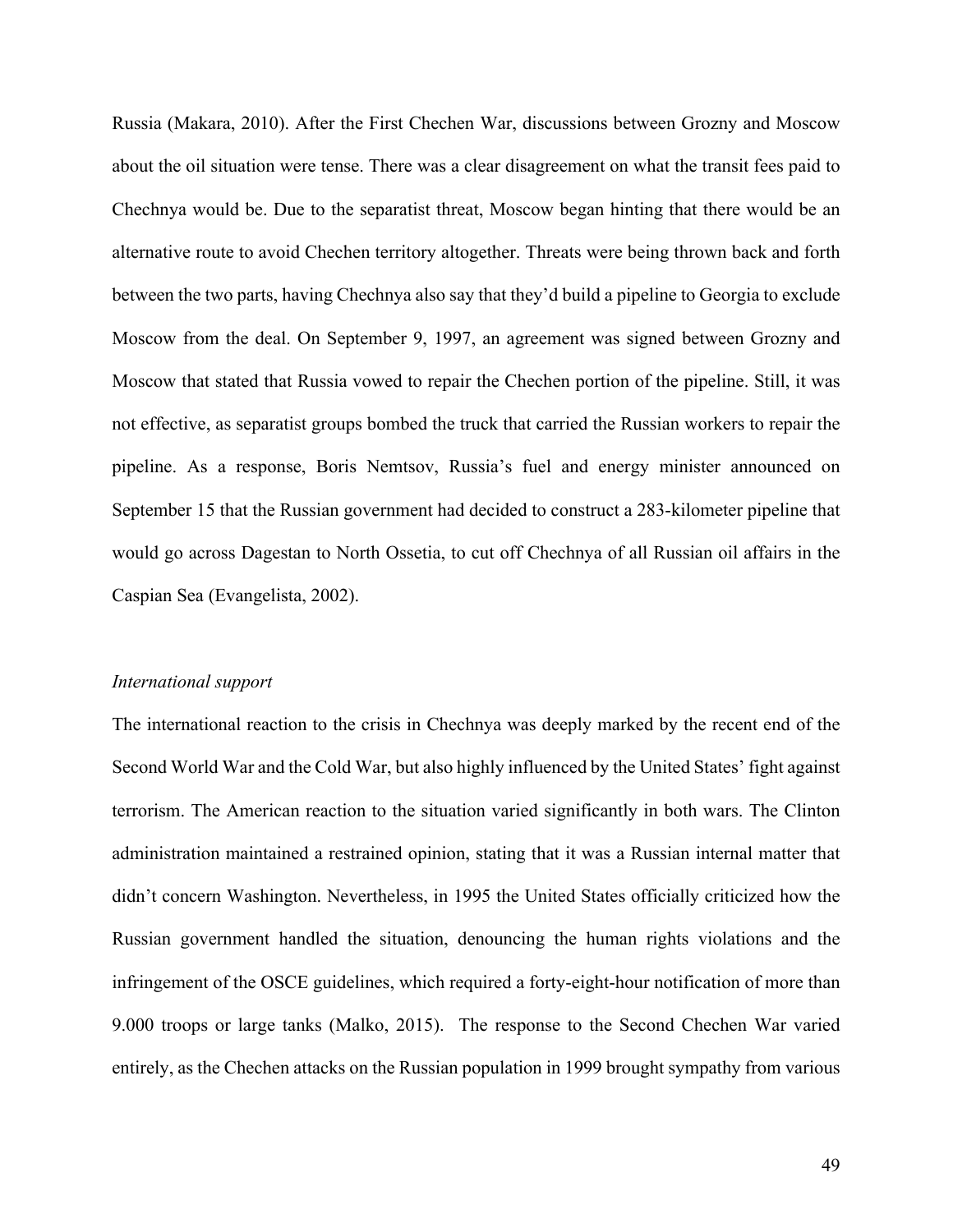countries to Moscow. Though the international community didn't largely support Chechnya's secession, Clinton's administration regarded the violence against Chechen's under Putin's orders as ethnic cleansing, which was, since the Second World War, a topic that raised concerns and anguish for everyone. As the Bush administration settled, the initial response to the Chechen issue was similar to Clinton's, even meeting with Chechen leaders to assess the situation. But with the September 11, 2001, attack on New York, Washington shifted its perspective entirely. Bush accepted the Russian definition of the war against terrorism, which meant that the previous discussions with Chechen representatives came to an immediate halt, supporting Russia's territorial integrity argument (Malko, 2015).

The reaction in Western Europe has tough since the beginning. The European states argued that, even if they respected Russia's territorial sovereignty and affirmed that Chechnya was a part of Russia, the human rights violations were unacceptable. The European Union used economic pressures to cancel a partnership accord between the EU and Russia, which were notably supported by Scandinavian countries (Cornell, 1999). The government in Copenhagen suspended an agreement on bilateral military cooperation and expressed their support for sanctions, refusing to ratify the EU Partnership and Cooperation Agreement with the Russian government. The Norwegian and Swedish governments supported the sanctions against Moscow, expressing their concerns through the Nordic Council (Kazio, 1996).

Eastern Europe and the former soviet republics saw Russia's invasion of Chechnya as the Russian attempt to restore the status and borders of the former Soviet Union, rejecting a pro-Western policy. Therefore, these states strongly supported the Chechen movement, with the slogan promoted by the Confederation for an Independent Poland (KPN) in a condemning attempt to stop Russia: "Today Grozny, tomorrow Kyiv, and the next day Warsaw" (Kuzio, 1996: 106). It was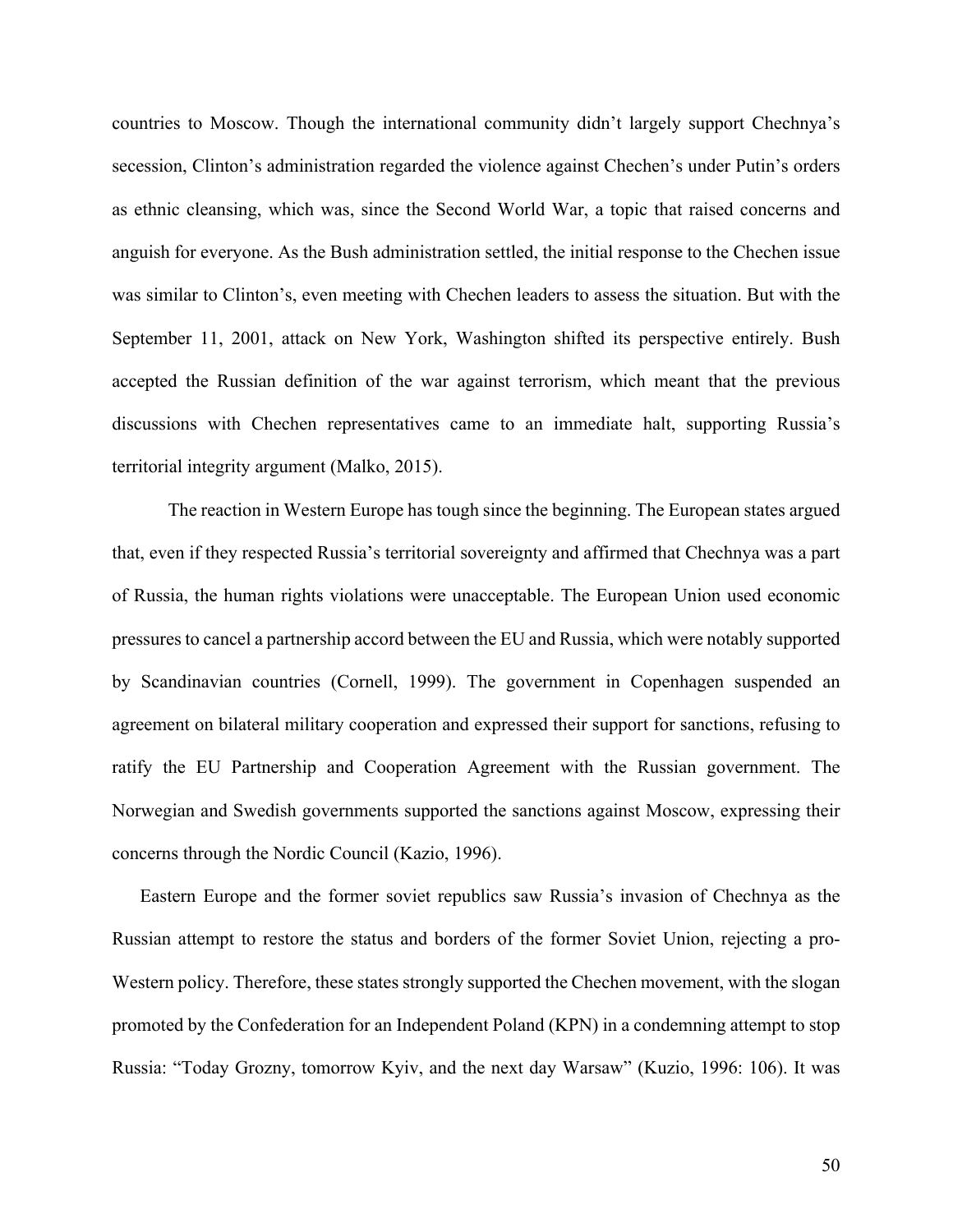also widely accepted among Eastern Europe that the Chechen movement was wrongly regarded as separatist, assuring that the Chechens never acceded to Russia. Strong supporters of the secessionist attempts were Poland, Lithuania, Latvia, and Estonia. They issued letters to the Russian government denouncing its brutality against Chechens while officially recognizing Chechnya's right to self-determination. In addition to this, evidence was found of citizens from Estonia, Latvia, Lithuania, Georgia, Poland, Belarus, and Azerbaijan fighting alongside Chechens. Still, it was thought that the Azeri support was not official, as the supporters were, according to the government in Baku, mostly isolated groups (Cornell, 1999).

The Islamic world denounced Russian brutality, having the popular opinion support much more loudly the Chechen cause. The two most affected countries were Iran and Turkey, as they both had a border with the Transcaucasia. Turkey's Grey Wolves group<sup>16</sup> strongly lobbied for the Turkish recognition of Chechnya, insisting on the supplying of arms to the Chechen movement. All in all, Turkey's support to Chechnya could be regarded as discrete, as Grozny had an unofficial embassy in a nearby villa on the Bosporus and the alleged supply of aid and technology to the Chechens by Ankara. This also posed a problem for the Turkish government. It couldn't openly support Chechnya, having its own internal Kurdish separatist issues, which is why it could not adhere to a pro-independence policy (Cornell, 1999). Iran was also silent on the issue, even though it was pressured to support the Muslim community in Chechnya. Regardless, after the Cold War, Teheran has had very close ties to Moscow for various economic interest which were put above their religious motives. For one, Iran and Russia had a strategic concern in keeping Turkey's influence in the Caucasus and Central Asia. They also had agreements on the joint exploitation of oil and gas resources. In addition, Moscow has constantly supplied Iran with materials and

<sup>16</sup> Ultranationalist, Islamic group in Turkey.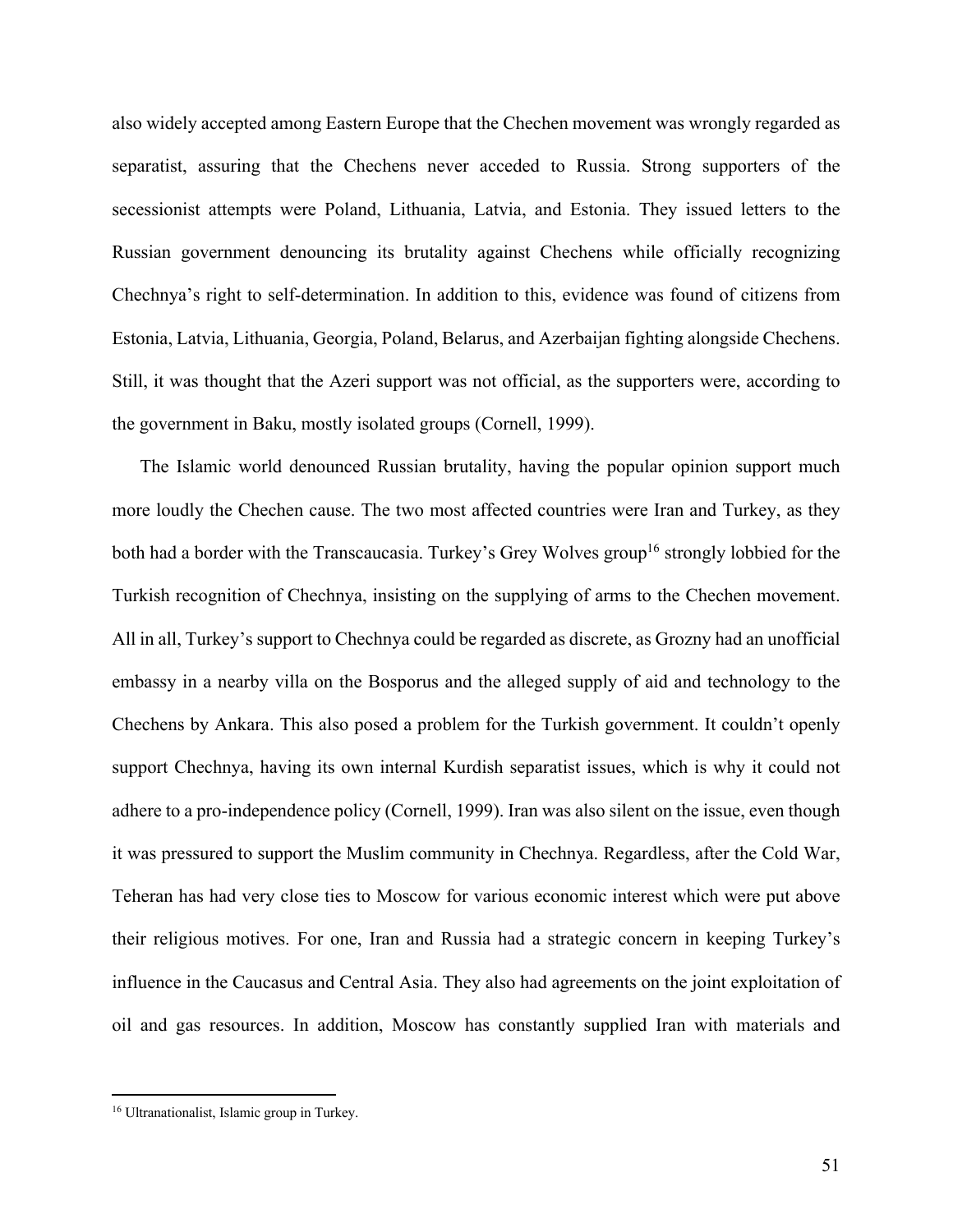personnel for their nuclear program, making Russia one of the only countries to hold amicable relations with Iran. Other Muslim countries such as Egypt, Indonesia, or Pakistan, have demonstrated their support to Chechnya but lacked the resources or position to help them in their cause. Different from this was Saudi Arabia, who donated funds to the Chechen movement, denouncing Russia's continuous violence against Muslims, which has on various occasions severed ties with the Muslim world (Cornell, 1999).

#### IV. HYDROCARBONS' RELEVANCE IN SECESSIONIST PROCESSES

The South Sudanese case presents a very interesting illustration of what comes in handy to secede successfully. The South Sudanese pro-independence movement had control of hydrocarbons, both territorially and in terms of sovereignty. The SPLM/A drove companies out of the country with the constant violent combats with the Sudanese army. A prime example of this would be Chevron's withdrawal from the territory in 1984 after the attack on the site, even if it was the first to explore Sudanese oil potential. Regardless, this situation did change during the conflict. In 1997, taking advantage of the ethnic division of the southern separatist movement, Khartoum forces were using the sites' infrastructure to attack them. By 1999 the panorama shifted again due to the infringement of the Khartoum Peace Agreement on the part of the Sudanese government, which allowed the Dinka SPLM/A and the Nuer SPDF to join forces and attacking the GNPOC pipeline. This meant the continuation of the war, which undermined Khartoum's claim of a safe environment for oil exploitation, once again driving oil companies out of the country. This also meant that the South was gaining legitimacy to its case for the oil in southern soil, making it have official sovereignty with the signing of the CPA.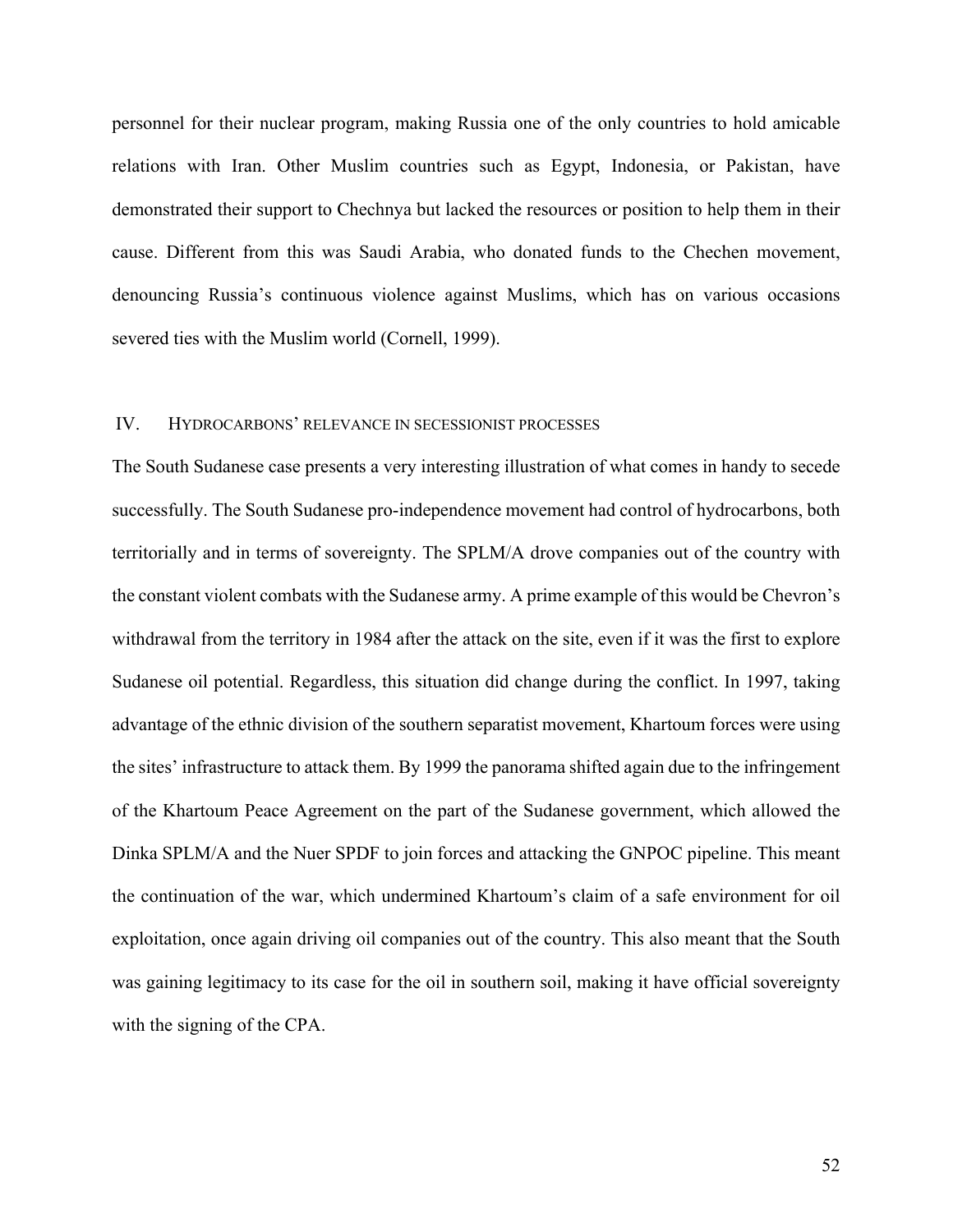As the evidence proves, Sudan was an incapable state throughout the crisis. Due to its colonial legacy, the North and the South had a clear division. The government in Khartoum didn't know the southern traditions, focusing only on the northern Arab culture. This happened in 1955 with the first expression of the southern wish to secede, all the way to the breaking of the Addis Ababa Agreement in 1983, with the imposition of Sharia Law. This meant that Sudan had virtually no control over the coordination of the civil society's activities due to the lack of cohesion within the country and its peoples. In addition to this, Khartoum did not have economic stability during the last years of the crisis, which must be considered when defining why South Sudan could secede. Sudan unevenly distributed the revenues and industry of southern oil, creating even further division, which contributed to the economic crisis of late 1990, when the Sudanese pound lost 90% of its value. Moreover, the government in Khartoum couldn't exert political control, having al-Mahdi fail to negotiate with the SPLM/A in the late 1980s and the political dispute between al-Turabi and al-Bashir within the NIF.

On the other hand, al-Bashir's leadership was a successful one since he rose to power. As a transformational leader, he considered the dire economic situation Sudan was facing and decided to negotiate with the SPLM/A to end the war. Al-Bashir furthered the NIF's Islam project with certain South regions while still prioritizing the Sudanese people's wellbeing. As the international reaction varied, it is impossible to determine a specific stance on how backed the South Sudanese secessionist movement was by the international community. Regardless, the evidence shows that the government in Khartoum had the support of Islamic countries. In contrast, the South Sudanese movement had the backing of their African neighbors and the western countries.

The Timorese cases must be analyzed differently as there is a stark difference in how the aspects studied in the variables behaved before and after the 1997 Asian financial crisis. The people

53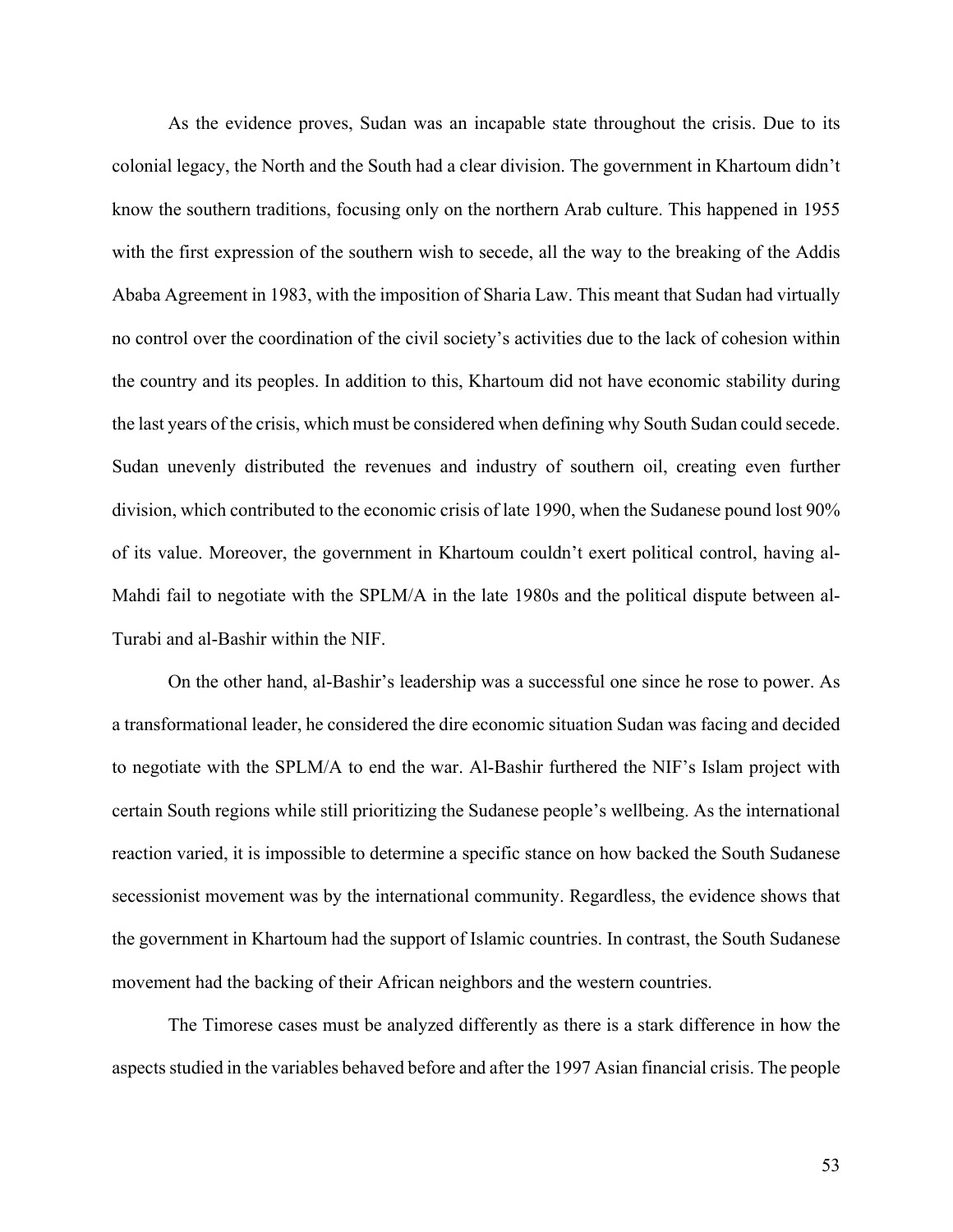of East Timor didn't have control of their hydrocarbons during both Portuguese and Indonesian occupation. During the Portuguese occupation, Western companies made the first drillings and concessions, while during the Indonesian occupation, Canberra and Jakarta had control over the sites. The resources were unreachable for the Timorese under foreign occupation. As the Asian crisis came, so did the sovereign claim of the Timorese hydrocarbon potential, having Australia switch the Timor Sea Treaty from Indonesia to Dili, and the ability for the Timorese government to assign concessions under their discretion.

On the other hand, it was found that Indonesia was a capable state until the financial crisis of 1997. The government in Jakarta successfully commanded its troops to coordinate East Timor's civil society activities rather quickly, having the civil population surrender due to the violent ways the TNI was abusing. The opposition of FALINTIN was also quickly taken under control due to the much bigger military capacity and infrastructure, allowing control of the country. Additionally, Indonesia had very amicable trade relations with its regional neighbors and the western world, which meant it had the resources to control the island and access its resources. On the other hand, before 1997, Suharto's regime was never questioned and was able to control the Timorese people, successfully exerting control. Regardless, the financial crisis dismantled this strength and made Indonesia an incapable state. For one, in Indonesia, there was major political unrest due to the collapse of the New Order, making the Indonesian government unable to control societal activities. In addition, after the crisis, maintaining East Timor became too expensive, which Jakarta couldn't afford considering that the inflation went up by 100% and the rupiah plummeted. This was also why Habibie easily gave East Timor the possibility to secede, failing to exert Indonesian control.

Suharto's leadership was successful, considering the economic boom during its regime and how he maintained fruitful relations with powerful countries. Nevertheless, after 1997, he sought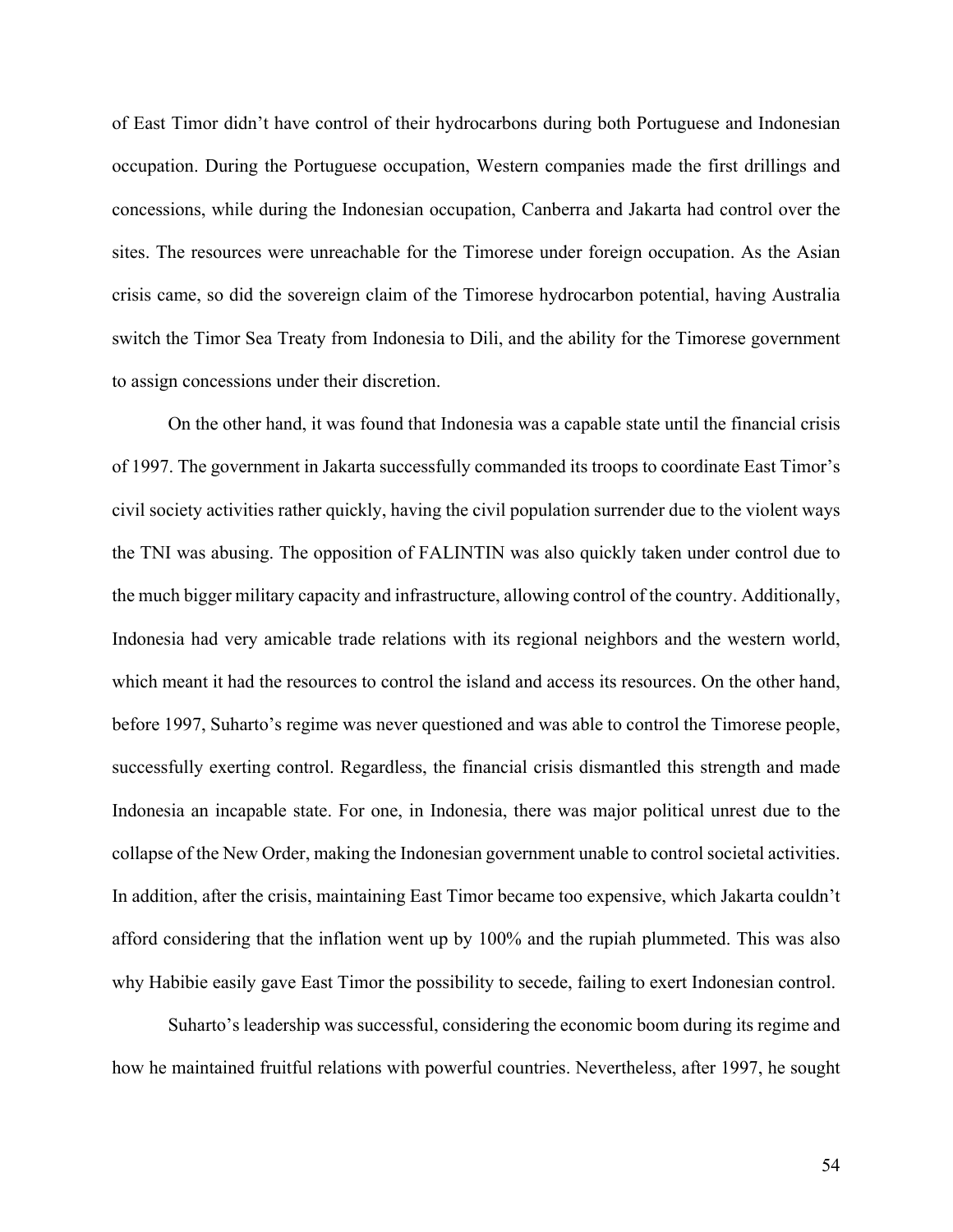his salvation, ignore the Indonesians' needs by quitting and appointing a successor without giving it much thought. On the contrary, Habibie's leadership type was successful. He sought to save Indonesia from a deeper crisis by giving in to international pressure, giving up on the annexation of East Timor.

As well, international support shifted quickly after the 1997 financial crisis. Before, the world turned a blind eye towards the situation in East Timor, regarding it as an Indonesian internal affair. There was also a strong feeling that East Timor was not strong enough to survive on its own, making powerful countries such as the United States, Australia, and several European countries disregard the issues. Regardless, as the financial crisis occurred, Jakarta's response to the solutions proposed by western institutions made the international community doubt Suharto's competence to maintain power. Western powers also had a strong interest in Indonesia's economic stability, as it was a stronghold for transportation and trade. This resulted in the international support of the Timorese secessionist efforts by providing support through UNAMET and INTERFET.

Chechnya's long history of secessionist attempts makes it a particularly interesting case. Chechens didn't have control of hydrocarbons, either during the Soviet or the post-Soviet era. There were always Russian companies in charge of exploration and exploitation. The Chechen movement closest to hold control of hydrocarbons was the 1997 attempt to damage the Baku-Novorossiysk pipeline, which resulted in the rerouting of the pipeline, making Chechnya practically lose its relevance in the hydrocarbon industry. Additionally, there was no sign of sovereign claim over the hydrocarbons in the Chechen territory, as the deals were made with Moscow, and there was no clear support for Chechnya's intervention in the industry.

During the Chechen wars, Russia remained a strong, capable state, having it grow stronger under Putin's regime. There was an overall military capacity to control the Chechen territory, and,

55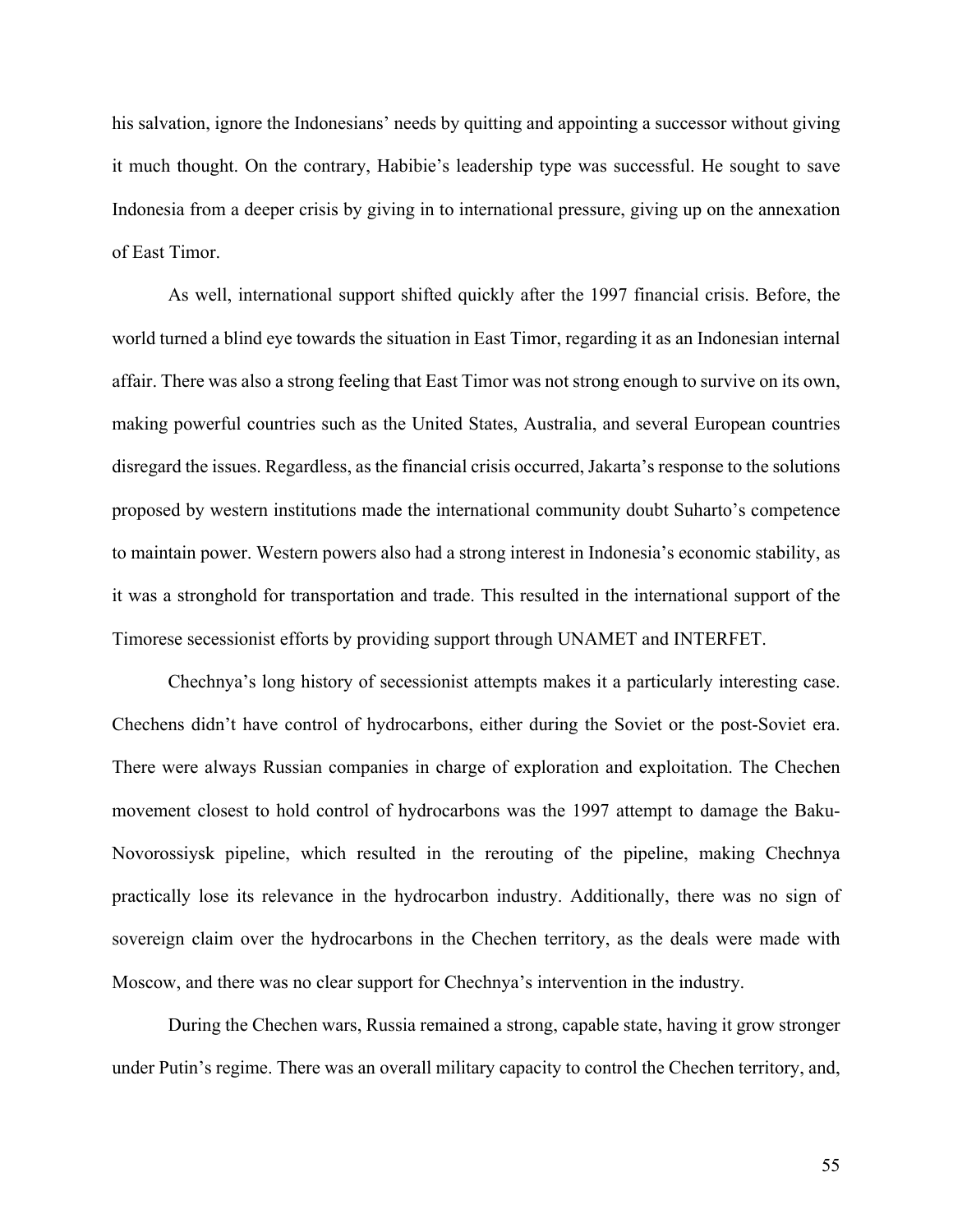before Putin, Moscow was involved in Chechen politics, supporting Avturkhanov as a key part of the regional government. Nevertheless, by the time the Second Chechen War erupted, the Russian troops got hold of the Chechen territory. At the same time, Maskhadov's government weakened, giving Russia more reason to believe Chechnya couldn't stand on its own, giving a legitimate reason to keep it under Moscow's jurisdiction. Additionally, the Russian ruble remained stable through the wars, and Chechnya remained economically dependent on Moscow, making Russia financially viable and Chechnya's independence unattainable. A stark difference was also present in how the Russian government exerted political control, having Yeltsin willing to negotiate and Putin's refusal, instead, using a strong military strategy to dissipate the crisis.

As was previously mentioned, Yeltsin's approach to the Chechen attempts was very different from Putin's. It was found that Yeltsin was an unsuccessful leader, as he demonstrated Russian weakness by giving in to the Chechen demands during the 1995 hostage situation, failing to display the Russian military strength. On the contrary, Putin was able to keep Russia's territorial integrity while keeping Chechnya and solving the crisis with a strong hand.

International support to the Chechen movement can be reduced to sympathy without action. The United States, both Eastern and Western Europe, and the Islamic world all condemned human rights abuses perpetrated by Russian forces in Chechnya but didn't take significant action against it. Having economic and strategic interests, or fear of Russia's response, most countries didn't legitimately express their support to Chechnya, all regarding the wars as an internal Russian issue.

Several similarities and differences can be pointed out, having already established how the variables were expressed in each case. South Sudan had both types of control, while East Timor only had sovereign control, and Chechnya had neither. As was evidenced, having territorial control over hydrocarbons can play an important role in a successful secession. Still, the Timorese case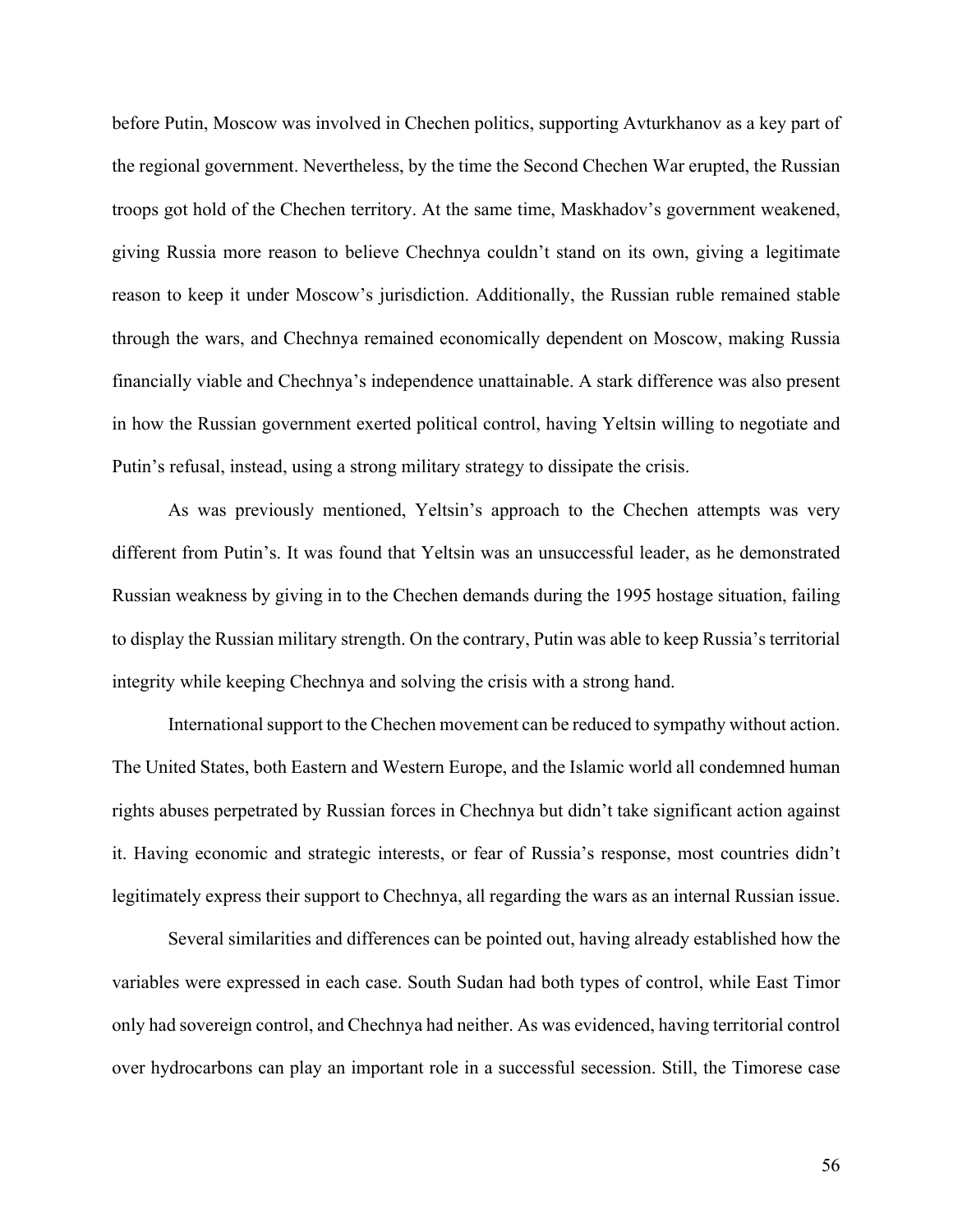demonstrated that the real control of energetic resources that counts is the sovereign one. This means that control it is an important condition, but a petrostate does not need it to achieve secession.

On the other hand, it is interesting to see how state capacity shifts depending on the international ambiance and how the economy is behaving. Both South Sudan and East Timor's capability to face the crisis significantly decreased with the devaluation of their currency and the economic crisis that it brought onto their nations. Therefore, these two cases were similar because they did not have to resources or legitimacy to keep the seceded territories. Contrarily, Russia, as the logical successor of the Soviet Union, had at its disposal large military resources, making it capable of withstanding Chechen's attacks and rebel actions with its force control.

It was observed that the leadership variable didn't behave as was initially expected. It was initially thought that an unsuccessful leadership would lead to secession. Still, as was seen in the South Sudanese and Timorese cases, both al-Bashir and Habibie were successful leaders when making decisions for their national, majoritarian population. Sudan and Indonesia didn't have a fruitful outcome to their attempts of spreading their culture onto South Sudan and East Timor, which was why they focused on their people. On the contrary, it was seen that Yeltsin's unsuccessful leadership could have led to possible Chechen secession. Still, as Putin rose to power, he emphasized that he put the Russian interests and integrity over peaceful negotiations.

International support was the key to a successful secession, especially if that support comes from western powers. As was seen in South Sudan and East Timor, the United States and European countries backed their claim for self-determination, while only regional, Islamic countries supported Sudan and Indonesia. This is interesting because it reflects the power that western values and traditions hold within the international community. The South Sudanese case demonstrated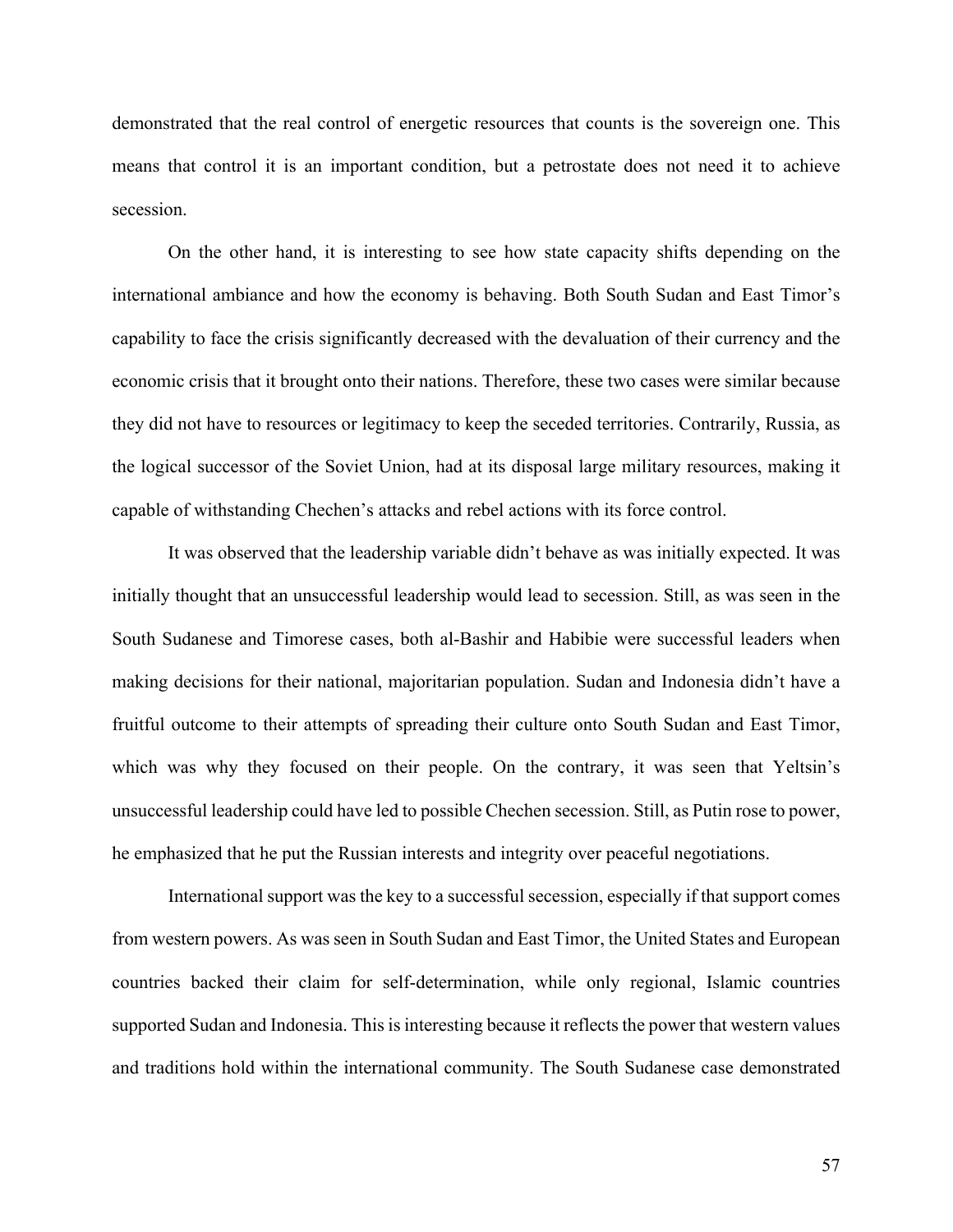that the United States would back the non-Muslim group, as Islam was associated with terrorism in the Middle East, which strongly went against American foreign policy. In addition, the Timorese case also demonstrated similar behavior under different circumstances, having the western world support East Timor and its non-Muslim population for the sake of Indonesia's economy.

On the other hand, the support shown to the Chechen separatist movement was virtually insignificant, only having the backing of some Eastern European states whose support was mostly diplomatic. Western countries were interested in maintaining an amicable relationship with Russia due to the American policy of fighting against terrorism. Even the Islamic world didn't show significant support, regardless of the cultural aspects that were thought to be key to expressing international support.

Having taken this evidence and analysis into account, this research came to find that, for a territory with access to hydrocarbons to secede, there needs to be international support to provide sovereignty to the new nation. Having international backing would allow the territory to have legitimate control over its resources and its economic effects. The part that state capacity and leadership play is more volatile, as the behavior of the international community or the hydrocarbon industry determine how capable a state is to respond to an independentist movement, or how a leader deals with the crisis because that would enable legitimate economic and military intervention in a territory.

# V. CONCLUSIONS

This dissertation aimed to understand under four variables how important hydrocarbons are to a successful secessionist movement in territories with hydrocarbon availability in the  $21<sup>st</sup>$  century, and its findings respond to the question. Having control of hydrocarbons is a relevant but not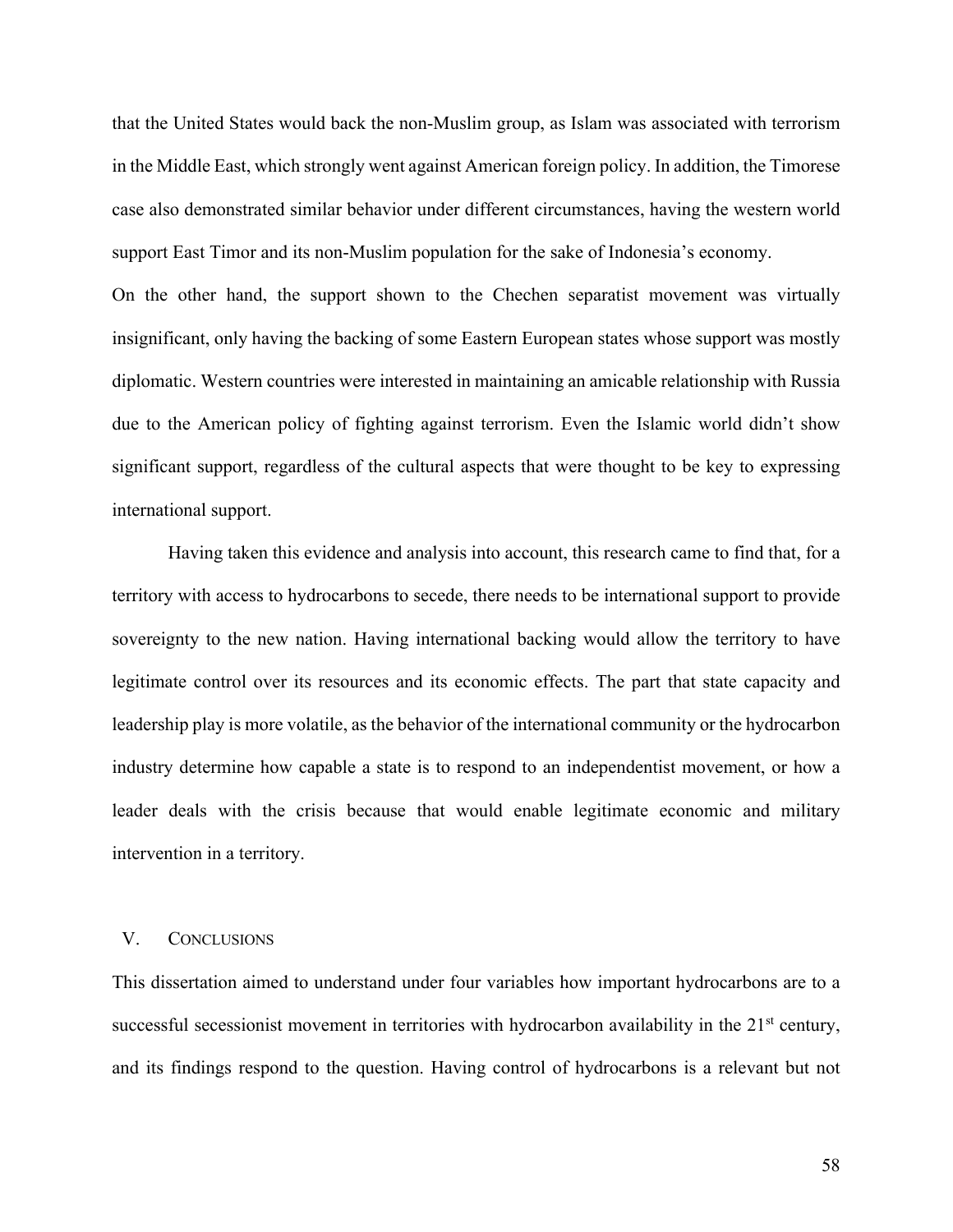necessary condition for a territory to secede. Instead, the necessary condition is international support. It allows credibility with the international community for its economic future and possible trade partners. It also creates a viable source of income for the country to survive without international intervention. Additionally, the state can strengthen its strategic position within the international arena, making it a key player.

Political Science aims to understand power dynamics in various scenarios, understanding political processes, institutions, diplomacy, theories, strategy, and ideologies, which is why this thesis is relevant to contribute to its knowledge. This research explored how the control of resources molds the international community and how individual interests are shaped through time and economic behavior. This dissertation also provides the basis for further studies about possible independences of feasible petrostates in the future, which comes to be relevant with how the world currently perceives the importance of energy production and consumption. In addition, it can also be interesting to explore how these energy dynamics will shift with the introduction of other sources of energy, and what would happen with these possible new states and what type of power they would hold.

Intending to further this research, it's possible to explore it adding a governmental variable and how the type of government allows or forbids secession. These three cases had a different approach to the type of government under which the leader ruled. In Sudan, Omar al-Bashir rose to power through a military coup against Nimeiry; in Indonesia, Suharto was elected president in 1967, but transitioned to an authoritarian state through his New Order policy; and in Russia, Putin reached power as acting president, appointed by Yeltsin, but was later democratically elected in 2001, after serving as prime minister in 1999. Possible future case studies could include the province of Cabinda in Angola and Alberta in Canada. It has been seen that these two territories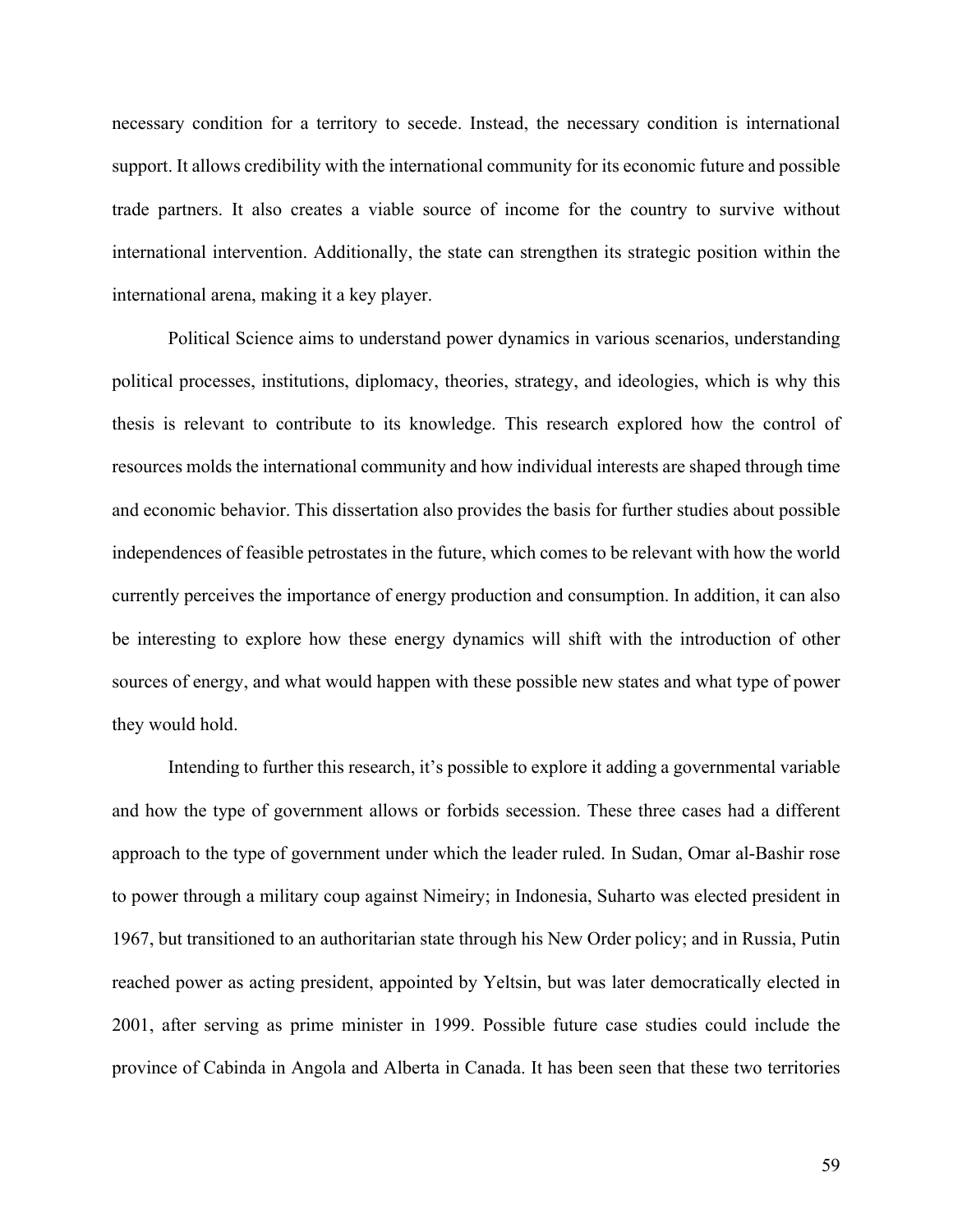seek secession but haven't had any major advancements. This research made it possible to conclude that hydrocarbons are still a key resource for a country to hold power. The insertion of a new country with this type of resource comes with a complex set of conditions and particularities that enable their emergence.

# **References**

Abusharaf, R. M. (2013) Seeds of Secession. *Transition. 110.* 73-89

Ashour, O. (2004) Oil, security, and internal politics: the causes of the Russo-Chechen wars. *Studies in Conflict and Terrorism. 27*(2) 127-143

Australia Department of Foreign Affairs and Trade (2002) *Documents on Australian Foreign Policy: Australia and the Indonesian Incorporation of Portuguese Timor, 1974–1976*, Victoria: Melbourne University Press

Australian Taxation Office (2018) Timor Sea Treaty – Joint Petroleum Development Area instructions 2018. Australian Government. Retrieved from https://policy.asiapacificenergy.org/sites/default/files/Timor%20Sea%20Treaty%20– %20Joint%20Petroleum%20Development%20Area%20instructions%202018.pdf

Áviles, F. (2011) Reconocimiento de estados y reconocimiento de gobiernos: tendencias actuales en el Derecho Internacional, *Revista de Derecho Puertorriqueño.* 51(1) 1-24

Buchanan, A. (1992) Self-determination and the right to secede. *Journal of International Affairs*, *45*(2) 347-365

Cadena, W. & Devia, C. (2010) Timor-Leste o la construcción de la nación en un estado fallido. *Revista de relaciones internacionales, estrategia y seguridad*. *5*(2) 39-71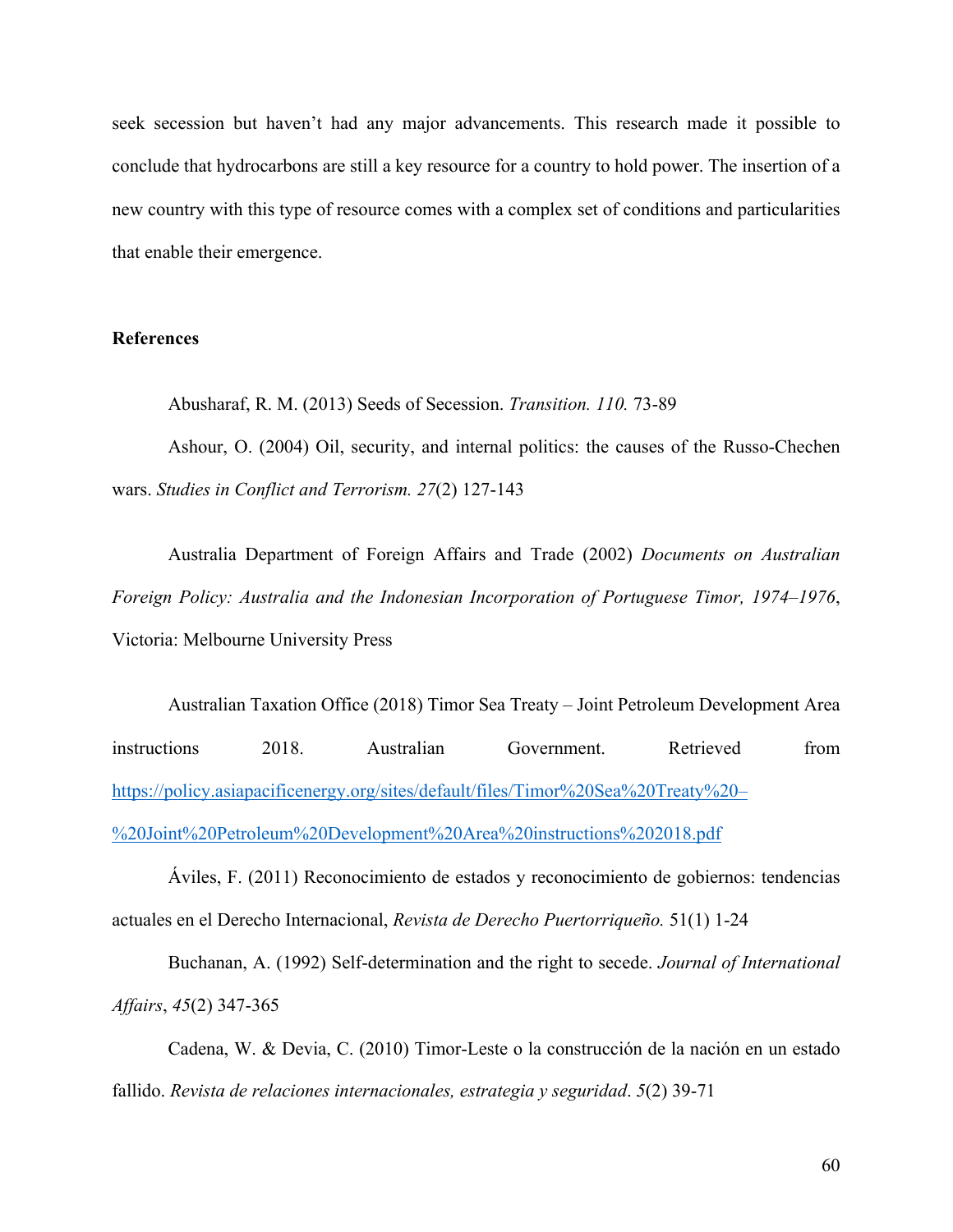Carstens, H. (2005) Surrounded by hydrocarbons. *Exploration Asia GeoExPro. 2*(2) 26-32

Charlton, T. (2002) The petroleum potential of onshore Timor-Leste. *Australian Petroleum Production and Exploration Association. 42*(1). 351-369

Cocket, R. (2016) *Sudan: the failure and division of an African state.* Great Britain: Hobbs the Printers Ltd.

Comissão de Acolhimento, Verdade e Reconciliação de Timor Leste [CAVR] (2005) *Chega! The report of the Commission for Reception, Truth and Reconciliation Timor-Leste*. Dili,

East Timor: Comissão de Acolhimento, Verdade e Reconciliação de Timor Leste

Cornell, S. E. (1999) International reactions to massive human rights violations: the case of Chechnya. *Europe-Asia Studies, 51*(1) 85-100

Cotton, J. (2000) The emergence of an independent East Timor: national and regional challenges. *Contemporary Southeast Asia. 22*(1) 1-22

D'Agoôt, M. (2013) Coping with traps of vulnerability: a review of the impact of postcolonial issues on the independence of South Sudan. *Defense & Security Analysis. 29*(2) 104-116

DeLancey, V. (2015) The Economy. In Laverle Berry (ed.) *Sudan: a country study.* (189- 197) Washington DC: Library of Congress.

Dinecco, M. (2018) State capacity and economic development: present and past. *Cambridge Elements: political economy.*

Dreef, S. & Wagner, W. (2013) *Designing elections in conflict-prone divided societies: the case of South Sudan.* (PRIF-Report No. 122) Peace Research Institute Frankfurt

Duarte, L. K. & Miramontes, J. D. (2020) Reconocimiento internacional de Palestina: algunas consideraciones desde la perspectiva del derecho internacional. *Revista de Relaciones Internacionales, Estrategia y Seguridad. 15*(2) 131-147.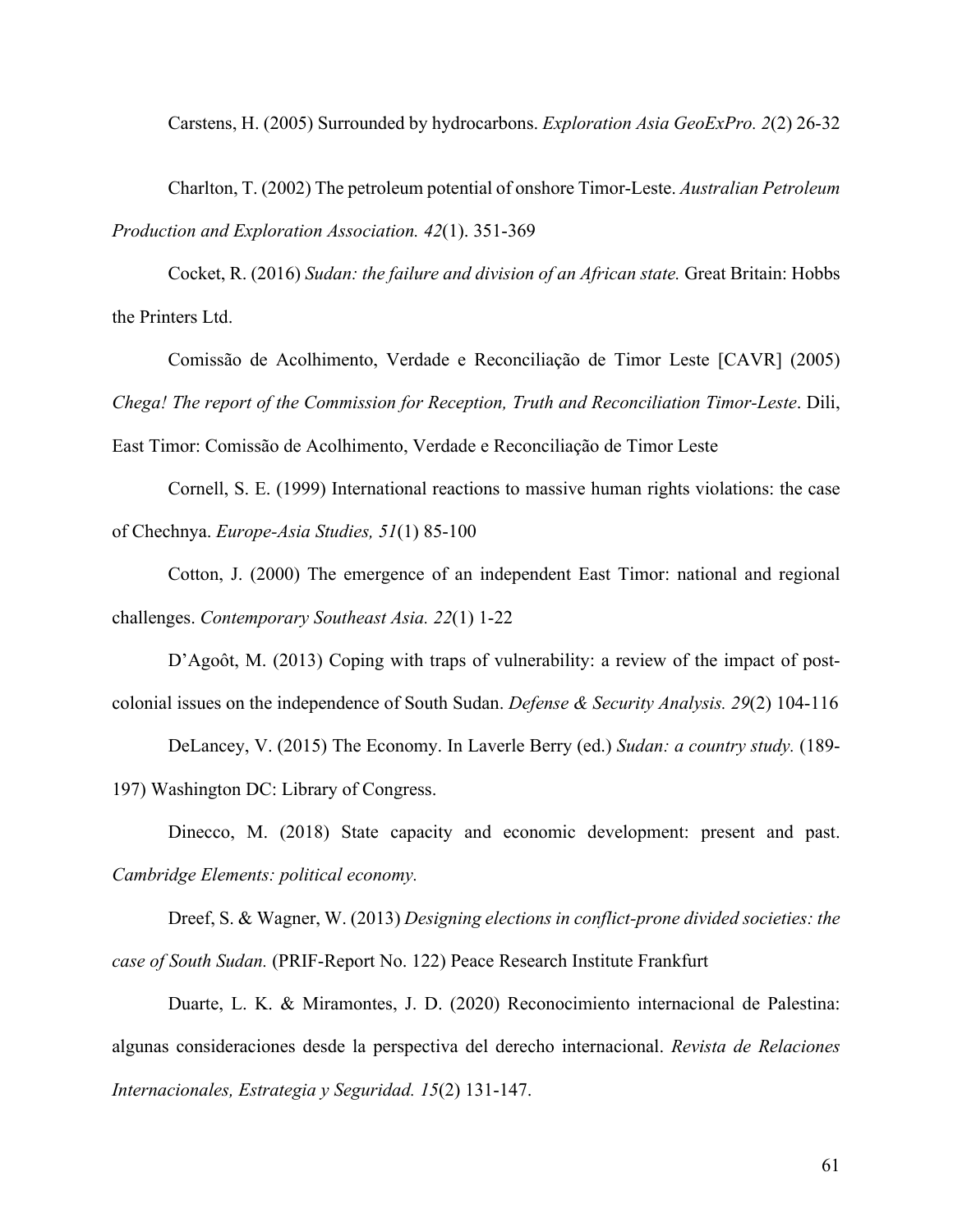Dunn, J. (1996) *Timor: A people betrayed.* Sydney, Australia: Australian Broadcasting Corporation

Empric, B. E. (2002) Chechnya-Russia's Quagmire. *Strategy Research Project.* Pennsylvania, United States: U.S. Army War College

Evangelista, M. (2002) No war, no peace. In *the Chechen wars: will Russia go the way of* 

*the Soviet Union?* (46-62) Washington DC, United States: Brookings Institution's Press

Farley, B. R. (2010) Calling a State a State: Somaliland and International Recognition.

*Emory International Law Review, 24*(2), 777-820

Ferrarotti, F. (1991) *Trattato di Sociologia,* Torino.

Formichi, C. (2010) (Re) Pan-Islam and religious nationalism: the case of Kartosuwiryo and Negara Islam Indonesia. *Indonesia, 90* 125-146

Giraudy, A. (2012) Conceptualizing State Strength: moving beyond strong and weak states.

*Revista de Ciencia Política, 32*(3), 599-611

Heraclides, A. (1992) Secession, Self-Determination and Nonintervention: in quest of a normative symbiosis. *Journal of International Affairs*, *45*(2) 399-420

Hodge, J. (2013) The Catholic Church in Timor-Leste and the Indonesian occupation: A spirituality of suffering and resistance. *South East Asia Research, 21*(1) 151-170

Hughes, J. (2001) Managing Secession Potential in the Russian Federation*, Regional & Federal Studies*, 11(3), 36-68

Human Rights Watch (2013) Sudan, Oil and Human Rights

Human Rights Watch (august 2000) Unfinished business: justice for East Timor.

Johnson, D. H. (2016) *South Sudan: a new history for a new nation*. United States: Ohio University Press.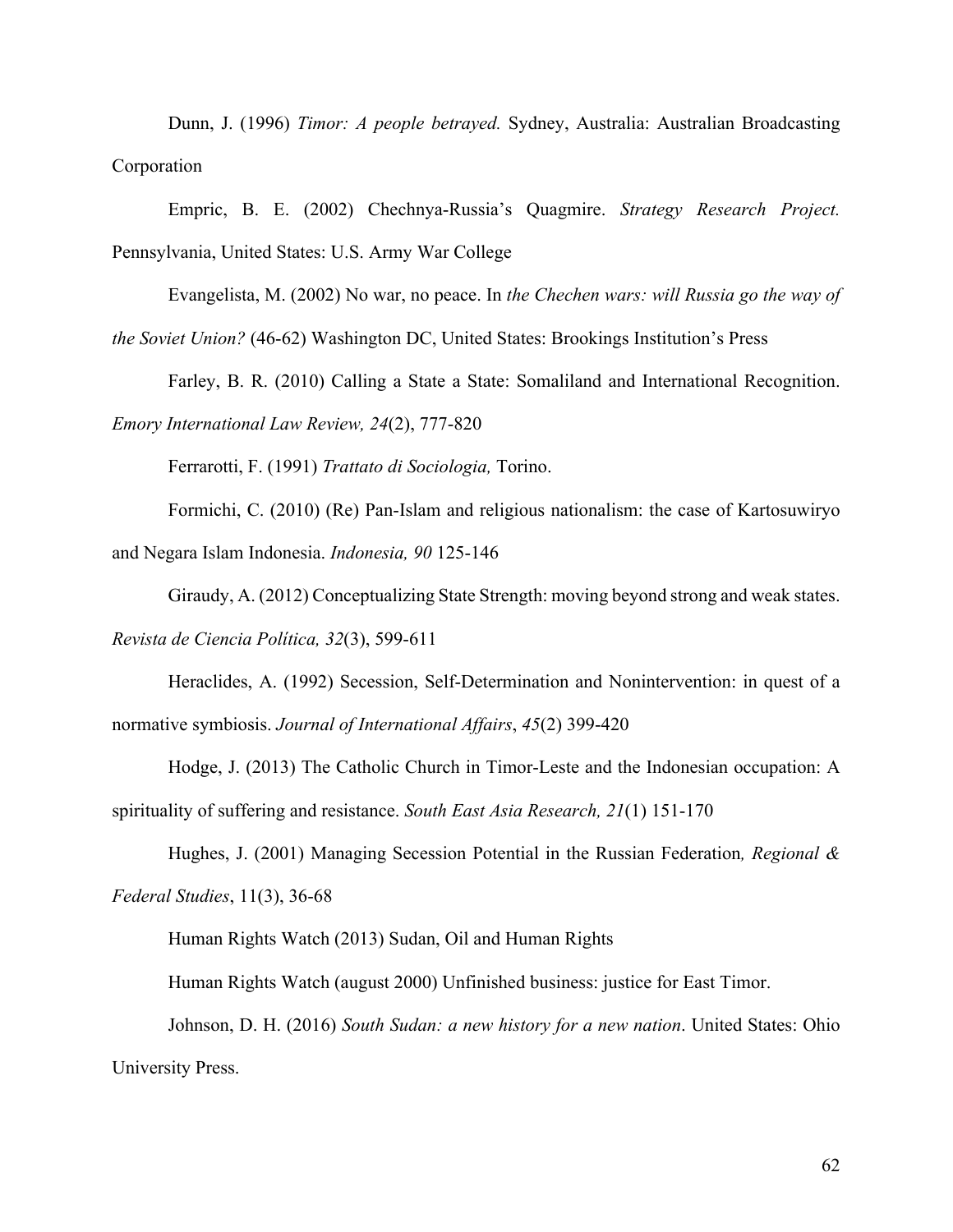Keen, M. & Thuronyi, V. (2016) International taxation and the extractive industries. Retrieved from https://www.elibrary.imf.org/view/IMF071/22602-9781475539660/22602- 9781475539660/ch09.xml

Kingsbury, D. (2009) *East Timor: the price of liberty.* New York, United States: Palgrave Macmillan

Kosok, P. (1955) Revolution and Sovietization in the North Caucasus. *Caucasian Review. 1.* 47-54

Kramer, M. (2005) Guerrilla warfare, counterinsurgency, and terrorism in the North Caucasus: the military dimension of the Russian-Chechen conflict. *Europe-Asia Studies, 57*(2) 209-290

Kusova, Z. G. (2019) History of the study of oil resources of the Mesozoic sediments in North Ossetia-Alania and adjacent territories.

Kuzio, T. (1996) International reaction to the Chechen crisis. *Central Asian Survey, 15*(1) 97-109

La'o Hamutuk (2003) Map of oil and gas reserves [map] Recovered from: https://www.laohamutuk.org/Oil/curse/OilInTLOilwatch.htm

Lapidus, G. W. (1998) Contested sovereignty: the tragedy of Chechnya. *International Security. 23*(1) 5-49

Makara, M. (2010) Understanding spoiler behavior following the first Russo-Chechen war. New York, United States: Syracuse University

Malek, M. (2009) Russia's asymmetric wars in Chechnya since 1994. *Connections, 8*(4) 81-98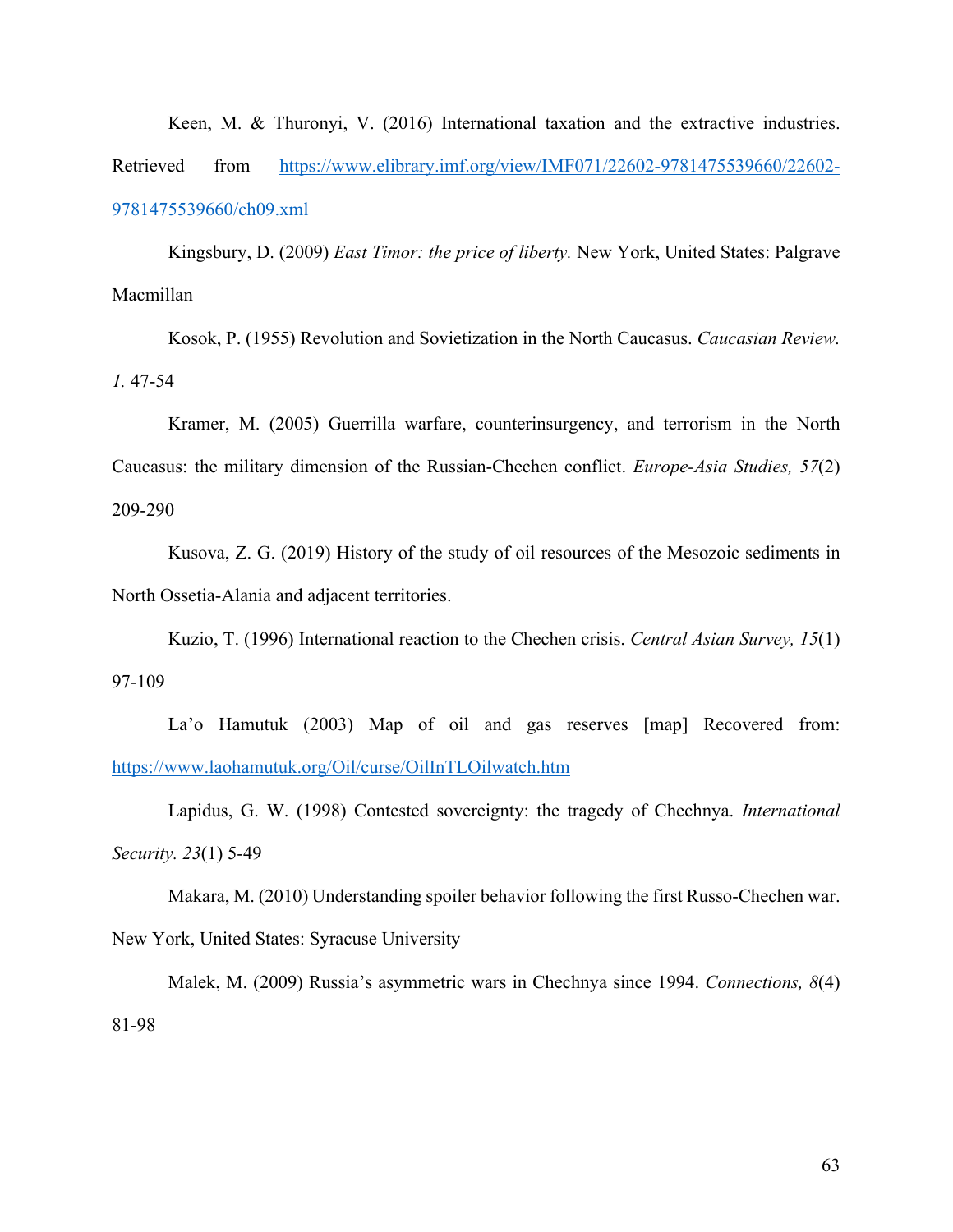Malko, V. A. (2015) The chronicle of the Chechen Wars. In *the Chechen Wars: responses in Russia and the United States* (36-63) Saarbrücken, Germany: OmniScriptum GmbH & Co.

Mann, M. (2007) El poder autónomo del estado: sus orígenes, mecanismos y resultados. *Relaciones Internacionales* (5) 87-129

Martin, I. (2001) International intervention. In *Self-determination in East Timor* (103-119) Colorado, United States: Lynne Rienner Publishers, Inc.

McGregor, A., Skeaff, L. & Bevan, M. (2012) Overcoming Secularism? Catholic development geographies in Timor-Leste. *Third World Quarterly, 33*(6) 1129-114

Mégret, F. (2016) The right to self-determination: earned, not inherent. In Fernando Tesón.

Editor (Ed) *The theory of self-determination.* (45-69) Cambridge: Cambridge University Press

Menon, R. & Fuller, G. E. (2000) Russia's ruinous Chechen war. *Foreign Affairs, 79*(2) 32-44

Mirilovic, N. & Siroky, D. (2020) International Recognition, religion, and the status of Western Sahara. *Acta Política: International Journal of Political Science. 1*.

Mito, L. A. (1998) The Timor Gap Treaty as model for Joint Development in the Spratly Islands. *American University International Law Review. 13*(3). 728-764

Moore, M. (2000). The ethics of secession and normative theory of nationalism. *Canadian Journal of Law and Jurisprudence*, 13(2) 225-250

Neves, G. (s.f.) political and economic challenges of petroleum dependency in Timor Leste. In Judith M. Bovensiepen Editor (ed.) *The promise of prosperity: visions of the future in Timor-Leste* (63-83)

Nicolau, G. & Scheiner, C. (2005) Oil in Timor-Leste. *Oilwatch* for La'o Hamutuk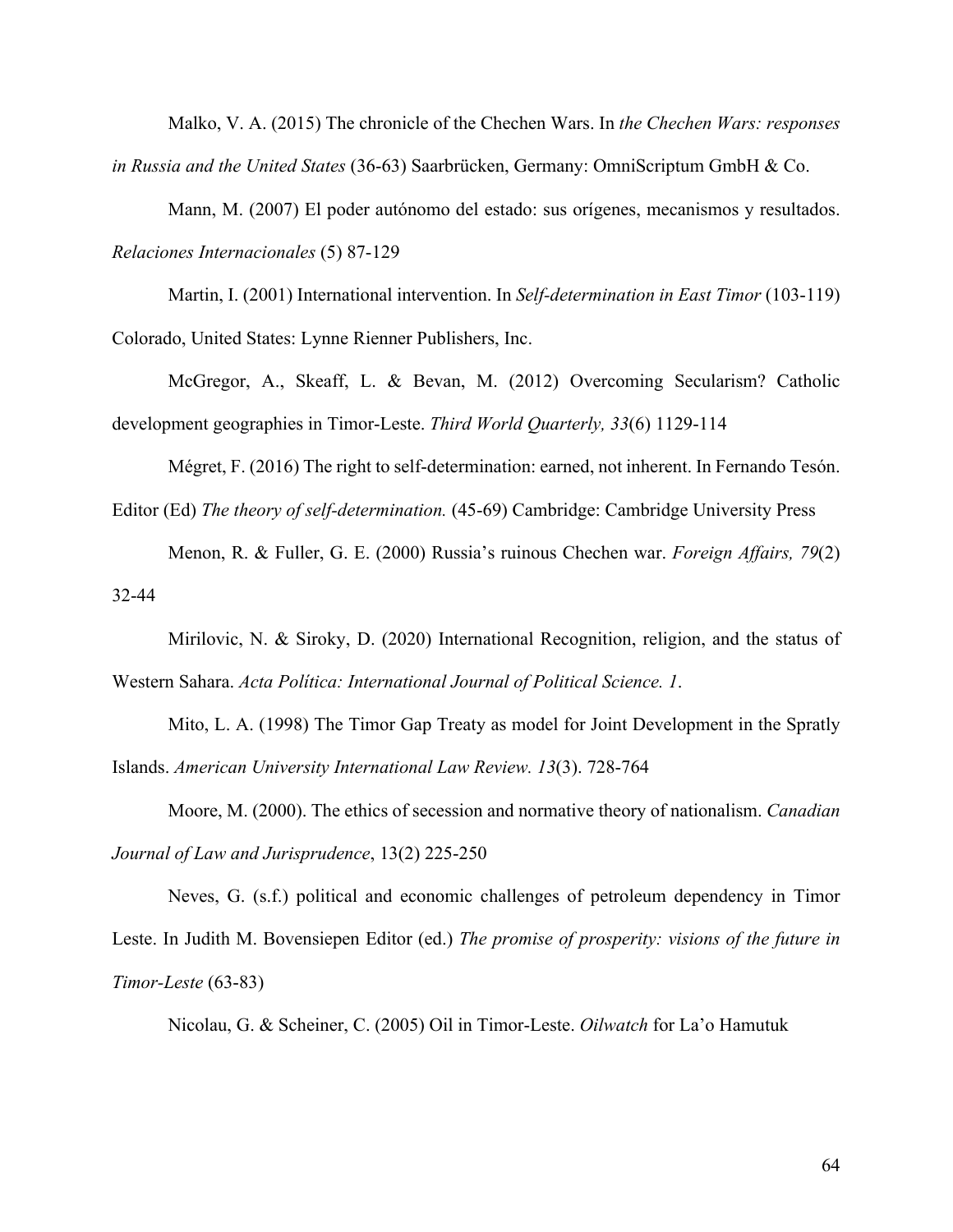Ohlin, J. D. (2016) The right to exist and the right to resist. In Fernando Tesón. Editor (Ed) *The theory of self-determination.* (70-93) Cambridge: Cambridge University Press

Pascoe, D. (2006) The Role of the Catholic Church in support or opposition to the Indonesian occupation of East Timor (1975-1999) *Cross-sections, 2.*

Patey, L. A. (2007) State rules: oil companies and armed conflict in Sudan. *Third World Quarterly. 28*(5) 997-1016

Patten, A. (2016) Self-Determination for National Minorities. In Fernando Tesón. Editor (Ed) *The theory of self-determination.* (120-144) Cambridge: Cambridge University Press

Porter, A. (2016) Windows of opportunity: the post-cold war years, 1989-1999. En *East Timor and Australian strategic decision making (1975-1999)* Air University Press

Reyna, S. & Behrends, A. (2008) the crazy curse and crude domination: toward an anthropology of oil. *European Journal of Anthropology*, 57, 3-17

Robins, R. & Dorn, R. (1993) Stress and political leadership. *Politics and the life sciences, 12*(1) 3-17

Rone, J. (2003) Sudan: oil and war. *Review of African Political Economy.* 30(97) 504-510 Salman, S. (2013) South Sudan road to independence: broken promises and lost opportunities. *Global Business & Development Law Journal. 26*(2) 363-414

Shankleman, J, (2011) Oil and state building in South Sudan: new country, old industry. *US Institute of Peace Report*.

Shinn, D. (2015) Government and politics. In Laverle Berry (ed.) *Sudan: a country study.* (189-197) Washington DC: Library of Congress.

Shlapentokh, D. (2019) Distribution of gas and oil in Russia and Chechnya's special position. *Slavonica*, *24*(1) (2) 106-122